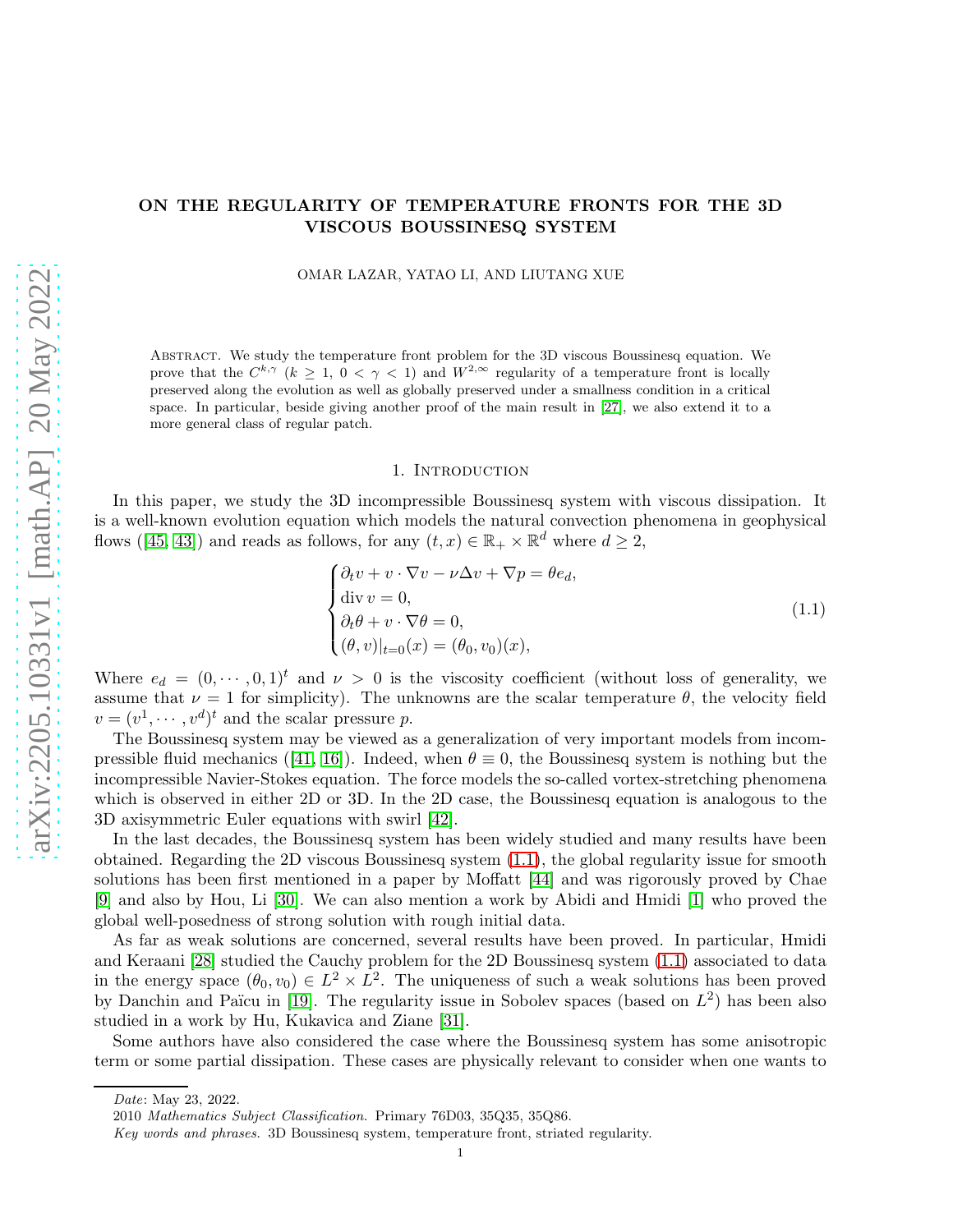take into account large scale atmospheric and oceanic flows; we refer the interested reader to the following works [\[2,](#page-35-2) [7,](#page-35-3) [29,](#page-36-6) [34,](#page-36-7) [36\]](#page-36-8).

Regarding the Boussinesq equation [\(1.1\)](#page-0-0) in higher dimension, *i.e.*  $d \geq 3$ , Danchin and Païcu [\[20\]](#page-36-9) studied the Cauchy problem associated to sufficiently regular initial data and proved that the system is globally well-posed under the smallness of the critical quantity

 $||v_0||_{L^{d,\infty}} + \nu^{-1} ||\theta_0||_{L^{\frac{d}{3}}}.$ 

The latter result may be viewed as a generalization of the classical Fujita's and Kato's result on the incompressible 3D Navier-Stokes equations [\[24,](#page-36-10) [32\]](#page-36-11). Later on, the same authors [\[19\]](#page-36-4) have been able to not only weakened the above Besov space assumption but also the smallness condition by considering Lorentz spaces.

As far as the inviscid Boussinesq system (*i.e.*  $\nu = 0$  in [\(1.1\)](#page-0-0)) is concerned, it is worth recalling that, unlike the incompressible 2D Navier-Stokes equation, the global regularity issue for the 2D Boussinesq system is still an outstanding open problem. One expects global regularity according to numerical simulations presented in [\[23\]](#page-36-12) at least when the domain is periodic, however, in [\[40\]](#page-37-5) the author proposed a potential scenario of finite-time blowup using a numerical approach if the domain is bounded and smooth (see also [\[17\]](#page-36-13)). The latter work [\[40\]](#page-37-5) has opened the door to the introduction of several new 1D and 2D modified Boussinesq model [\[14,](#page-36-14) [15,](#page-36-15) [33,](#page-36-16) [8\]](#page-35-4) and different physical scenarios in 3D [\[49\]](#page-37-6).

One of the main goal of this paper is to study the Boussinesq temperature patch problem. This problem deals with the propagation of discontinuity of the temperature along a free interface which makes the study physically relevant [\[43\]](#page-37-1). More precisely, we study the evolution of a initial temperature which is defined as the characteristic function of a bounded domain  $D_0 \subset \mathbb{R}^d$  which is further assumed to be simply connected. The patch structure is preserved along the evolution so that  $\theta(x,t) = \mathbb{1}_{D(t)}(x)$  where  $D(t) = \psi_t(D_0)$ , and where the particle trajectory  $\psi_t(x)$  is given by

<span id="page-1-0"></span>
$$
\frac{\partial \psi_t(x)}{\partial t} = v(t, \psi_t(x)), \quad \psi_t(x)|_{t=0} = x.
$$
\n(1.2)

This special type of patch solutions and the study of the propagation of their regularity along the evolution have been initiated some decades ago for the 2D incompressible Euler equations with initial vorticity  $\omega_0 = \mathbb{1}_{D_0}$ . The global propagation of the  $C^{k,\gamma}$  regularity (where  $(k,\gamma) \in \mathbb{Z}_+ \times (0,1)$ ) of the initial patch in the case of the 2D incompressible Euler equation goes back to a work of Chemin [\[12\]](#page-36-17) using the para-differential calculus. Another approach - using geometric cancellations in some singular integral operators - has allowed Bertozzi and Constantin [\[4\]](#page-35-5) to give a new proof of the persistance of the regularity of the patch. Some years after, Gamblin and Saint-Raymond [\[25\]](#page-36-18) studied the 3D case. They were able to prove the local well-posedness for any initial patch with  $C^{1,\gamma}$  regularity. We refer also to a work of Danchin [\[18\]](#page-36-19) for similar regularity persistence result in higher dimension.

As we have recalled, the main question usually raised when studying patch-type solutions is whether the initial regularity of the patch is preserved along the evolution or not. The temperature patch problem of Boussinesq system [\(1.1\)](#page-0-0) was initiated in a work of Danchin and Zhang [\[21\]](#page-36-20). By using para-differential calculus they were able to prove that for sufficiently regular data  $\theta_0 \in$  $B_{a,1}^{\frac{2}{q}-1}$  $\frac{q^{-1}}{q,1}(\mathbb{R}^2)$ ,  $q \in (1,2)$  with temperature patch initial data  $\mathbb{1}_{D_0}$ , the evolved temperature patch is globally well-posed and persists the  $C^{1,\gamma}$ -regularity for all time; while in higher dimension for  $\theta_0 \in B_{d,1}^0 \cap L^{\frac{d}{3}}(\mathbb{R}^d)$ ,  $d \geq 3$ , which also contains  $\mathbb{1}_{D_0}$ , the same global  $C^{1,\gamma}$ -regularity persistence result is obtained under a smallness assumption of  $||v_0||_{L^{d,\infty}} + \nu^{-1} ||\theta_0||_{L^{\frac{d}{3}}}$ . More recently, Gancedo and Garcia-Juárez [\[26\]](#page-36-21) in the 2D case gave a different proof of the global the  $C^{1,\gamma}$  propagation of temperature patch, and furthermore they obtained the  $W^{2,\infty}$  and  $C^{2,\gamma}$  regularity persistence of the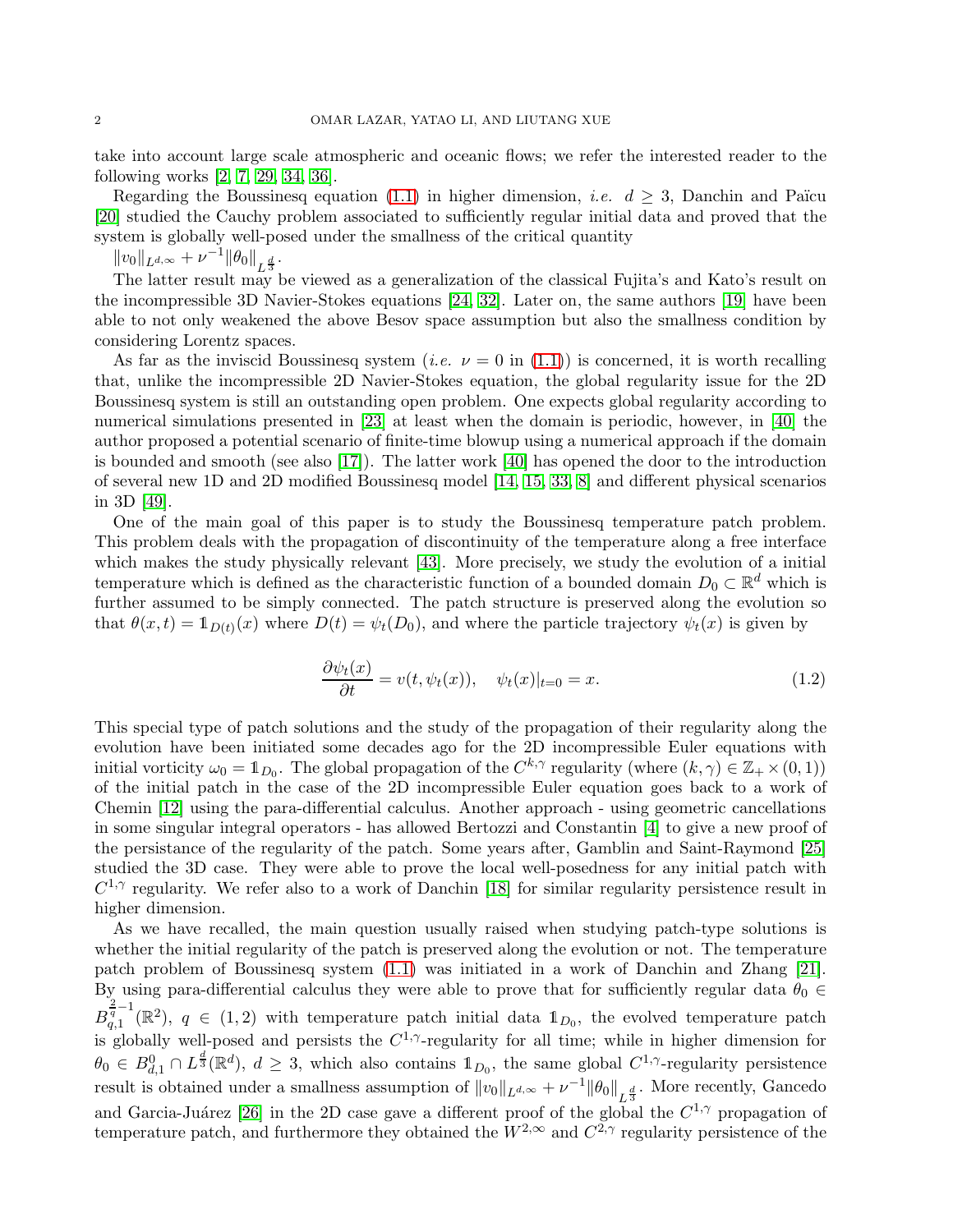patch boundary. They were able to use some hidden cancellations in the time-dependent Calderon-Zygmund operators and in the tangential derivative along the patch boundary. Recently, in [\[10\]](#page-35-6), Chae, Miao and Xue were able to prove that the  $C^{k,\gamma}$  (with  $k \geq 1$  and  $\gamma \in (0,1)$ ) regularity of the temperature patch is preserved along the evolution of the 2D Boussinesq system [\(1.1\)](#page-0-0).

Regarding the 3D case, the best known results deal with temperature patch with regularity  $W^{2,\infty}$  and  $C^{2,\gamma}$ . Indeed, these cases have been studied independently by Danchin and Zhang [\[21\]](#page-36-20) and Gancedo and García-Juárez [\[27\]](#page-36-0) in a recent work. They considered the initial patch of nonconstant values (e.g.  $\theta_0 = \bar{\theta}_0 \mathbb{1}_{D_0}$  with  $\bar{\theta}_0$  defined on  $\overline{D}_0$ ) which is usually called the temperature frontinitial data ([\[43\]](#page-37-1)), and proved that the  $C^{1,\gamma}$ ,  $W^{2,\infty}$  and  $C^{2,\gamma}$ -regularity is preserved along the evolution if the critical quantity  $||v_0||_{\dot{H}^{\frac{1}{2}}} + ||\theta_0||_{L^1}$  is small enough. They also proved that the temperature front preserved its regularity locally in time (without any smallness assumption).

Our goal in this paper is not only to improve the regularity of temperature front but also to give an alternative proof than the one in [\[27\]](#page-36-0). Roughly speaking, our generalization may be stated as follows: assume that  $\partial D_0 \in C^{k,\gamma}$ , where  $(k,\gamma) \in \mathbb{Z}_+ \times (0,1)$  then  $\partial D(t) \in C^{k,\gamma}$  for any  $t \in [0,T]$  $(T = \infty$  if a smallness condition is assumed in some critical space). More precisely, we are going to prove the following theorem.

<span id="page-2-1"></span>**Theorem 1.1.** Let  $v_0 \in H^{\frac{1}{2}}(\mathbb{R}^3)$  be a divergence-free vector field and assume that  $\theta_0 \in L^1 \cap L^s(\mathbb{R}^3)$ , s > 3. Then, there exists a positive time T, which depends on  $v_0, \theta_0$  and s, such that the Boussinesq system [\(1.1\)](#page-0-0) has a unique solution  $(v, \theta, \nabla p)$  on  $[0, T]$  which satisfies, for any  $q \in (3, 6)$ , that

<span id="page-2-2"></span>
$$
v \in C([0,T], H^{\frac{1}{2}}(\mathbb{R}^3)) \cap L^2([0,T], H^{\frac{3}{2}} \cap L^{\infty}) \cap \widetilde{L}^1([0,T], \dot{B}^{1+\frac{3}{q}}_{q,\infty}), \quad \theta \in L^{\infty}([0,T], L^1 \cap L^s(\mathbb{R}^3)).
$$
 (1.3)

Let  $T^*$  be the maximal time of existence of such a solution,

then  $T^* = \infty$  provided that there exists a constant  $c_* > 0$  such that

<span id="page-2-3"></span><span id="page-2-0"></span>
$$
||v_0||_{L^{3,\infty}(\mathbb{R}^3)} + ||\theta_0||_{L^1(\mathbb{R}^3)} \le c_*.
$$
\n(1.4)

Moreover, if one starts initially with the following temperature front

$$
\theta_0(x) = \theta_1^*(x) \mathbb{1}_{D_0}(x) + \theta_2^*(x) \mathbb{1}_{D_0^c}(x),\tag{1.5}
$$

where  $D_0 \subset \mathbb{R}^3$  is a bounded simply connected domain, then one has the following regularity persistence results for all  $t < T^*$ .

(1) If  $\partial D_0 \in C^{1,\gamma}(\mathbb{R}^3)$ ,  $\gamma \in (0,1)$ ,  $\theta_1^* \in L^{\infty}(\overline{D_0})$ ,  $\theta_2^* \in L^1 \cap L^{\infty}(\overline{D_0^c})$  and  $v_0 \in H^1 \cap W^{1,3}(\mathbb{R}^3)$ , then we have

$$
\theta(x,t) = \theta_1^*(\psi_t^{-1}(x)) \mathbb{1}_{D(t)}(x) + \theta_2^*(\psi_t^{-1}(x)) \mathbb{1}_{D(t)^c}(x),\tag{1.6}
$$

and

 $\partial D(t) = \psi_t(D_0) \in L^{\infty}([0, T], C^{1, \gamma}(\mathbb{R}^3)).$ 

(2) If additionally,  $\partial D_0 \in W^{2,\infty}(\mathbb{R}^3)$ ,  $\theta_1^* \in C^{\mu_1}(\overline{D_0})$ ,  $\theta_2^* \in C^{\mu_2} \cap L^1(\overline{D_0^c})$  where  $\mu_1, \mu_2 \in (0,1)$ , and  $v_0 \in W^{1,p}(\mathbb{R}^3), p \in (3,\infty)$ . Then,

$$
v \in L^{\infty}([0,T], W^{1,p}) \cap L^{\gamma}([0,T], W^{2,\infty}))
$$

with  $1 \leq \gamma < \frac{2p}{p+3}$  and

$$
\partial D(t) \in L^{\infty}([0,T], W^{2,\infty}(\mathbb{R}^3)).
$$

(3) If additionally,  $\partial D_0 \in C^{k,\gamma}(\mathbb{R}^3)$ ,  $k \geq 2$ ,  $\gamma \in (0,1)$ ,  $\theta_1^* \in C^{k-2,\gamma}(\overline{D_0})$ ,  $\theta_2^* \in C^{k-2,\gamma} \cap L^1(\overline{D_0^c})$  and  $v_0 \in H^1 \cap W^{k,p}(\mathbb{R}^3)$  where  $p \in (3,\infty)$ . Then we have

$$
\partial D(t) \in L^{\infty}([0, T], C^{k, \gamma}(\mathbb{R}^3)).
$$
\n(1.7)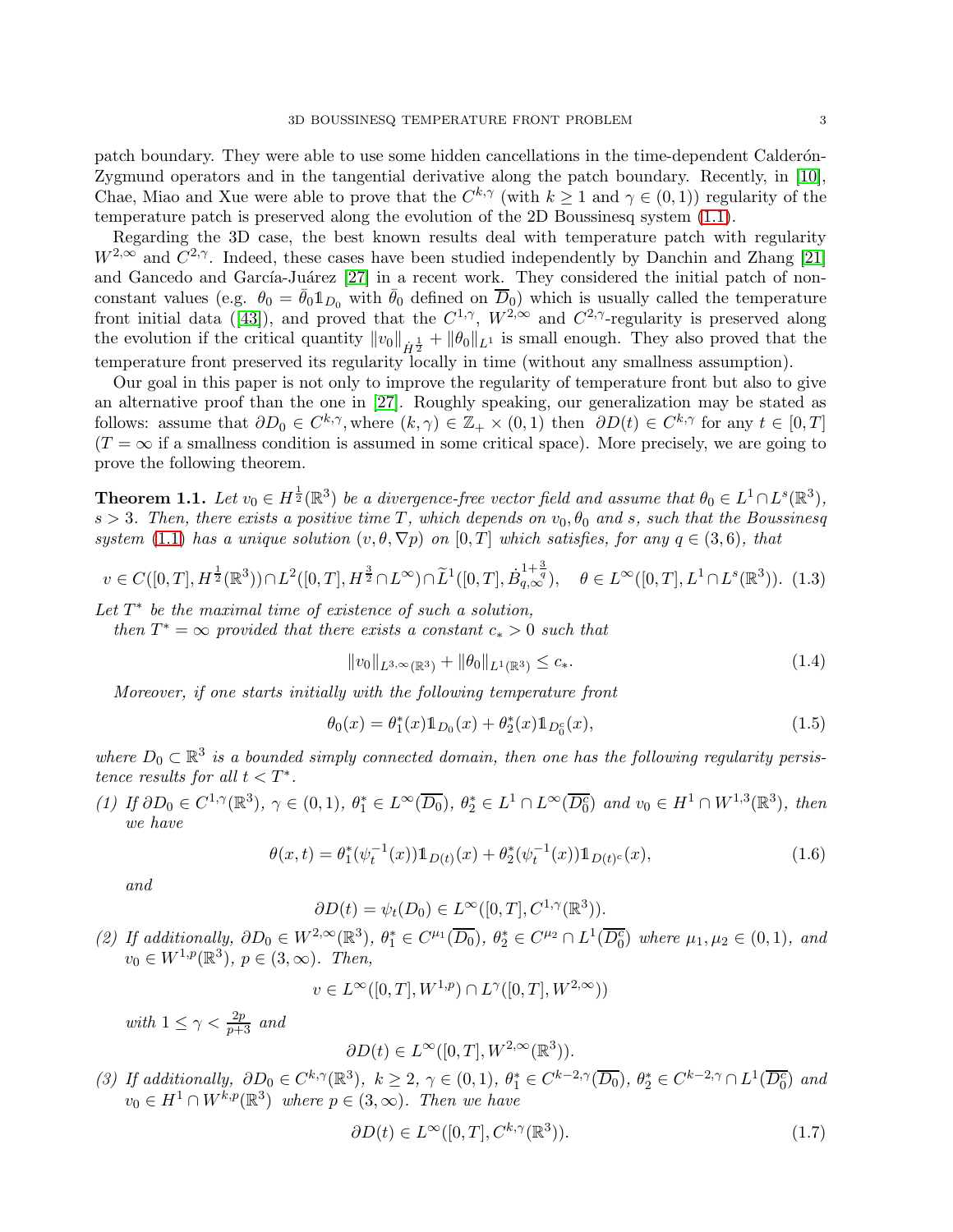Our main theorem clearly covers the cases  $C^{1,\gamma}$ ,  $W^{2,\infty}$  as well as  $C^{2,\gamma}$  which have been obtained in [\[27\]](#page-36-0). Beside allowing more general temperature front initial data [\(1.5\)](#page-2-0) than [\[27\]](#page-36-0) we are proving the persistence of a bigger class of regular temperature patch.

The existence and uniqueness part of Theorem [1.1](#page-2-1) is mainly based on a priori estimates for the velocity v in  $\dot{H}^{\frac{1}{2}}$ . The estimate in  $\dot{H}^{\frac{1}{2}}$  will be useful to prove higher regularity results (see e.g. Lemma [3.1\)](#page-13-0) and in particular the persistence results in Theorem [1.1.](#page-2-1) Note that the uniqueness issue is not that standard. This is mainly due to the fact that the velocity field  $v$  may not be in  $L_T^1(Lip)$ . In order to avoid this difficulty, to prove the uniqueness we rather work in the Chemin-

Lerner space in time and homogeneous Besov in space, that is  $\tilde{L}_T^1(\dot{B}_{q,\infty}^{1+\frac{3}{q}})$  together with the use of Lemma [3.2](#page-13-1) (which may be viewed as a slight modification of the uniqueness result in [\[19\]](#page-36-4)). It is worth mentioning that the global existence is already proved by Danchin and Païcu [\[19\]](#page-36-4).

Based on the obtained existence and uniqueness result in critical spaces, the remaining part of Theorem [1.1](#page-2-1) deals with the regularity persistence results of temperature front. The main goal is to measure the regularity of an initial temperature front  $\partial D_0$  evolving according to the Boussinesq sytem. The geometric quantity that one has to study is therefore  $\partial D(t) = \psi_t(\partial D_0)$  where  $\psi_t$  stands for the particule trajectory which is given by the ODE [\(1.2\)](#page-1-0). The latter quantity is strongly related to the striated regularity of the system  $W(t) = \{W^{i}(t)\}_{1 \leq i \leq 5}$  (see Lemma [2.3\)](#page-5-0), where  $W(t)$  is the system of evolved tangential divergence-free vector fields satisfying [\(2.2\)](#page-5-1). We want to emphasize that, compared to [\[27\]](#page-36-0), we introduce a new quantity  $\Gamma := \Omega - (\mathcal{R}_{-1,2}\theta, -\mathcal{R}_{-1,1}\theta, 0)^t$ , which satisfies the equation

$$
\partial_t \Gamma + v \cdot \nabla \Gamma - \Delta \Gamma = \Omega \cdot \nabla v + \left( [\mathcal{R}_{-1,2}, v \cdot \nabla] \theta, -[\mathcal{R}_{-1,1}, v \cdot \nabla] \theta, 0 \right)^t \tag{1.8}
$$

with  $\mathcal{R}_{-1,j} := \partial_j \Lambda^{-2}$ ,  $\Lambda = (-\Delta)^{\frac{1}{2}}$ ,  $j = 1, 2$ , and  $\Omega = \nabla \wedge v$  the vorticity field. Such a good unknown  $\Gamma$  plays a central role in the proof of the persistence of the regularity in the class  $C^{1,\gamma}$ ,  $W^{2,\infty}$  and in several striated estimates for the velocity  $v$  in the sequel.

In order to show the  $C^{1,\gamma}$  and  $W^{2,\infty}$  persistence of regularity of the patch, according to Lemma [2.12,](#page-10-0) it suffices to show that the velocity field v belongs to  $L^1_T(C^{1,\gamma})$  and  $L^1_T(W^{2,\infty})$  respectively. Via the Biot-Savart law, we may decompose  $\nabla v$  into the sum of controlled terms as follows

<span id="page-3-0"></span>
$$
\nabla v = (-\Delta)^{-1} \nabla \nabla \wedge \Omega = \underbrace{\Lambda^{-2} \nabla \nabla \wedge \Gamma}_{under \text{ control}} + \nabla^2 \partial_3 \Lambda^{-4} \theta + \Lambda^{-2} \nabla \theta \otimes e_3. \tag{1.9}
$$

By exploiting the commutator estimate and making use of the smoothing effect, the quantity  $\Gamma$ indeed can be well controlled. Since  $\theta$  belongs to  $L^1 \cap L^\infty$  uniformly in time, one can directly prove that  $\nabla^2 \partial_3 \Lambda^{-4} \theta$  and  $\Lambda^{-2} \nabla \theta$  belong to  $L^1_T(C^{\gamma})$  for all  $\gamma \in (0,1)$ , which then ensures the wanted  $L^1_T(C^{1,\gamma})$  estimate of v. Then, in order to control the quantity  $\|\nabla^2 v\|_{L^1_T(L^{\infty})}$ , it suffices to prove that  $\nabla^3 \partial_3 \Lambda^{-4} \theta$  and  $\nabla^2 \Lambda^{-2} \theta e_3$  belong to  $L_T^{\infty}(L^{\infty})$ .

It is worth mentioning that the situation is quite analogous with that in the vorticity patch problem of 2D Euler equations (where one needs to control  $L_T^1(L^{\infty})$  of  $\nabla v = \nabla \nabla^{\perp}(-\Delta)^{-1} \hat{\mathbb{1}}_{D(t)}$ ), we here adopt the method of striated estimates initiated by Chemin [\[11,](#page-36-22) [12\]](#page-36-17) and its generalization to 3D Euler by [\[25\]](#page-36-18). Although  $\nabla^3 \partial_3 \Lambda^{-4}$  is a fourth-order Riesz transform, by using Lemmas [4.1](#page-18-0) and [4.3,](#page-19-0) we can conclude that  $\nabla^3 \partial_3 \Lambda^{-4} \theta$  and moreover  $\nabla^2 v$  belong to  $L^1([0,T], L^\infty)$  as desired.

To prove the persistence of the  $C^{2,\gamma}$  regularity of the patch, instead of using the complicated contour dynamics method as in [\[27\]](#page-36-0), we essentially consider the regularity of a series of evolved tangential vector fields  $W(t) = \{W^{i}(t)\}_{1 \leq i \leq 5}$  for the temperature front. According to Lemma [2.3,](#page-5-0) it suffices to show  $W \in L^{\infty}_T(C^{1,\gamma})$ . In estimating the  $C^{\gamma}$  norm of  $\nabla W$ , we mainly need to treat the striated term  $\partial_{\mathcal{W}} \nabla v := \mathcal{W} \cdot \nabla^2 v$  in  $L^1_T(C^{\gamma})$ . By using [\(1.9\)](#page-3-0), we treat the  $\Gamma$  term and  $\theta$  term separately, and together with striated estimates in Lemma [2.9](#page-9-0) and commutator estimate in Lemma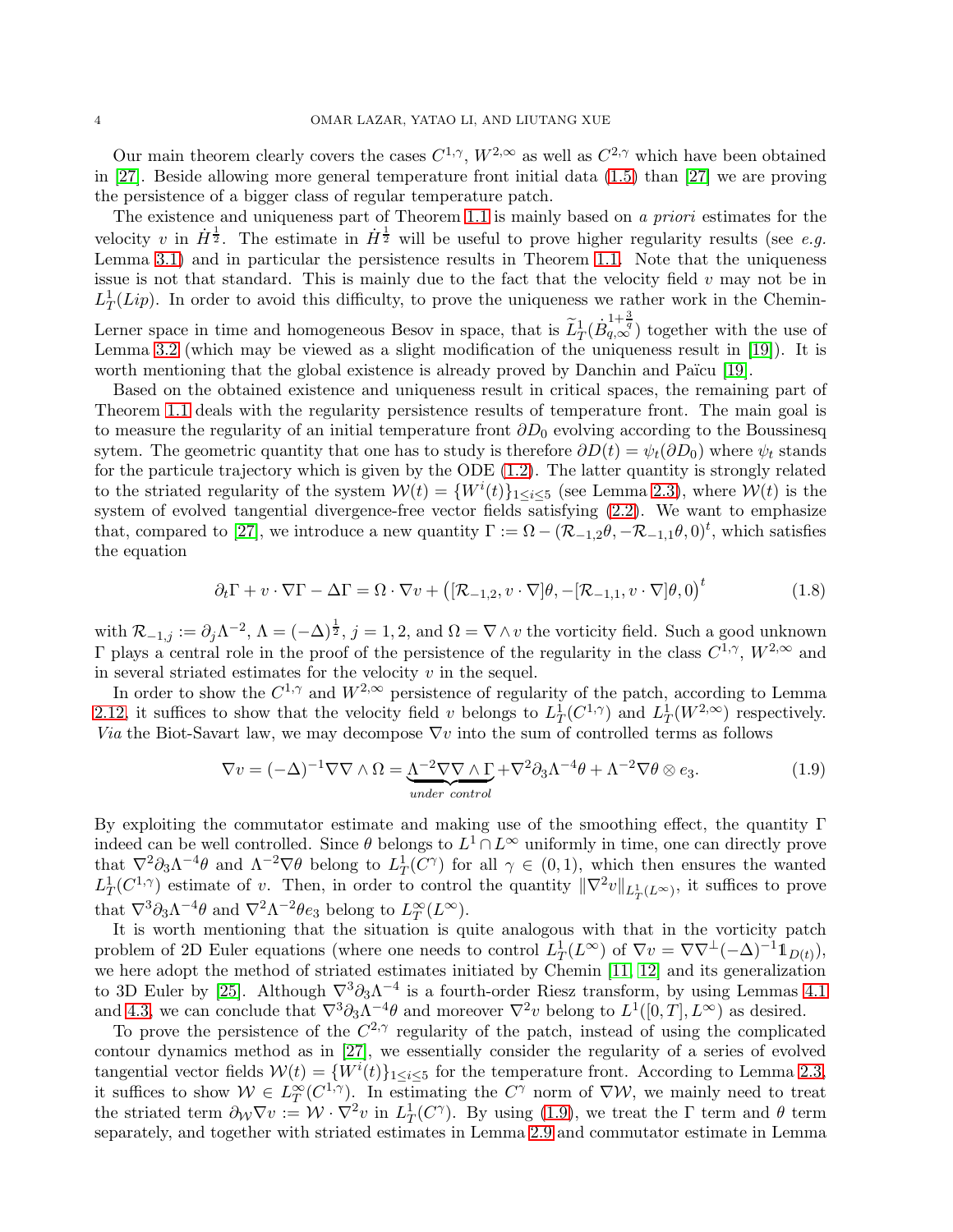[2.11,](#page-10-1) we can give the striated estimate  $\|\partial_W \nabla v\|_{L^1_T(C^{\gamma})}$ . Then, Grönwall's inequality ensures the desired control in  $L^1_T(C^{1,\gamma})$  of W.

In order to obtain the regularity persistence in  $C^{k,\gamma}$ , with  $k \geq 3$ , according to Lemma [2.3,](#page-5-0) we only need to show the striated regularity  $\partial_{\mathcal{W}}^{k-1} \mathcal{W} \in L^{\infty}_T(C^{\gamma})$ . To do so, we use the induction method. Moreover, the function spaces  $\mathcal{B}_{r,\mathcal{W}}^{s,\ell}$  (see Definition [2.5\)](#page-8-0) and the high-order striated estimates established in Lemma [2.7](#page-9-1) will be essential throughout the proof of the main theorem.

Suppose that we already have controlled the quantities  $W, \nabla v$  and  $\Gamma$  in some well-chosen striated spaces  $\mathcal{B}_{r,\mathcal{W}}^{s,\ell}$  with  $\ell \in \{1,...,k-2\}$  (see [\(5.3\)](#page-24-0) below), we aim at showing the corresponding estimates by replacing  $\ell$  with  $\ell + 1$ .

To control of the  $C^{-1,\gamma}$  norm of  $\partial_W^{\ell} \nabla^2 W$ , one needs to estimate the quantity  $\partial_W^{\ell+1} \nabla^2 v$  in  $L^1_T(C^{-1,\gamma})$  and other (low order) striated estimates. In view of [\(1.9\)](#page-3-0) again, we treat the term in Γ and the term in  $\theta$  separately. More precisely, by making use of the smoothing estimate of transportdiffusion equation and the induction assumptions, the  $L^1_T(C^{-1,\gamma})$  norm of  $\partial_W^{\ell+1} \nabla^2 \Lambda^{-2} \nabla \wedge \Gamma$  can be controlled in terms of  $\Gamma$  itself and W in some  $\mathcal{B}_{r,\mathcal{W}}^{s,\ell}$  norms. Then, by using Lemma [2.4](#page-7-0) which deals with the striated regularity of  $\theta$ , we can also control the  $L^1_T(C^{-1,\gamma})$  norms of  $\partial_{\mathcal{W}}^{\ell+1} \nabla^3 \partial_3 \Lambda^{-4} \theta$  and  $\partial_{\mathcal{W}}^{\ell+1} \nabla^2 \Lambda^{-2} \theta.$ 

Collecting all these estimates and applying Grönwall inequality we get the wanted estimates at the rank  $\ell + 1$ , so that the induction process guarantees the desired estimate [\(5.2\)](#page-24-1), which implies the  $L_T^{\infty}(C^{\gamma})$  regularity of  $\partial_{\mathcal{W}}^{k-1} \mathcal{W}$ .

The paper is organized as follows. In Section [2,](#page-4-0) we introduce the notion of admissible conormal system adapted to the temperature patch and the definition of special type of Besov spaces  $\mathcal{B}_{n,r}^{s,\ell}$  $_{p,r,\mathcal{W}}$ which are known in the literature as striated Besov spaces. In the latter section, we also include a series of useful results on estimates in the striated setting, and we also present some auxiliary lemmas. Then, in Section [3](#page-12-0) we give a detailled proof of the existence and uniqueness part in Theorem [1.1.](#page-2-1) The sections [4](#page-15-0) and [5](#page-24-2) are dedicated to the proof of the regularity persistence results stated in Theorem [1.1,](#page-2-1) namely, we prove that the regularity of the patch in the space  $C^{1,\gamma}$ ,  $W^{2,\infty}$ ,  $C^{2,\gamma}$  are preserved along the evolution of the temperature front in Section [4.](#page-15-0) The persistence in the  $C^{k,\gamma}$  regularity for any  $k \geq 3$  in presented in Section [5.](#page-24-2) Finally, we present a detailed proof of some technical lemmas in the appendix, namely, Lemmas [2.10](#page-10-2) and [3.1.](#page-13-0)

#### 2. Preliminaries and auxiliary lemmas

<span id="page-4-0"></span>2.1. The admissible conormal vector system. In order to obtain the (higher-order) regularity persistence of patches, we need to introduce the striated (i.e. conormal) vector fields.

Let us first present the definition of an admissible system (see [\[25\]](#page-36-18)).

<span id="page-4-1"></span>**Definition 2.1.** A system  $W = (W^1, W^2, ..., W^N)$  of N continuous vector fields is said to be admissible if the function

$$
[\mathcal{W}]^{-1} \stackrel{\text{def}}{=} \left(\frac{2}{N(N-1)} \sum_{\mu < \nu} |W^{\mu} \wedge W^{\nu}|^2\right)^{-\frac{1}{4}} < \infty,
$$

where the wedge product  $X \wedge Y$  is defined as  $X \wedge Y = (X_2Y_3 - X_3Y_2, X_3Y_1 - X_1Y_3, X_1Y_2 - X_2Y_1)^t$ for any two vector fields  $X = (X_1, X_2, X_3)^t$  and  $Y = (Y_1, Y_2, Y_3)^t$ .

Now let  $D_0 \subset \mathbb{R}^3$  be a bounded simply connected domain with  $\partial D_0 \in C^{k,\gamma}$  with  $k \geq 1, 0 < \gamma < 1$ . Then there exists a function  $F \in C^{k,\gamma}$  such that  $F \equiv 0$  on  $\partial D_0$  and  $\nabla F|_{\partial D_0} \neq 0$ . The following result deals with the existence of an admissible system of divergence-free tangential vector fields of  $\partial D_0$ .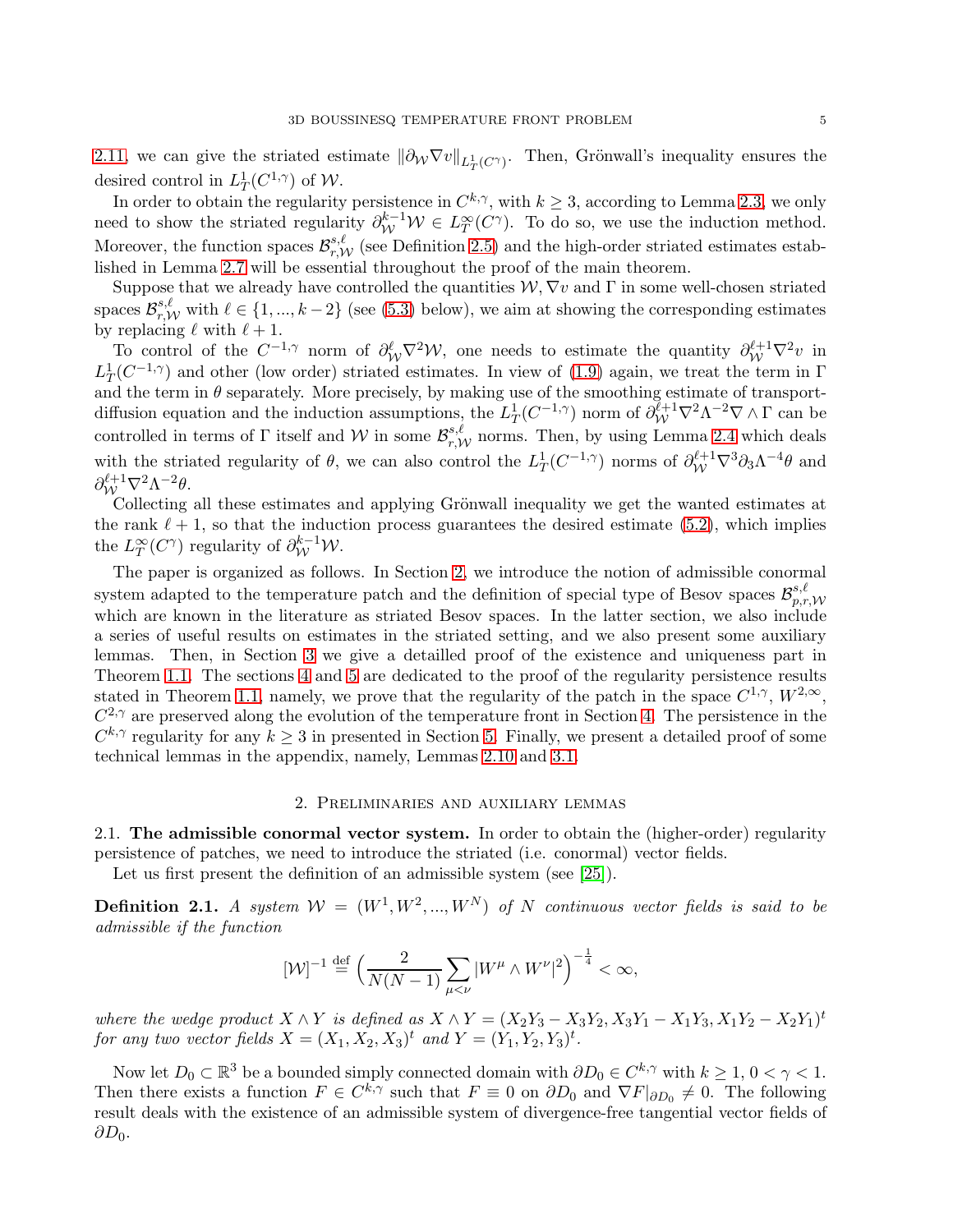<span id="page-5-2"></span>**Proposition 2.2.** For any two-dimensional compact  $C^{k,\gamma}$ -submanifold  $\partial D_0$  of  $\mathbb{R}^3$ , we can find an admissible system consisting of five divergence-free and  $C^{k-1,\gamma}$ -vector fields tangent to  $\partial D_0$ .

Proof of Proposition [2.2.](#page-5-2) The proof follows an idea from Gamblin and Saint-Raymond (see [\[25\]](#page-36-18)), we include it for the sake of completeness. By continuity, there exists some  $\epsilon > 0$  such that  $\nabla F \neq 0$ on  $\Sigma_{\epsilon} = \{x \in \mathbb{R}^3 : \text{dist}(x, \partial D_0) \leq \epsilon\}$ . Let  $\chi \in C^{\infty}$  be a bump function so that  $\chi = 1$  on  $\mathbb{R}^3 \setminus \Sigma_{\epsilon}$  and  $\chi = 0$  on  $\Sigma_{\epsilon/2}$ . Set

$$
W_0^1 = (0, -\partial_3 F, \partial_2 F)^t,
$$
  
\n
$$
W_0^2 = (\partial_3 F, 0, -\partial_1 F)^t,
$$
  
\n
$$
W_0^3 = (-\partial_2 F, \partial_1 F, 0)^t,
$$
  
\n
$$
W_0^4 = (\partial_3(\chi x_3), 0, -\partial_1(\chi x_3))^t
$$
  
\n
$$
W_0^5 = (-\partial_2(\chi x_1), \partial_1(\chi x_1), 0)^t
$$

Clearly,  $\{W_0^1, \dots, W_0^5\}$  is composed of  $C^{k-1,\gamma}$  divergence-free vector fields that are all tangent to Σ. Moreover, this system is admissible because of the fact that  $|W_0^4 \wedge W_0^5| \equiv 1$  on  $\mathbb{R}^3 \setminus \Sigma_{\epsilon}$  and  $|W_0^1 \wedge W_0^2|^2 + |W_0^1 \wedge W_0^3|^2 + |W_0^2 \wedge W_0^3|^2 = |\nabla F|^2 \ge \delta > 0$  on  $\Sigma_{\epsilon}$ .

Consider an initial temperature patch  $\theta_0$  which is non-constant and satisfies [\(1.5\)](#page-2-0). Since the patch boundary  $\partial D_0$  is a two-dimensional compact submanifold of  $C^{k,\gamma}(\mathbb{R}^3)$  regularity, where  $k \geq 1$ and  $\gamma \in (0,1)$ , thanks to Proposition [2.2,](#page-5-2) we can find an admissible system  $\mathcal{W}_0 = \{W_0^1, \cdots, W_0^5\}$ such that

$$
\operatorname{div} W_0^i = 0 \text{ and } W_0^i \in C^{k-1,\gamma}(\mathbb{R}^3) \text{ are tangent to } \partial D_0, \quad i = 1, \cdots, 5. \tag{2.1}
$$

<span id="page-5-3"></span>As in the vorticity patch problem for the Euler equation (see e.g.  $[11, 12, 25]$  $[11, 12, 25]$  $[11, 12, 25]$ ), we consider the evolution of the vectors  $W(t) = \{W^1(t), \cdots, W^5(t)\}\$  where  $W^i(t)$  is a solution of

<span id="page-5-1"></span>
$$
\partial_t W^i + v \cdot \nabla W^i = W^i \cdot \nabla v = \partial_{W^i} v, \qquad W^i|_{t=0}(x) = W_0^i(x), \tag{2.2}
$$

for all  $i = 1, \dots, 5$  and all initial data  $W_0^i$  verifying [\(2.1\)](#page-5-3). Since div  $W^i$  satisfies the transport equation

$$
\partial_t(\text{div } W^i) + v \cdot \nabla(\text{div } W^i) = 0, \qquad \text{div } W^i|_{t=0} = \text{div } W^i_0 = 0,
$$
\n(2.3)

we see that  $W^{i}(t, x)$  is still divergence-free. According to [\[42\]](#page-37-3), we also have

<span id="page-5-5"></span>
$$
W^{i}(t,x) = (\partial_{W^{i}_{0}} \psi_{t}) (\psi_{t}^{-1}(x)), \quad i = 1, \cdots, 5,
$$
\n(2.4)

,

<span id="page-5-4"></span>.

where  $\psi_t : \mathbb{R}^3 \to \mathbb{R}^3$  is the particle-trajectory map (that is a solution to the ODE [\(1.2\)](#page-1-0)) with inverse  $\psi_t^{-1}.$ 

The following result is fundamental as it shows the deep relationship between the (higher-order) boundary regularity of  $\partial D(t)$  with the striated regularity of the system  $\mathcal{W}(t) = \{W^i(t)\}_{1 \leq i \leq 5}$ .

<span id="page-5-0"></span>**Lemma 2.3.** Let  $T > 0$ ,  $k \geq 2$  and  $\gamma \in (0,1)$ . Let  $\psi_t(\cdot) : \mathbb{R}^3 \to \mathbb{R}^3$  defined by [\(1.2\)](#page-1-0) be the measurepreserving bi-Lipschitz particle-trajectory map on  $[0, T]$ . Then, the temperature patch boundary  $\partial D(t) = \psi_t(\partial D_0)$  preserves its  $C^{k,\gamma}(\mathbb{R}^3)$  regularity on the time interval  $[0,T]$ , provided that

$$
\partial_W^{\ell} \mathcal{W} \in L^{\infty}([0, T], C^{\gamma}(\mathbb{R}^3)) \quad \text{for all} \quad 0 \le \ell \le k - 1. \tag{2.5}
$$

Proof of Lemma [2.3.](#page-5-0) To prove this lemma, we follow the same approach as [\[25,](#page-36-18) [37\]](#page-36-23). More precisely, we notice that since  $D_0$  is a simply-connected domain with its boundary  $\partial D_0 \in C^{k,\gamma}(\mathbb{R}^3)$ , according to the finite covering theorem, there exists a finite number of charts  ${V_\beta, \varphi_\beta}_{1\leq \beta \leq m}$  covering the two-dimensional compact  $C^{k,\gamma}$ -submanifold  $\partial D_0$  with

$$
\varphi_{\beta}: U_{\beta} \longrightarrow V_{\beta} \subset \mathbb{R}^{3},
$$
  

$$
(s_{1}, s_{2}) \longrightarrow \varphi_{\beta}(s_{1}, s_{2}) = (\varphi_{\beta}^{1}, \varphi_{\beta}^{2}, \varphi_{\beta}^{3})(s_{1}, s_{2}) \in V_{\beta},
$$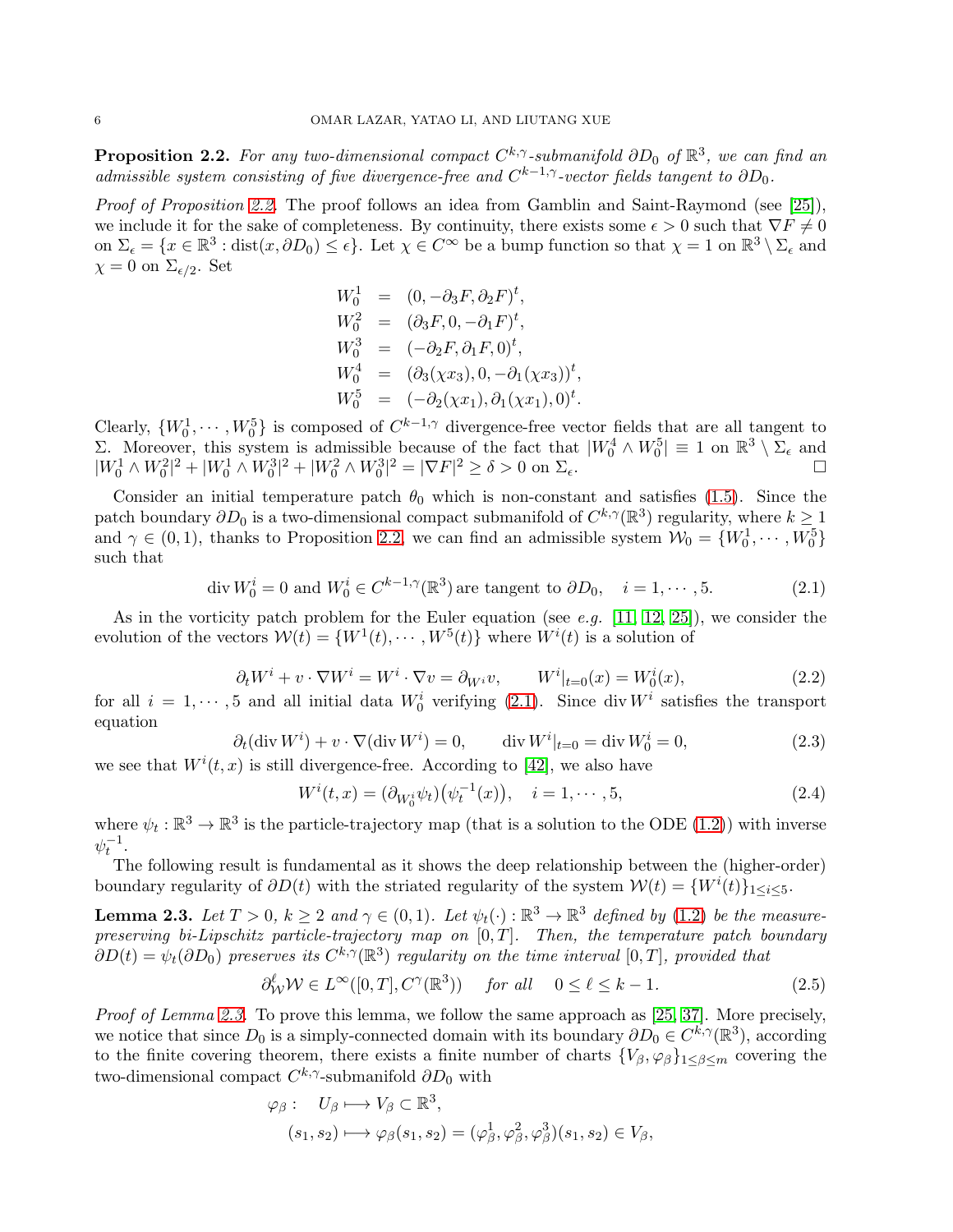where  $U_{\beta}$  is an open set of  $\mathbb{R}^2$ ,  $V_{\beta}$  is an open set of  $\mathbb{R}^3$  near neighborhood of  $\partial D_0$ ,  $\varphi_{\beta} \in C^{k,\gamma}$ ,  $\beta = 1, \cdots, m$ .

In order to show that  $\partial D(t) = \psi_t(\partial D_0) \in C^{k,\gamma}$ , it suffices to prove

$$
\partial_{s_1}^{k_1} \partial_{s_2}^{k_2} (\psi_t(\varphi_\beta(s_1, s_2))) \in L_T^\infty(C^\gamma(U_\beta)), \text{ for all } 0 \le k_1 + k_2 \le k. \tag{2.6}
$$

Define the tangential vector fields  $Y_i(\varphi_\beta(s_1, s_2)) := \partial_{s_i}\varphi_\beta(s_1, s_2)$  for  $i = 1, 2$ , then  $Y_i \in C^{k-1, \gamma}(V_\beta)$ , and by the chain rule we get that

$$
\partial_{s_i}(\psi_t(\varphi_{\beta}(s_1,s_2))) = \partial_{s_i}\varphi_{\beta}(s_1,s_2) \cdot \nabla \psi_t(\varphi_{\beta}(s_1,s_2))
$$
  
=  $Y_i(\varphi_{\beta}(s_1,s_2)) \cdot \nabla \psi_t(\varphi_{\beta}(s_1,s_2)) = (\partial_{Y_i}\psi_t)(\varphi_{\beta}(s_1,s_2)), \quad i = 1,2.$ 

By induction we see that

$$
\partial_{s_1}^{k_1} \partial_{s_2}^{k_2} (\psi_t(\varphi_\beta(s_1, s_2))) = (\partial_{Y_1}^{k_1} \partial_{Y_2}^{k_2} \psi_t)(\varphi_\beta(s_1, s_2)),
$$

Then, using the fact that  $\varphi_{\beta} \in C^{k,\gamma}$ , it suffices to prove that

$$
(\partial_{Y_1}^{k_1} \partial_{Y_2}^{k_2} \psi_t)(\cdot) \in L_T^{\infty}(C^{\gamma}(V_{\beta})), \text{ for all } 0 \le k_1 + k_2 \le k. \tag{2.7}
$$

Since  $W_0 = \{W_0^i\}_{1 \leq i \leq 5}$  is an admissible system (see Definition [2.1\)](#page-4-1), for  $(s_1, s_2) \in U_\beta$ , without loss of generality we may assume that for  $i_1 \neq i_2 \in \{1, \cdots, 5\}$ ,

<span id="page-6-2"></span>
$$
|W_0^{i_1} \wedge W_0^{i_2}|(\varphi_{\beta}(s_1, s_2)) > 0.
$$

Then, the fact that  $W_0^i \in C^{k-1,\gamma}$  guarantees that there exists an open set  $V_\beta \subset V_\beta$  such that

$$
\varphi_{\beta}(s_1, s_2) \in \widetilde{V}_{\beta}, \quad \inf_{x \in \widetilde{V}_{\beta}} |W_0^{i_1} \wedge W_0^{i_2}|(x) > 0. \tag{2.8}
$$

<span id="page-6-0"></span>This means that  $\{W_0^{i_1}, W_0^{i_2}\}$  can be seen as the base of the tangent vector fields of  $\partial D_0$  on  $\widetilde{V}_{\beta}$ . Hence,  $Y_1, Y_2$  on  $\widetilde{V}_{\beta}$  can be expressed as a linear combination of  $W_0^{i_1}$  and  $W_0^{i_2}$ :

$$
Y_1 = \mu_{11} W_0^{i_1} + \mu_{12} W_0^{i_2}, \quad Y_2 = \mu_{21} W_0^{i_1} + \mu_{22} W_0^{i_2}, \tag{2.9}
$$

<span id="page-6-1"></span>where the coefficients are determined by

$$
\mu_{jk} = \frac{\langle Y_j, W_0^{i_k} \rangle |W_0^{i_k}|^2 - \langle Y_j, W_0^{i_k} \rangle \langle W_0^{i_1}, W_0^{i_2} \rangle}{|W_0^{i_1} \wedge W_0^{i_2}|^2}, \quad \text{for} \quad j, k = 1, 2 \quad \text{and} \quad (k, \bar{k}) \in \{ (1, 2), (2, 1) \},
$$

where  $\langle \cdot, \cdot \rangle$  denotes the inner product of  $\mathbb{R}^3$ . Then, the fact  $W_0^i, Y_j \in C^{k-1,\gamma}(V_\beta)$  together with  $(2.8)$ , allows us to find that the coefficients  $\mu_{ij} \in C^{k-1,\gamma}(\tilde{V}_{\beta})$ , for all  $k \geq 2$  and  $i, j = 1, 2$ . This property combined with [\(2.9\)](#page-6-1) imply that in order to show [\(2.7\)](#page-6-2), it suffices to prove that for  $i \neq j \in \{1, \dots, 5\}$ one has

$$
\partial_{W_0^j}^{k_1} \partial_{W_0^i}^{k_2} \psi_t \in L_T^{\infty}(C^{\gamma}(\widetilde{V}_{\beta})), \quad \forall \ 0 \le k_1 + k_2 \le k. \tag{2.10}
$$

<span id="page-6-3"></span>On the other hand, by using the identity [\(2.4\)](#page-5-4) and its equivalent form, that is,  $W^{i}(t, \psi_{t}(x)) =$  $\partial_{W_0^i}\psi_t(x)$  one finds, *via* a direct computation that for all  $i, j \in \{1, \cdots, 5\}$ ,

$$
\partial_{W_0^j} \partial_{W_0^i} \psi_t(x) = \partial_{W_0^j} (W^i(t, \psi_t(x))) = \partial_{W_0^j} \psi_t(x) \cdot (\nabla W^i)(t, \psi_t(x)) = (\partial_{W^j} W^i)(t, \psi_t(x)).
$$

By induction, we see that for all  $k_1, k_2 \in \mathbb{N}$ ,

$$
\partial_{W_0^j}^{k_1} \partial_{W_0^i}^{k_2+1} \psi_t(x) = (\partial_{W^j}^{k_1} \partial_{W^i}^{k_2} W^i)(t, \psi_t(x)).
$$

Hence in order to show  $(2.10)$ , since  $\psi_t \in L_T^{\infty}(W^{1,\infty}) \subset L_T^{\infty}(C^{\gamma})$ , one only needs to prove that

$$
\partial_{W^j}^{k_1} \partial_{W^i}^{k_2} (W^i, W^j)(t, \psi_t(x)) \in L_T^{\infty}(C^{\gamma}(\widetilde{V}_{\beta})), \text{ for all } 0 \le k_1 + k_2 \le k - 1,
$$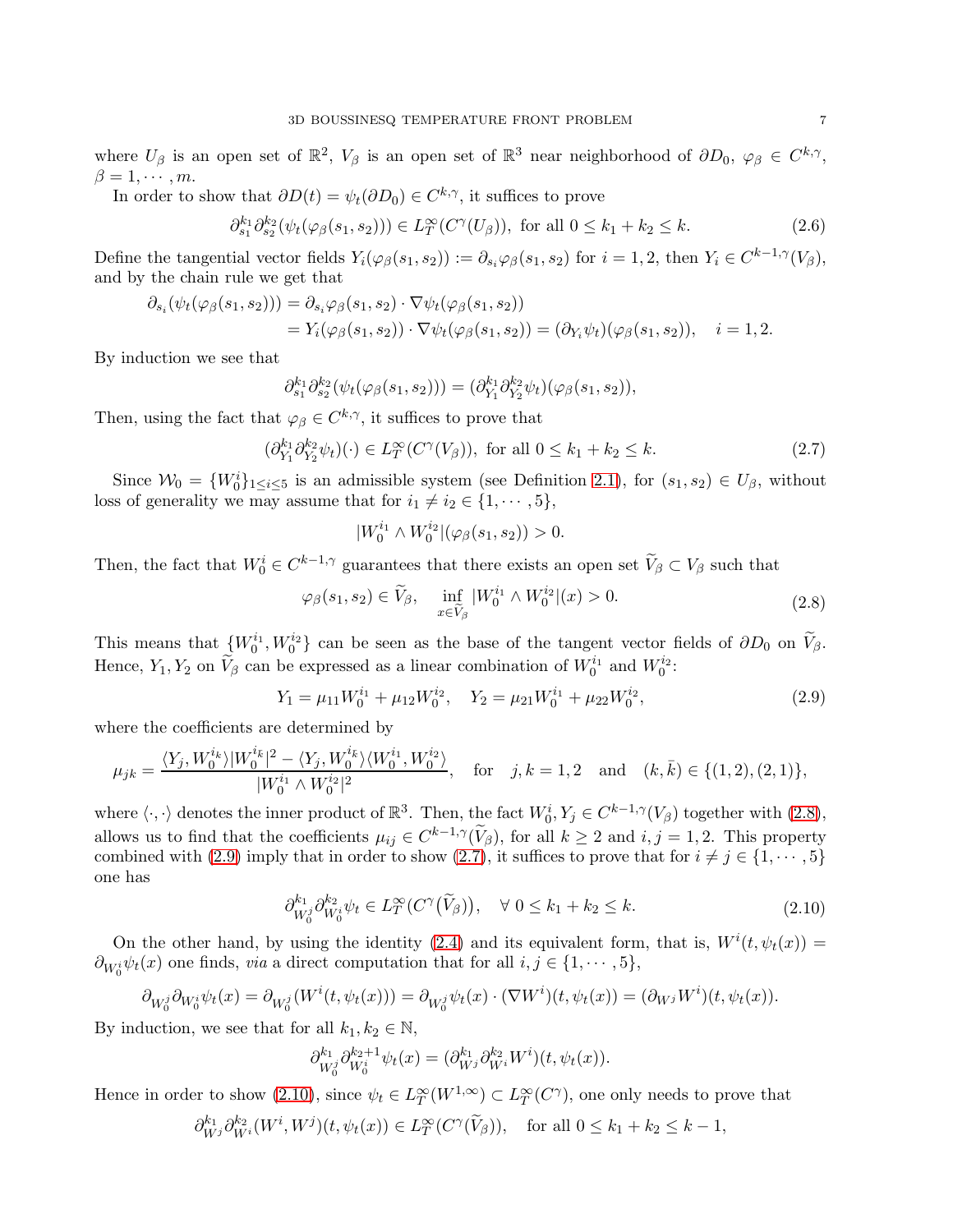but the latter is a direct consequence of

$$
\partial_{W^j}^{k_1} \partial_{W^i}^{k_2} (W^i, W^j)(t, \cdot) \in L_T^{\infty}(C^{\gamma}(\mathbb{R}^3)), \quad \text{for all } 0 \le k_1 + k_2 \le k - 1. \tag{2.11}
$$

Since obviously  $(2.5)$  implies  $(2.11)$  then the proof of Lemma [2.3](#page-5-0) is done.

The lemma below deals with the striated estimate of the initial temperature front.

<span id="page-7-0"></span>**Lemma 2.4.** Let  $k \geq 2$ , and  $0 < \gamma < 1$ . Assume that  $D_0 \subset \mathbb{R}^3$  is a bounded simply connected domain with boundary  $\partial D_0 \in C^{k,\gamma}(\mathbb{R}^3)$ , and  $\theta_0(x) = \theta_1^*(x) 1\!\!1_{D_0}(x) + \theta_2^*(x) 1\!\!1_{D_0^c}(x)$  satisfies  $\theta_1^* \in$  $C^{k-2,\gamma}(\overline{D_0})$  and  $\theta_2^* \in L^1 \cap C^{k-2,\gamma}(\overline{D_0^c})$ . Let  $\mathcal{W}_0 = \{W_0^i\}_{1 \leq i \leq 5}$  be defined as in [\(2.1\)](#page-5-3). Then for all  $\ell \in \{1, 2, \cdots, k-1\}$  we have

<span id="page-7-3"></span><span id="page-7-2"></span><span id="page-7-1"></span>
$$
\partial_{\mathcal{W}_0}^{\ell} \theta_0 \in C^{-1,\gamma}(\mathbb{R}^3). \tag{2.12}
$$

Besides, if  $\partial D_0 \in C^{1,\gamma}$ , and  $\theta_0(x) = \theta_1^*(x) \mathbb{1}_{D_0}(x) + \theta_2^*(x) \mathbb{1}_{D_0^c}(x)$  with  $\theta_1^* \in C^{\mu_1}(\overline{D_0})$  and  $\theta_2^* \in C^{1,\gamma}$  $L^1 \cap C^{\mu_2}(\overline{D_0^c}), 0 < \mu_1, \mu_2 < 1$ , we have

$$
\partial_{\mathcal{W}_0} \theta_0 \in C^{-1,\mu}(\mathbb{R}^3), \quad \text{with} \quad \mu = \min\{\mu_1, \mu_2\}. \tag{2.13}
$$

*Proof of Lemma [2.4.](#page-7-0)* We start with the proof of  $(2.12)$ . We follow an idea of F. Sueur [\[48\]](#page-37-7). Moreprecisely, by using Rychkov's extension theorem ([\[47\]](#page-37-8)), there exist two functions  $\widetilde{\theta}_{i}^{*}(\mathbb{R}^{3}) \in$  $C^{k-2,\gamma}(\mathbb{R}^3), i = 1,2$  such that  $\widetilde{\theta}_1^*|_{D_0} = \theta_1^*(x)$  and  $\widetilde{\theta}_2^*|_{D_0^c} = \theta_2^*(x)$ . Hence  $\theta_0 = \widetilde{\theta}_1^* \cdot \mathbb{1}_{D_0} + \widetilde{\theta}_2^* \cdot \mathbb{1}_{D_0^c}$ . Therefore, it is sufficient to show that for all  $1 \leq \ell \leq k-1$ , one has

$$
\partial_{\mathcal{W}_0}^{\ell}(\widetilde{\theta}_1^* \cdot \mathbb{1}_{D_0}), \, \partial_{\mathcal{W}_0}^{\ell}(\widetilde{\theta}_2^* \cdot \mathbb{1}_{D_0^c}) \in C^{-1,\gamma}(\mathbb{R}^3).
$$

Since the divergence-free vector fields  $W_0^j \in W_0$   $(1 \le j \le 5)$  are tangential to the patch boundary  $\partial D_0$ , the operator  $\partial_{W_0}^{\ell}$  commutes with the characteristic functions  $1_{D_0}$  and  $1_{D_0^c}$ . Moreover, since the characteristic functions  $1_{D_0}$  and  $1_{D_0^c}$  are pointwise multipliers in the Hölder space  $C^{-1,\gamma}(\mathbb{R}^3)$ (see e.g Theorems 1-2 in the book of Runst and Sickel [\[46\]](#page-37-9)).

Therefore, one only needs to show  $\partial_{W_0}^{\ell} \tilde{\theta}_i^* \in C^{-1,\gamma}(\mathbb{R}^3)$ ,  $i = 1,2$ . Using the product estimate [\(2.30\)](#page-10-3) as many times as needed, we deduce that for  $i = 1, 2$  and for all  $\ell \leq k - 1$ ,

<span id="page-7-4"></span>
$$
\|\partial_{\mathcal{W}_0}^{\ell}\tilde{\theta}_{i}^{*}\|_{C^{-1,\gamma}} \leq \|\mathcal{W}_0\|_{L^{\infty}} \|\nabla \partial_{\mathcal{W}_0}^{\ell-1}\tilde{\theta}_{i}^{*}\|_{C^{-1,\gamma}} \n\leq \|\nabla \partial_{\mathcal{W}_0}^{\ell-2}\tilde{\theta}_{i}^{*}\|_{C^{-1,\gamma}} + \|\nabla^2 \partial_{\mathcal{W}_0}^{\ell-2}\tilde{\theta}_{i}^{*}\|_{C^{-1,\gamma}} \n\leq \|\nabla \tilde{\theta}_{i}^{*}\|_{C^{-1,\gamma}} + \dots + \|\nabla^{\ell}\tilde{\theta}_{i}^{*}\|_{C^{-1,\gamma}} \n\leq \|\tilde{\theta}_{i}^{*}\|_{C^{\ell-1,\gamma}} < \infty,
$$
\n(2.14)

where the constants in the above depend only on  $\|\mathcal{W}_0\|_{W^{1,\infty}}$  and  $\|\mathcal{W}_0\|_{W^{\ell-1,\infty}}$ , which is the desired result.

The proof of [\(2.13\)](#page-7-3) is analogous. Indeed, by using Rychkov's extension theorem, we have  $\theta_0 =$  $\widetilde{\theta}_1^* 1\!\!1_{D_0} + \widetilde{\theta}_2^* 1\!\!1_{D_0^c}$  with  $\widetilde{\theta}_i^* \in C^{\mu}(\mathbb{R}^3)$ ,  $i = 1, 2$ . Since we have the control given by  $(2.30)$  and we have  $W_0 \in L^{\infty}(\mathbb{R}^3)$ , then one immediately gets that

$$
\|\partial_{\mathcal{W}_0}\theta_0\|_{C^{-1,\mu}}\lesssim \|\partial_{\mathcal{W}_0}\widetilde{\theta}_1^*\|_{C^{-1,\mu}}+\|\partial_{\mathcal{W}_0}\widetilde{\theta}_2^*\|_{C^{-1,\mu}}\lesssim \|\mathcal{W}_0\|_{L^\infty}\|(\widetilde{\theta}_1^*,\widetilde{\theta}_2^*)\|_{C^\mu}<\infty.
$$

 $\Box$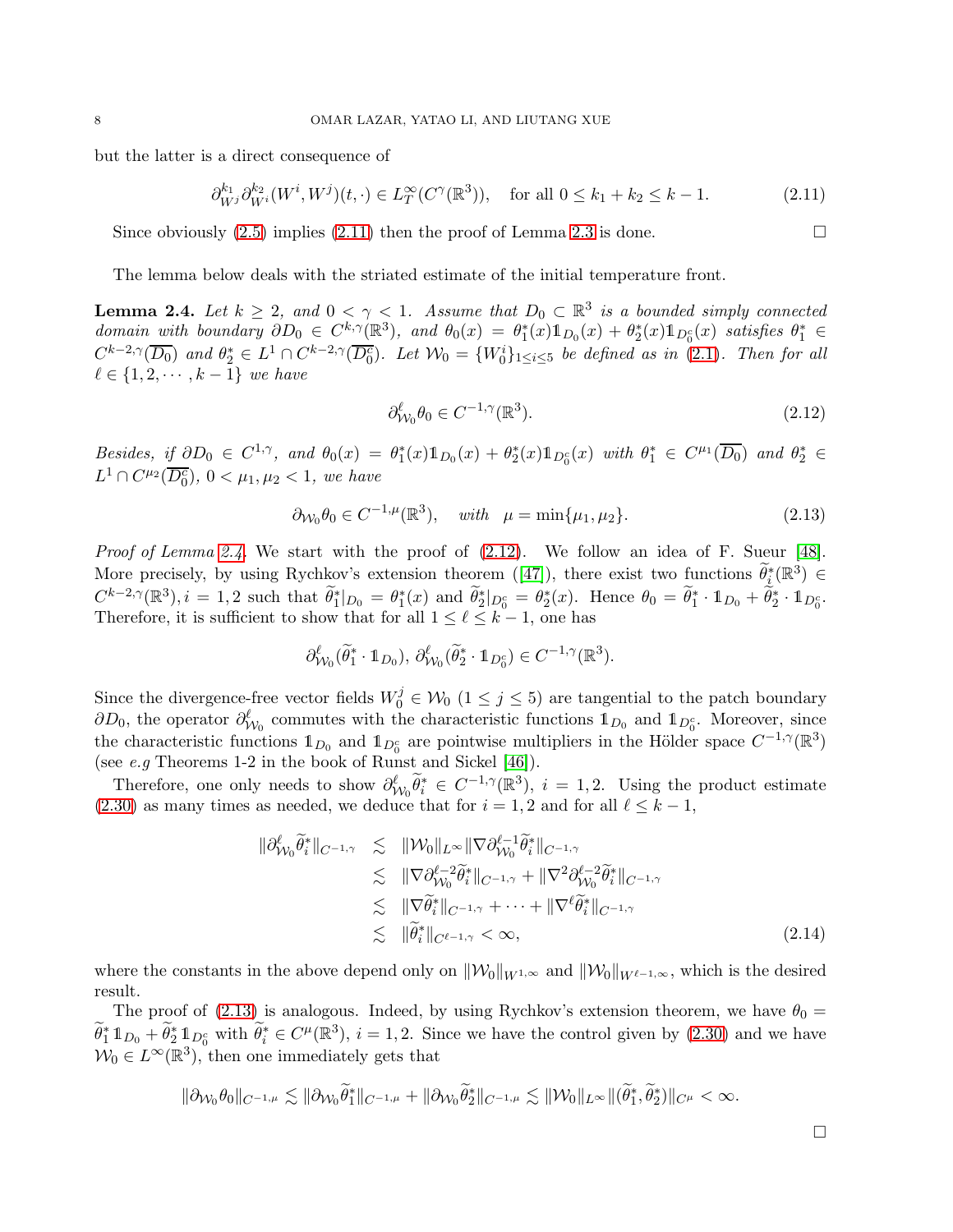2.2. Besov spaces. Let  $\chi$  and  $\varphi \in C_c^{\infty}(\mathbb{R}^d)$  be two nonnegative radial functions which are supported respectively in the ball  $\{\xi \in \mathbb{R}^d : |\xi| \leq \frac{4}{3}\}$  and the annulus  $\{\xi \in \mathbb{R}^d : \frac{3}{4} \leq |\xi| \leq \frac{8}{3}\}$ . We assume that they satisfy the following identity

$$
\chi(\xi) + \sum_{j \ge 0} \varphi(2^{-j}\xi) = 1, \quad \text{for all } \xi \in \mathbb{R}^d.
$$

We define the frequency localization operator  $\Delta_j$  and the low-frequency cut-off operator  $S_j$  as follows

$$
\Delta_j f = \varphi(2^{-j}D)f = 2^{jd}h(2^j \cdot) * f, \quad S_j f = \chi(2^{-j}D)f = 2^{jd}\widetilde{h}(2^j \cdot) * f,
$$
\n(2.15)

for all  $j \geq -1$ . We also use the homogenous frequency localization operator  $\dot{\Delta}_j$  and

$$
\dot{\Delta}_j f = \varphi(2^{-j}D)f = 2^{jd} \int_{\mathbb{R}^d} h(2^j y) f(x - y) \, dy,
$$
\n(2.16)

where  $h = \mathcal{F}^{-1}\varphi$ ,  $\tilde{h} = \mathcal{F}^{-1}\chi$  and  $\mathcal{F}^{-1}$  is the inverse Fourier transform.

For all  $f, g \in \mathcal{S}'(\mathbb{R}^d)$ , we have the following Bony's decomposition

<span id="page-8-1"></span>
$$
f g = T_f g + T_g f + R(f, g),
$$

with

$$
T_f g := \sum_{q \in \mathbb{N}} S_{q-1} f \Delta_q g, \quad R(f, g) = \sum_{q \ge -1} \Delta_q f \widetilde{\Delta}_q g, \quad \widetilde{\Delta}_q := \Delta_{q-1} + \Delta_q + \Delta_{q+1}.
$$
 (2.17)

<span id="page-8-0"></span>**Definition 2.5.** Let  $s \in \mathbb{R}$ ,  $p, r \in [1, \infty]$ ,  $T > 0$ ,  $\mathcal{S}'(\mathbb{R}^d)$  be the space of tempered distributions. Let  $\mathcal{W} = \{W^i\}_{1 \leq i \leq N}$  be a family of regular vector fields  $W^i : \mathbb{R}^d \to \mathbb{R}^d$ . We define  $B^s_{p,r}(\mathbb{R}^d)$  (or  $B^s_{p,r}$  in short) to be the set of all  $f \in \mathcal{S}'(\mathbb{R}^d)$  satisfying

$$
||f||_{B_{p,r}^s} := ||\left\{2^{qs}||\Delta_q f||_{L^p}\right\}_{q\geq -1}||_{\ell^r} < \infty,
$$

and the space-time Chemin-Lerner's space  $\tilde{L}_T^{\rho}(B_{p,r}^s)$  as the set of tempered distributions f such that

$$
\|f\|_{\widetilde{L}^{\rho}_{T}(B^{s}_{p,r})}:=\big\|\big\{2^{qs}\|\Delta_{q}f\|_{L^{\rho}_{T}(L^{p})}\big\}_{q\geq -1}\big\|_{\ell^{r}}<\infty.
$$

For all  $\ell \in \mathbb{N}$ , we denote by  $\mathcal{B}_{p,r,\mathcal{W}}^{s,\ell}$  the set of all  $f \in B_{p,r}^s$  such that

$$
||f||_{\mathcal{B}_{p,r,\mathcal{W}}^{s,\ell}} := \sum_{\lambda=0}^{\ell} ||\partial_{\mathcal{W}}^{\lambda} f||_{B_{p,r}^s} = \sum_{\lambda=0}^{\ell} \sum_{\lambda_1 + \dots + \lambda_N = \lambda} ||\partial_{W_1}^{\lambda_1} \cdots \partial_{W_N}^{\lambda_N} f||_{B_{p,r}^s} < \infty; \tag{2.18}
$$

and we define by  $\widetilde{\mathcal{B}}_{p,r,\mathcal{W}}^{s,\ell}$  the set of  $f \in B_{p,r}^s$  such that

$$
||f||_{\widetilde{\mathcal{B}}_{p,r,\mathcal{W}}^{s,\ell}} := \sum_{\lambda=0}^{\ell} ||(T_{\mathcal{W}}\cdot\nabla)^{\lambda}f||_{B_{p,r}^s} = \sum_{\lambda=0}^{\ell} \sum_{\lambda_1+\dots+\lambda_N=\lambda} ||(T_{W_1}\cdot\nabla)^{\lambda_1}\cdot\cdot\cdot(T_{W_N}\cdot\nabla)^{\lambda_N}f||_{B_{p,r}^s} < \infty. \tag{2.19}
$$

In particular, when  $p = \infty$ , we shall use the following short notations

<span id="page-8-2"></span>
$$
\mathcal{B}_{r,\mathcal{W}}^{s,\ell} := \mathcal{B}_{\infty,r,\mathcal{W}}^{s,\ell}, \quad \widetilde{\mathcal{B}}_{r,\mathcal{W}}^{s,\ell} := \widetilde{\mathcal{B}}_{\infty,r,\mathcal{W}}^{s,\ell}, \mathcal{B}_{\mathcal{W}}^{s,\ell} := \mathcal{B}_{\infty,1,\mathcal{W}}^{s,\ell}, \quad \widetilde{\mathcal{B}}_{\mathcal{W}}^{s,\ell} := \widetilde{\mathcal{B}}_{\infty,1,\mathcal{W}}^{s,\ell},
$$
\n(2.20)

where we used the following notations  $\partial_{W^i} f = W^i \cdot \nabla f$   $(i = 1, \dots, N)$  and  $\partial_{W}^{\lambda} f = \{ \partial_{W^1}^{\lambda_1} \cdots \partial_{W^N}^{\lambda_N} f :$  $\lambda_1 + \cdots + \lambda_N = \lambda$ .

We shall use the following basic properties of  $\mathcal{B}_{p,r,\mathcal{W}}^{s,\ell}$ .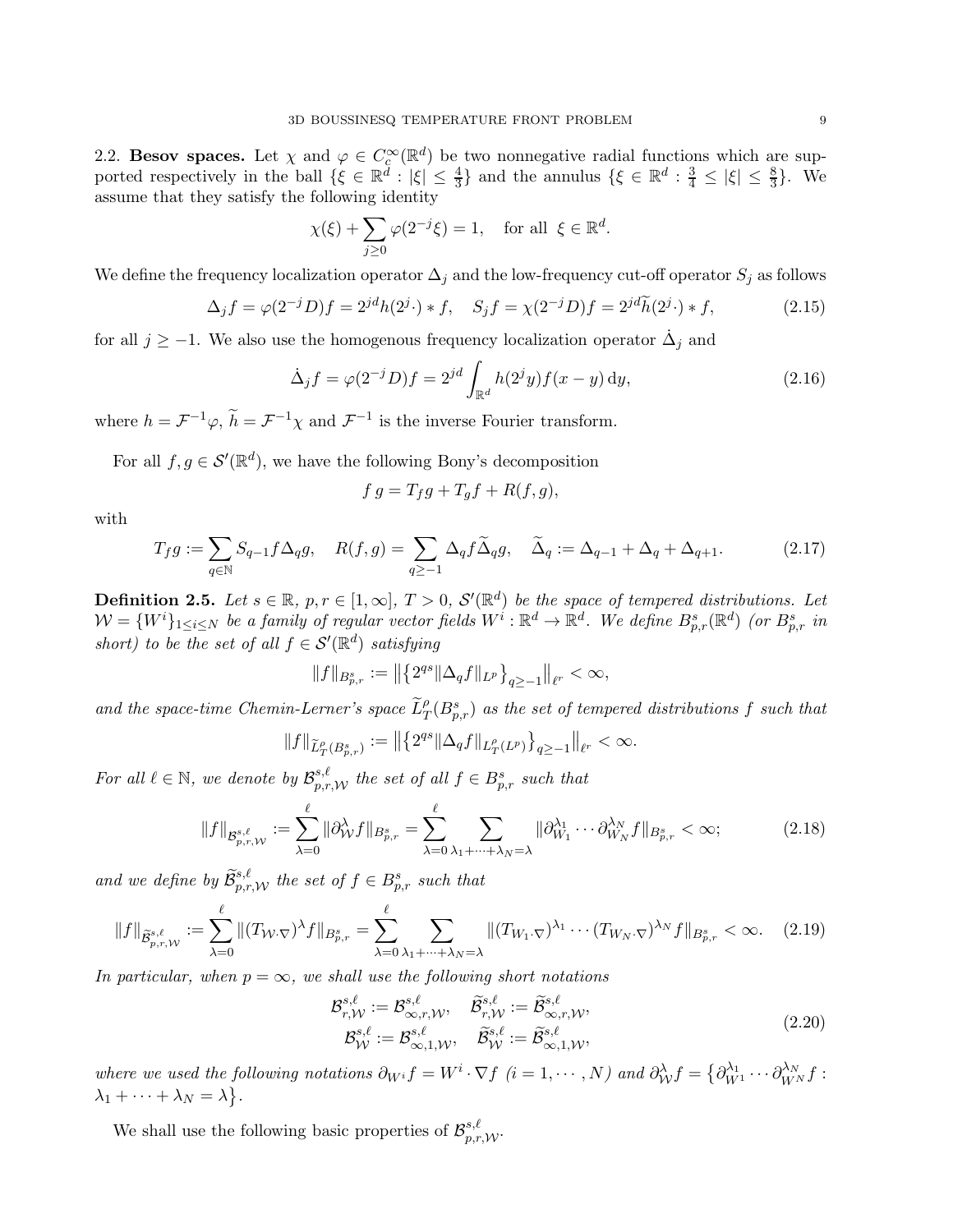<span id="page-9-4"></span>**Lemma 2.6.** Let  $s, \tilde{s} \in \mathbb{R}$ ,  $\ell, \tilde{\ell}$ ,  $r, \tilde{r} \in \mathbb{N}_+$  and  $p \in [1, \infty]$ . The space  $\mathcal{B}_{p,r,\mathcal{W}}^{s,\ell}$  satisfies that

$$
\mathcal{B}_{p,r,\mathcal{W}}^{s,\ell}\subset\mathcal{B}_{p,r,\mathcal{W}}^{\widetilde{s},\ell} \text{ for } s\geq \widetilde{s}, \quad \mathcal{B}_{p,r,\mathcal{W}}^{s,\ell}\subset\mathcal{B}_{p,r,\mathcal{W}}^{s,\widetilde{\ell}} \text{ for } \ell\geq \widetilde{\ell}, \quad \mathcal{B}_{p,r,\mathcal{W}}^{s,\ell}\subset\mathcal{B}_{p,\widetilde{r},\mathcal{W}}^{s,\ell} \text{ for } r\leq \widetilde{r},\\ \|f\|_{\mathcal{B}_{p,r,\mathcal{W}}^{s,\ell+1}}=\|\partial_{\mathcal{W}}^{\ell+1}f\|_{\mathcal{B}_{p,r}^{s}}+\|f\|_{\mathcal{B}_{p,r,\mathcal{W}}^{s,\ell}} \quad \text{and}\quad \|f\|_{\mathcal{B}_{p,r,\mathcal{W}}^{s,\ell+1}}=\|\partial_{\mathcal{W}}f\|_{\mathcal{B}_{p,r,\mathcal{W}}^{s,\ell}}+\|f\|_{\mathcal{B}_{p,r}^{s}}.
$$

We shall also need to use some product and commutator estimates in  $\mathcal{B}_{p,r,\mathcal{W}}^{s,\ell}$ , which are stated below (for the proof see  $e.g.$  [\[10\]](#page-35-6)).

<span id="page-9-1"></span>**Lemma 2.7.** Let  $k \in \mathbb{N}$ ,  $\sigma \in (0,1)$  and let  $\mathcal{W} = \{W^i\}_{1 \leq i \leq N}$  be a family of regular divergence-free vector fields on  $\mathbb{R}^d$  satisfying that

$$
\|\mathcal{W}\|_{\mathcal{B}^{1+\sigma,k-1}_{\infty,\mathcal{W}}} := \sum_{\ell=0}^{k-1} \|\partial_{\mathcal{W}}^{\ell} \mathcal{W}\|_{B^{1+\sigma}_{\infty,\infty}} = \sum_{\ell=0}^{k-1} \sum_{\ell_1+\dots+\ell_N=\ell} \|\partial_{W_1}^{\ell_1} \cdots \partial_{W_N}^{\ell_N} \mathcal{W}\|_{B^{1+\sigma}_{\infty,\infty}} < \infty. \tag{2.21}
$$

Let  $m(D)$  be a zero-order pseudo-differential operator defined as a Fourier multiplier with symbol  $m(\xi) \in C^{\infty}(\mathbb{R}^d \setminus \{0\})$ . Assume that v is a smooth divergence-free vector field of  $\mathbb{R}^d$  and  $f : \mathbb{R}^d \to \mathbb{R}$ is a smooth function. Then, for all  $\epsilon \in (0,1)$  and all  $p, r \in [1,\infty]$ , there exists a constant  $C > 0$ depending only on d, k,  $\epsilon$  and  $||\mathcal{W}||_{\mathcal{B}^{1+\sigma,k-1}_{\infty,\mathcal{W}}}$  such that the following estimates hold:

$$
\|v \cdot \nabla f\|_{\mathcal{B}_{p,r,\mathcal{W}}^{-\epsilon,k}} \leq C \min \left\{ \sum_{\mu=0}^{k} \|v\|_{\mathcal{B}_{\mathcal{W}}^{0,\mu}} \|\nabla f\|_{\mathcal{B}_{p,r,\mathcal{W}}^{-\epsilon,k-\mu}}, \sum_{\mu=0}^{k} \|v\|_{\mathcal{B}_{p,r,\mathcal{W}}^{-\epsilon,\mu}} \|\nabla f\|_{\mathcal{B}_{\mathcal{W}}^{0,k-\mu}} \right\},
$$
(2.22)

$$
||m(D)f||_{\mathcal{B}_{p,r,\mathcal{W}}^{-\epsilon,k+1}} \leq C||f||_{\mathcal{B}_{p,r,\mathcal{W}}^{-\epsilon,k+1}} + C\big(1+||\mathcal{W}||_{\mathcal{B}_{\mathcal{W}}^{1,k}}\big)\big(||f||_{\mathcal{B}_{p,r,\mathcal{W}}^{-\epsilon,k}} + ||\Delta_{-1}m(D)f||_{L^{p}}\big),\tag{2.23}
$$

and

$$
\| [m(D), v \cdot \nabla] f \|_{\mathcal{B}_{p,r,\mathcal{W}}^{-\epsilon,k}} \leq C \Big( \| \nabla v \|_{\mathcal{B}_{\mathcal{W}}^{0,k}} + \| v \|_{L^{\infty}} \Big) \| f \|_{\mathcal{B}_{p,r,\mathcal{W}}^{-\epsilon,k}}. \tag{2.24}
$$

The following result deals with the relation between the norms of  $\mathcal{B}_{p,r,\mathcal{W}}^{s,\ell}$  and  $\widetilde{\mathcal{B}}_{p,r,\mathcal{W}}^{s,\ell}$  (see e.g. Lemmas 5.1, 5.2 of [\[10\]](#page-35-6)).

<span id="page-9-2"></span>**Lemma 2.8.** Under the assumptions of Lemma [2.7,](#page-9-1) we have that there exists a constant  $C > 0$ depending only on d, k, s and  $\|\mathcal{W}\|_{\mathcal{B}^{1+\sigma,k-1}_{\infty,\mathcal{W}}}$  such that, for any  $\ell \leq k$ ,

<span id="page-9-3"></span>
$$
\|\nabla f\|_{\widetilde{\mathcal{B}}_{p,r,\mathcal{W}}^{s,\ell}} \le C \|f\|_{\widetilde{\mathcal{B}}_{p,r,\mathcal{W}}^{s+1,\ell}}, \qquad \text{for } s > -1,
$$
\n(2.25)

$$
C^{-1}||f||_{\mathcal{B}_{p,r,\mathcal{W}}^{s,\ell}} \le ||f||_{\widetilde{\mathcal{B}}_{p,r,\mathcal{W}}^{s,\ell}} \le C||f||_{\mathcal{B}_{p,r,\mathcal{W}}^{s,\ell}} \qquad \text{for } s \in (-1,1),
$$
\n(2.26)

$$
C^{-1}||f||_{\mathcal{B}^{1,\ell}_{\mathcal{W}}} \le ||f||_{\widetilde{\mathcal{B}}^{1,\ell}_{\mathcal{W}}} \le C||f||_{\mathcal{B}^{1,\ell}_{\mathcal{W}}},\tag{2.27}
$$

$$
||f||_{\widetilde{\mathcal{B}}^{s,\ell}_{p,r,\mathcal{W}}} \leq C||f||_{\mathcal{B}^{s,\ell}_{p,r,\mathcal{W}}} + C||f||_{\mathcal{B}^{1,\ell}_{\mathcal{W}}}||W||_{\mathcal{B}^{s,\ell}_{p,r,\mathcal{W}}} \qquad \text{for } s \geq 1,
$$
\n(2.28)

$$
\|\mathcal{W}\|_{\widetilde{\mathcal{B}}^{s,\ell}_{p,r,\mathcal{W}}} \le C \|\mathcal{W}\|_{\mathcal{B}^{s,\ell}_{p,r,\mathcal{W}}}, \qquad \text{for } s > -1. \tag{2.29}
$$

Note that for the particular case  $k = 0, 1$ , the dependence of W in the constant C in the Lemma [2.7](#page-9-1) can be computed explicitly (see *e.g.* [\[10\]](#page-35-6)).

<span id="page-9-0"></span>**Lemma 2.9.** Let v be a smooth divergence-free vector field of  $\mathbb{R}^d$ , and let  $f : \mathbb{R}^d \to \mathbb{R}$  be a smooth function. Then for any  $\epsilon \in (0,1)$  and  $(p,r) \in [1,\infty]^2$ , the following statements hold true for an absolute constant C.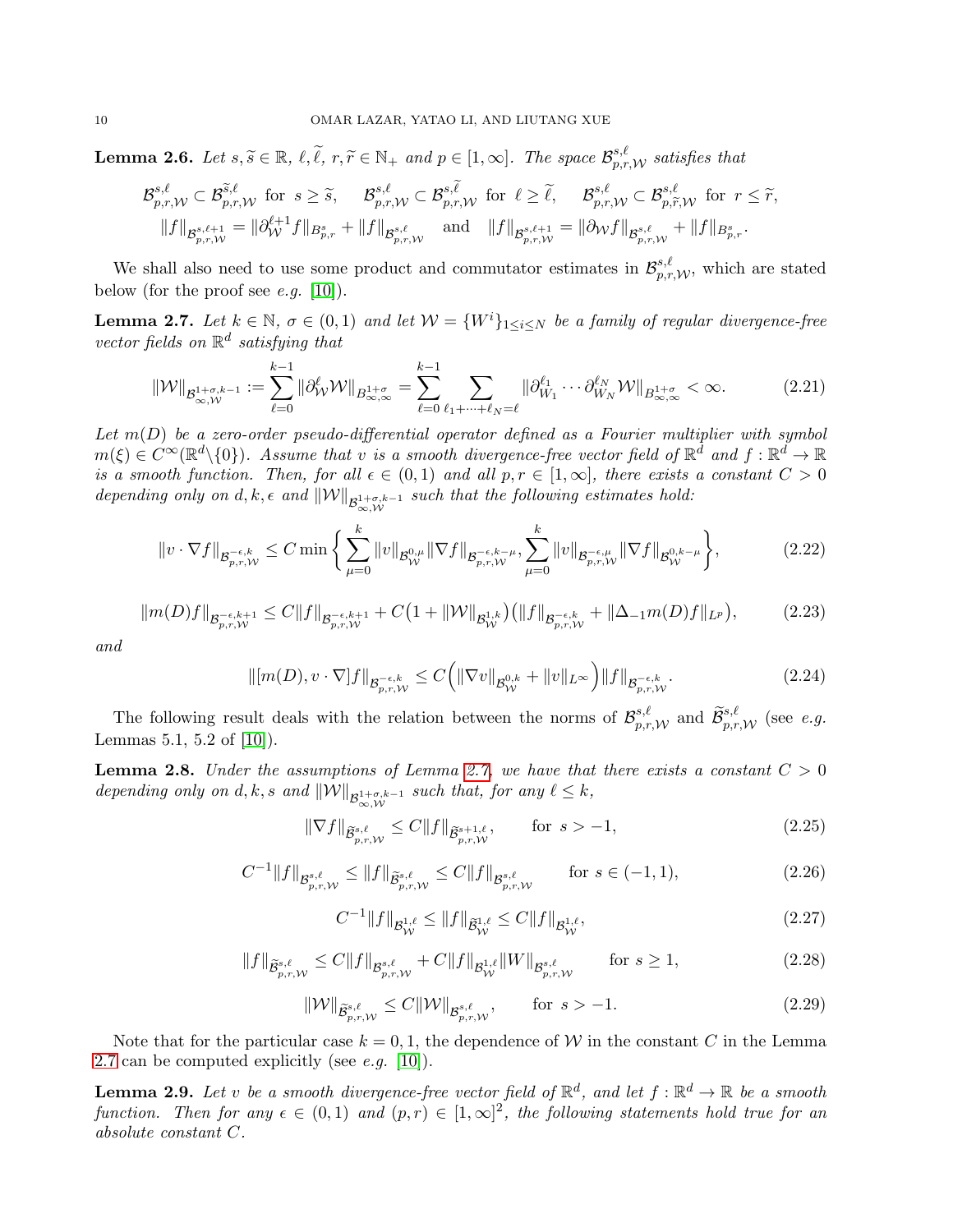(1) We have

<span id="page-10-3"></span>
$$
||v \cdot \nabla f||_{B_{p,r}^{-\epsilon}} \le C \min \left\{ ||v||_{B_{p,r}^{-\epsilon}} ||\nabla f||_{L^{\infty}}, ||v||_{L^{\infty}} ||\nabla f||_{B_{p,r}^{-\epsilon}} \right\}.
$$
 (2.30)

(2) We have

$$
\|\partial_{\mathcal{W}}m(D)f\|_{B_{p,r}^{-\epsilon}} \leq C\|\mathcal{W}\|_{W^{1,\infty}}\|f\|_{B_{p,r}^{-\epsilon}} + C\|\partial_{\mathcal{W}}f\|_{B_{p,r}^{-\epsilon}},\tag{2.31}
$$

and

<span id="page-10-7"></span><span id="page-10-4"></span>
$$
\| [m(D), v \cdot \nabla] f \|_{B_{p,r}^{-\epsilon}} \leq C \|v\|_{W^{1,\infty}} \|f\|_{B_{p,r}^{-\epsilon}}.
$$
\n(2.32)

If the divergence-free vector fields  $W^i$  in W only belongs to  $C^{\gamma}(\mathbb{R}^d)$  with  $0 < \gamma < 1$ , then we have the following estimate [\(2.31\)](#page-10-4) whose proof is placed in the appendix section.

<span id="page-10-2"></span>**Lemma 2.10.** Let  $\mathcal{W}=\{W^i\}_{1\leq i\leq N}$  be a family of divergence-free vector fields of  $\mathbb{R}^d$  and  $f:\mathbb{R}^d\to\mathbb{R}$ be a smooth function. Then, for all  $(p,r) \in [1,\infty]^2$ ,  $0 < \epsilon, \gamma < 1$ , there exists a nonnegative constant  $C = C(\epsilon, \gamma, d)$  such that

$$
\|\partial_W m(D)f\|_{B_{p,r}^{-\epsilon}} \le C\|\mathcal{W}\|_{C^\gamma}\|f\|_{B_{p,r}^{1-\gamma-\epsilon}} + C\|\partial_W f\|_{B_{p,r}^{-\epsilon}}.\tag{2.33}
$$

2.3. Useful lemmas. We now state a useful commutator estimate.

<span id="page-10-1"></span>**Lemma 2.11.** Let  $m(D)$  be a pseudo differential operator defined as a Fourier multiplier with symbol  $m(\xi) \in C^{\infty}(\mathbb{R}^d \setminus \{0\})$ . Let  $p \in [2,\infty]$ ,  $\widetilde{\mathcal{R}}_{-1} := m(D)\Lambda^{-1}$  with  $\Lambda = (-\Delta)^{1/2}$ . Assume that v is a smooth divergence-free vector field of  $\mathbb{R}^d$ , and  $\theta$  is a smooth scalar function. Then, we have

> $\|[\widetilde{\mathcal{R}}_{-1}, v \cdot \nabla]\theta\|_{B^1_{p,\infty}} \leq C(\|\nabla v\|_{L^p}\|\theta\|_{B^0_{\infty,\infty}} + \|v\|_{L^2}\|\theta\|_{L^2})$  $(2.34)$

with  $C > 0$  a constant depending on p and d.

Some basic facts on the particle-trajectory map are collected below (see  $e.g.$  Proposition 3.10 in [\[3\]](#page-35-7)).

<span id="page-10-0"></span>**Lemma 2.12.** Assume that  $v(x,t)$  is a velocity field belonging to  $L^1([0,T], \dot{W}^{1,\infty}(\mathbb{R}^d))$ . Let  $\psi_t(x)$ be the the particle-trajectory generated by velocity v which solves that

<span id="page-10-5"></span>
$$
\frac{\partial \psi_t(x)}{\partial t} = v(\psi_t(x), t), \quad \psi_t(x)|_{t=0} = x,
$$
\n(2.35)

that is

$$
\psi_t(x) = x + \int_0^t v(\psi_\tau(x), \tau) d\tau.
$$
\n(2.36)

Then the system [\(2.35\)](#page-10-5) has a unique solution  $\psi_t(\cdot): \mathbb{R}^d \mapsto \mathbb{R}^d$  on  $[0, T]$  which is a volume-preserving bi-Lipschitzian homeomorphism and satisfies that  $\nabla \psi_t$  and its inverse  $\nabla \psi_t^{-1}$  belong to  $L^{\infty}([0,T] \times$  $\mathbb{R}^d$ ) with

$$
\|\nabla \psi_t^{\pm 1}\|_{L^\infty(\mathbb{R}^d)} \le e^{\int_0^t \|\nabla v(\tau)\|_{L^\infty} d\tau}.
$$
\n(2.37)

In addition, the following statements hold true. (1) If  $v \in L^1([0,T], C^{1,\gamma}(\mathbb{R}^d))$ , then  $\psi_t^{\pm 1} \in L^{\infty}([0,T], C^{1,\gamma}(\mathbb{R}^d))$  with

<span id="page-10-6"></span>
$$
\|\nabla \psi_t^{\pm 1}\|_{C^{\gamma}} \lesssim e^{(2+\gamma)\int_0^t \|\nabla v\|_{L^{\infty}} d\tau} \Big(1 + \int_0^t \|\nabla v(\tau)\|_{C^{\gamma}} d\tau\Big). \tag{2.38}
$$

(2) If  $v \in L^1([0,T], W^{2,\infty}(\mathbb{R}^d))$ , then  $\psi_t^{\pm 1} \in L^{\infty}([0,T], W^{2,\infty}(\mathbb{R}^d))$  with

$$
\|\nabla^2 \psi_t^{\pm 1}\|_{L^\infty} \lesssim e^{3\int_0^t \|\nabla v\|_{L^\infty} d\tau} \int_0^t \|\nabla^2 v(\tau)\|_{L^\infty} d\tau. \tag{2.39}
$$

We have the following estimates for the transport and transport-diffusion equations (one can see [\[3\]](#page-35-7) for the proof of  $(2.41)-(2.43)$  $(2.41)-(2.43)$  and see [\[10\]](#page-35-6), for the proof of  $(2.44)$ ).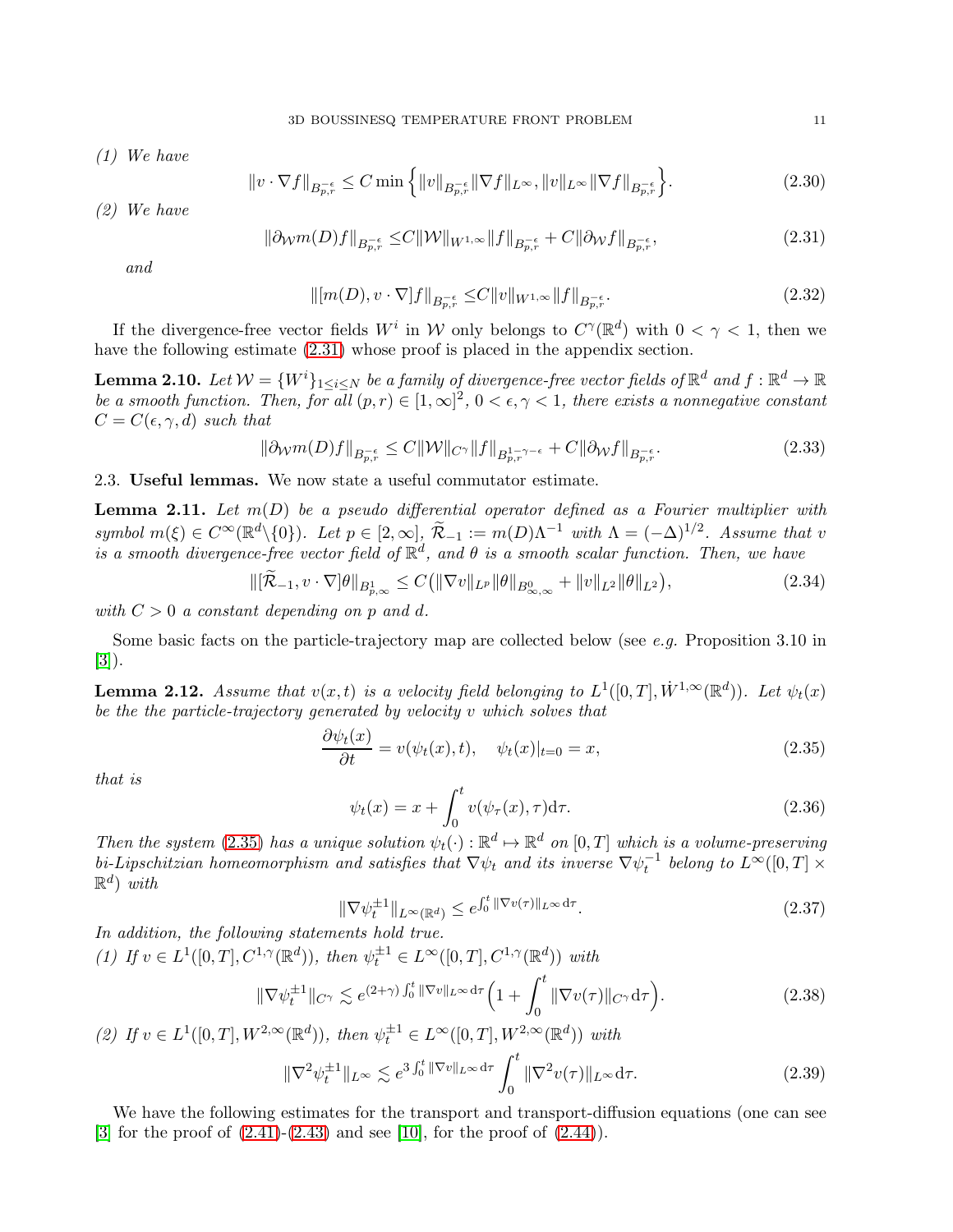**Lemma 2.13.** Assume  $(\rho, r, p) \in [1, \infty]^3$  and  $-1 < s < 1$ . Let u be a smooth divergence-free vector field and  $\phi$  be a smooth function solving the following transport equation

$$
\partial_t \phi + u \cdot \nabla \phi - \nu \Delta \phi = f, \quad \phi|_{t=0}(x) = \phi_0(x), \quad x \in \mathbb{R}^d. \tag{2.40}
$$

The following statements hold.

(1) If  $\nu > 0$ , then there exists a constant C which depends on d and s such that for any  $t > 0$ ,

<span id="page-11-0"></span>
$$
\nu^{\frac{1}{\rho}} \|\phi\|_{\widetilde{L}^{\rho}_{t}(B^{s+\frac{2}{\rho}}_{p,r})} \leq C(1+\nu t)^{\frac{1}{\rho}} \left( \|\phi_{0}\|_{B^{s}_{p,r}} + \|f\|_{\widetilde{L}^{1}_{t}(B^{s}_{p,r})} + \int_{0}^{t} \|\nabla u(\tau)\|_{L^{\infty}} \|\phi(\tau)\|_{B^{s}_{p,r}} d\tau \right). \tag{2.41}
$$

(2) If  $\nu = 0$ , then there exists a constant C which depends on d and s such that for any  $t > 0$ ,

<span id="page-11-6"></span>
$$
\|\phi\|_{L_t^{\infty}(B_{p,r}^s)} \le C \left( \|\phi_0\|_{B_{p,r}^s} + \|f\|_{L_t^1 B_{p,r}^s} + \int_0^t \|\nabla u(\tau)\|_{L^\infty} \|\phi(\tau)\|_{B_{p,r}^s} d\tau \right),\tag{2.42}
$$

and

<span id="page-11-1"></span>
$$
\|\phi\|_{L_t^{\infty}(B_{p,r}^s)} \le C e^{C \int_0^t \|\nabla u(\tau)\|_{L^{\infty}} d\tau} \Big( \|\phi_0\|_{B_{p,r}^s} + \|f\|_{L_t^1(B_{p,r}^s)} \Big). \tag{2.43}
$$

(3) If  $\nu > 0$ , then there exists a constant C which depends on d and s such that for any  $t > 0$ ,

<span id="page-11-2"></span>
$$
\sup_{q \in \mathbb{N}} 2^{\frac{2q}{\rho}} \|\Delta_q \phi\|_{L_t^{\rho}(L^p)} \le C \Big( \sup_{q \in \mathbb{N}} \|\Delta_q \phi_0\|_{L^p} + \int_0^t \|\nabla u\|_{L^p} \|\phi\|_{B^0_{\infty,\infty}} d\tau + \|f\|_{L_t^1(L^p)} \Big). \tag{2.44}
$$

We shall need to use the following smoothing estimates of nonhomogeneous heat equation (see e.g. [\[3\]](#page-35-7) for the proof).

<span id="page-11-8"></span>**Lemma 2.14.** Let  $T > 0$ ,  $s \in \mathbb{R}$  and  $1 \leq \rho_1, p, r \leq \infty$ . Assume that  $v_0 \in \dot{B}_{p,r}^s(\mathbb{R}^d)$  and  $f \in$  $\widetilde{L}_T^{\rho_1}(\dot{B}_{p,r}^{s-2+\frac{2}{\rho_1}})$ . Then the nonhomogeneous heat equation

<span id="page-11-7"></span><span id="page-11-5"></span><span id="page-11-3"></span>
$$
\partial_t v - \Delta v = f, \qquad v|_{t=0} = v_0,\tag{2.45}
$$

has a unique solution v in  $\tilde{L}_T^{\rho_1}(\dot{B}_{p,r}^{s+\frac{2}{\rho_1}}) \cap \tilde{L}_T^{\infty}(\dot{B}_{p,r}^{s})$  and there exists a constant  $C = C(d) > 0$  such that for all  $\rho \in [\rho_1, \infty]$ ,

$$
||v||_{\widetilde{L}^{\rho}_{T}(\dot{B}_{p,r}^{s+\frac{2}{\rho}})} \leq C\Big(||v_0||_{\dot{B}_{p,r}^s} + ||f||_{\widetilde{L}^{\rho_1}_{T}(\dot{B}_{p,r}^{s-2+\frac{2}{\rho_1}})}\Big).
$$
\n(2.46)

In particular, if  $v_0 \in \dot{H}^s$  and  $f \in L^2_T(\dot{H}^{s-1})$ , we have

$$
||v||_{L_T^{\rho}(\dot{H}^{s+\frac{2}{\rho}})} \le ||v_0||_{\dot{H}^s} + ||f||_{L_T^2(\dot{H}^{s-1})}, \quad \forall \rho \in [2, \infty].
$$
\n(2.47)

Finally, we recall a product estimate used in the uniqueness part which may be found in [\[19\]](#page-36-4).

<span id="page-11-4"></span>**Lemma 2.15.** Let  $(\alpha_q)_{q \in \mathbb{Z}}$  be a sequence of nonnegative functions over [0, T], and let  $s_1, s_2, p$  satisfy

$$
1 \le p \le \infty, \quad \frac{d}{p} + 1 > s_1, \quad \frac{d}{p} > s_2, \quad \text{and} \quad s_1 + s_2 > d \max\left\{0, \frac{2}{p} - 1\right\}.
$$
 (2.48)

Assume that for all  $q' \ge q$  and  $t \in [0,T]$ , we have  $0 \le \alpha_{q'}(t) - \alpha_q(t) \le \frac{1}{2}$  $\frac{1}{2}(s_1 + s_2 + N \min\{0, 1 - \}$ 2  $\left(\frac{2}{p}\right)(q'-q)$ . Then for all  $r \in [1,\infty]$ , there exists a constant C depending only on  $s_1, s_2, N$  and p such that for all functions b and solenoidal vector field a over  $\mathbb{R}^d$ , the following estimate holds for all  $t \in [0, T]$ :

$$
\sup_{q\in\mathbb{Z}}\int_0^t 2^{q(s_1+s_2-1-\frac{N}{p})-\alpha_q(\tau)} \|\dot{\Delta}_q \text{divg}(ab)\|_{L^p} d\tau \leq C \|b\|_{\widetilde{L}_t^r(\dot{B}_{p,\infty}^{s_1})} \sup_{q\in\mathbb{Z}} \|2^{qs_2-\alpha_q} \|\dot{\Delta}_q a\|_{L^p}\|_{L_t^{r'}}.
$$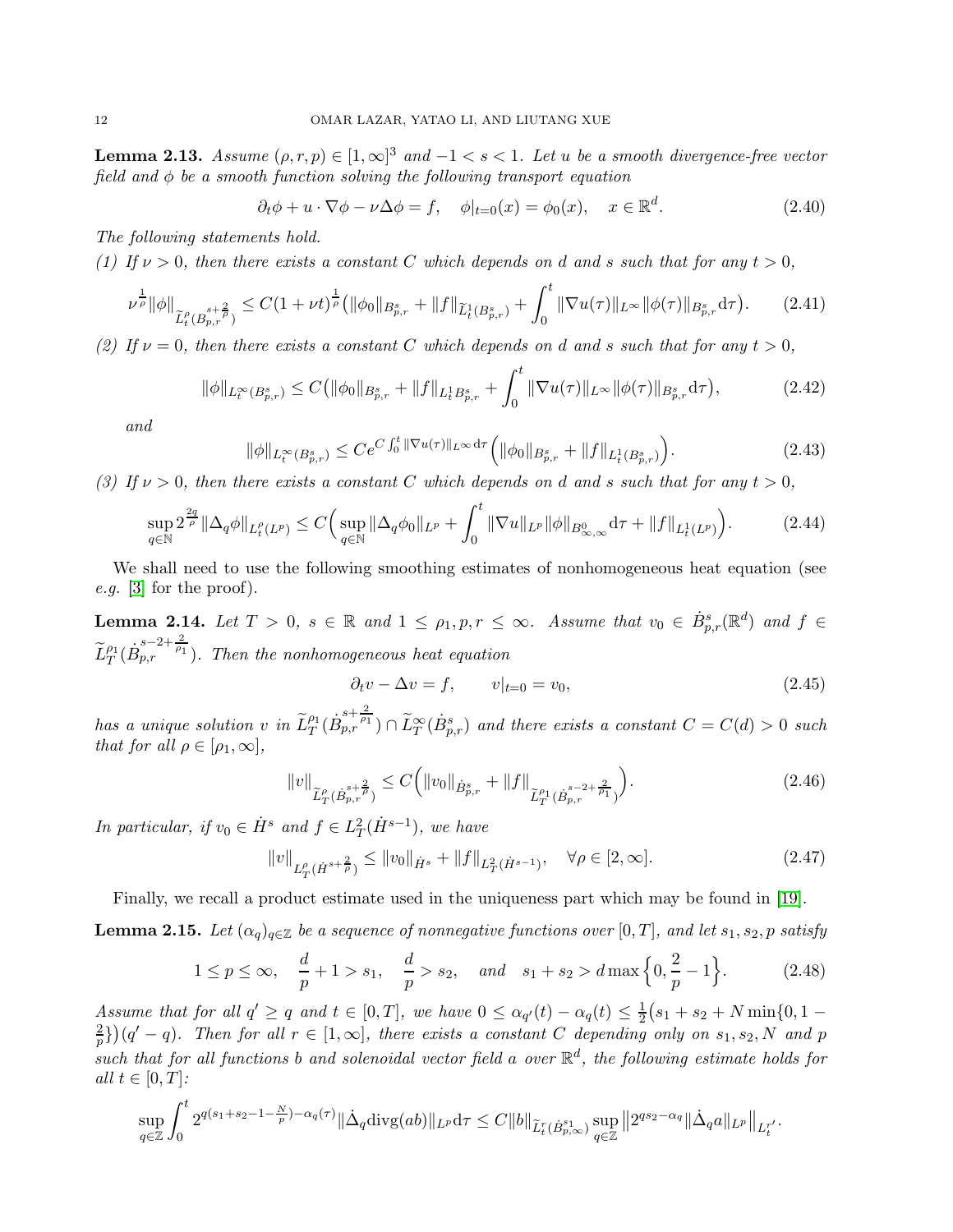# <span id="page-12-0"></span>3. EXISTENCE AND UNIQUENESS RESULT OF 3D BOUSSINESQ SYSTEM [\(1.1\)](#page-0-0) WITH  $v_0 \in H^{1/2}$

The proof is split into three classical steps.

• Step 1: local existence of solution.

First we prove the *a priori* estimates. From the transport equation [\(1.1\)](#page-0-0), we have that for all  $s \in (3,\infty]$ , the  $L^1 \cap L^s$  norm are preserved along the evolution, that is

<span id="page-12-3"></span><span id="page-12-1"></span>
$$
\|\theta(t)\|_{L^1 \cap L^s} \le \|\theta_0\|_{L^1 \cap L^s}, \quad \forall t \ge 0. \tag{3.1}
$$

Now we focus on the estimates for the velocity v. The basic  $L^2$ -energy estimate for the second equation in [\(1.1\)](#page-0-0) gives

$$
\frac{1}{2}\frac{\mathrm{d}}{\mathrm{d}t}||v||_{L^{2}}^{2} + ||\nabla v||_{L^{2}}^{2} \leq \left|\int_{\mathbb{R}^{3}} v^{3} \theta \mathrm{d}x\right| \leq ||v||_{L^{2}}||\theta||_{L^{2}} \leq ||v||_{L^{2}}||\theta_{0}||_{L^{2}},
$$

which implies that  $||v||_{L_T^{\infty}(L^2)} \le ||v_0||_{L^2} + T||\theta_0||_{L^2}$  and

<span id="page-12-4"></span>
$$
||v||_{L_T^{\infty}(L^2)}^2 + ||\nabla v||_{L_T^2(L^2)}^2 \le 4(1+T^2)(||v_0||_{L^2}^2 + ||\theta_0||_{L^2}^2). \tag{3.2}
$$

Set  $v = e^{t\Delta}v_0 + w$  where  $e^{t\Delta}$  stand for the heat semigroup, then one has that

$$
\partial_t w - \Delta w = -\mathbb{P}\left((w + e^{t\Delta}v_0) \cdot \nabla(w + e^{t\Delta}v_0)\right) + \mathbb{P}(\theta e_3), \quad w|_{t=0} = 0,\tag{3.3}
$$

where  $\mathbb{P} = \text{Id} - \nabla \Delta^{-1}$  div is the Leray projection operator. By multiplying both sides of equation  $(3.3)$  by  $\Lambda w$  and integrating in the space variable, one finds

 $(as in [27] or (6.7) below)$  $(as in [27] or (6.7) below)$  $(as in [27] or (6.7) below)$  $(as in [27] or (6.7) below)$  $(as in [27] or (6.7) below)$ 

$$
\frac{1}{2} \frac{d}{dt} ||w||_{\dot{H}^{\frac{1}{2}}}^{2} + ||w||_{\dot{H}^{\frac{3}{2}}}^{2} \leq \left| \int_{\mathbb{R}^{3}} \Lambda w \cdot \mathbb{P}((w + e^{t\Delta}v_{0}) \cdot \nabla(w + e^{t\Delta}v_{0})) dx \right| + \left| \int_{\mathbb{R}^{3}} \Lambda w \cdot \mathbb{P}(\theta e_{3}) dx \right|
$$
  
\n
$$
\leq ||w||_{\dot{H}^{\frac{3}{2}}} \left( ||((w + e^{t\Delta}v_{0}) \cdot \nabla(w + e^{t\Delta}v_{0})||_{\dot{H}^{-\frac{1}{2}}} + ||\theta||_{\dot{H}^{-\frac{1}{2}}} \right)
$$
  
\n
$$
\leq ||w||_{\dot{H}^{\frac{3}{2}}} \left( ||w||_{\dot{H}^{1}}^{2} + ||e^{t\Delta}v_{0}||_{\dot{H}^{1}}^{2} + ||\theta||_{L^{\frac{3}{2}}} \right),
$$

which, together with the use of interpolation and Cauchy-Schwartz inequality, allows us to find

$$
\frac{\mathrm{d}}{\mathrm{d} t} \|w\|_{\dot H^\frac12}^2 + \|w\|_{\dot H^\frac32}^2 \quad \le \quad C_1 \|w\|_{\dot H^\frac12}^2 \|w\|_{\dot H^\frac32}^2 + C_1 \|e^{t\Delta}v_0\|_{\dot H^1}^4 + C_2 \|\theta_0\|_{L^\frac32}^2,
$$

where  $C_1, C_2 > 0$ . Therefore, as long as

$$
C_1 \int_0^T \|e^{t\Delta}v_0\|_{\dot{H}^1}^4 \mathrm{d}t + C_2 \|\theta_0\|_{L^{\frac{3}{2}}}^2 T \le \frac{1}{4C_1},\tag{3.4}
$$

we may use the continuity method to get that

$$
||w||^2_{L^{\infty}_T(\dot{H}^{\frac{1}{2}})} + ||w||^2_{L^2_T(\dot{H}^{\frac{3}{2}})} \leq \frac{1}{2C_1}.
$$

Then, the classical estimate for the heat operator  $e^{t\Delta}v_0$  in [\(2.47\)](#page-11-3) allows us to write that

<span id="page-12-2"></span>
$$
||v||_{L^{\infty}_{T}(\dot{H}^{\frac{1}{2}})}^{2} + ||v||_{L^{2}_{T}(\dot{H}^{\frac{3}{2}})}^{2} \leq \frac{1}{C_{1}} + 2||v_{0}||_{\dot{H}^{\frac{1}{2}}}^{2}.
$$
\n(3.5)

By noticing that  $||e^{t\Delta}v_0||_{L_T^4(H^1)} \le ||v_0||_{\dot{H}^{\frac{1}{2}}}$  (which is a consequence of  $(2.47)$ ) we see that there exists a positive real number  $M$ , which depends on  $v_0$ , such that

$$
||e^{t\Delta}v_0^h||_{L_T^4(\dot{H}^1)}^4 \le ||v_0^h||_{\dot{H}^{\frac{1}{2}}}^4 \le \frac{1}{64C_1^2}, \quad \text{where } v_0^h = \mathcal{F}^{-1}(\mathbb{1}_{\{|\xi| > M\}}\hat{v}_0(\xi)).\tag{3.6}
$$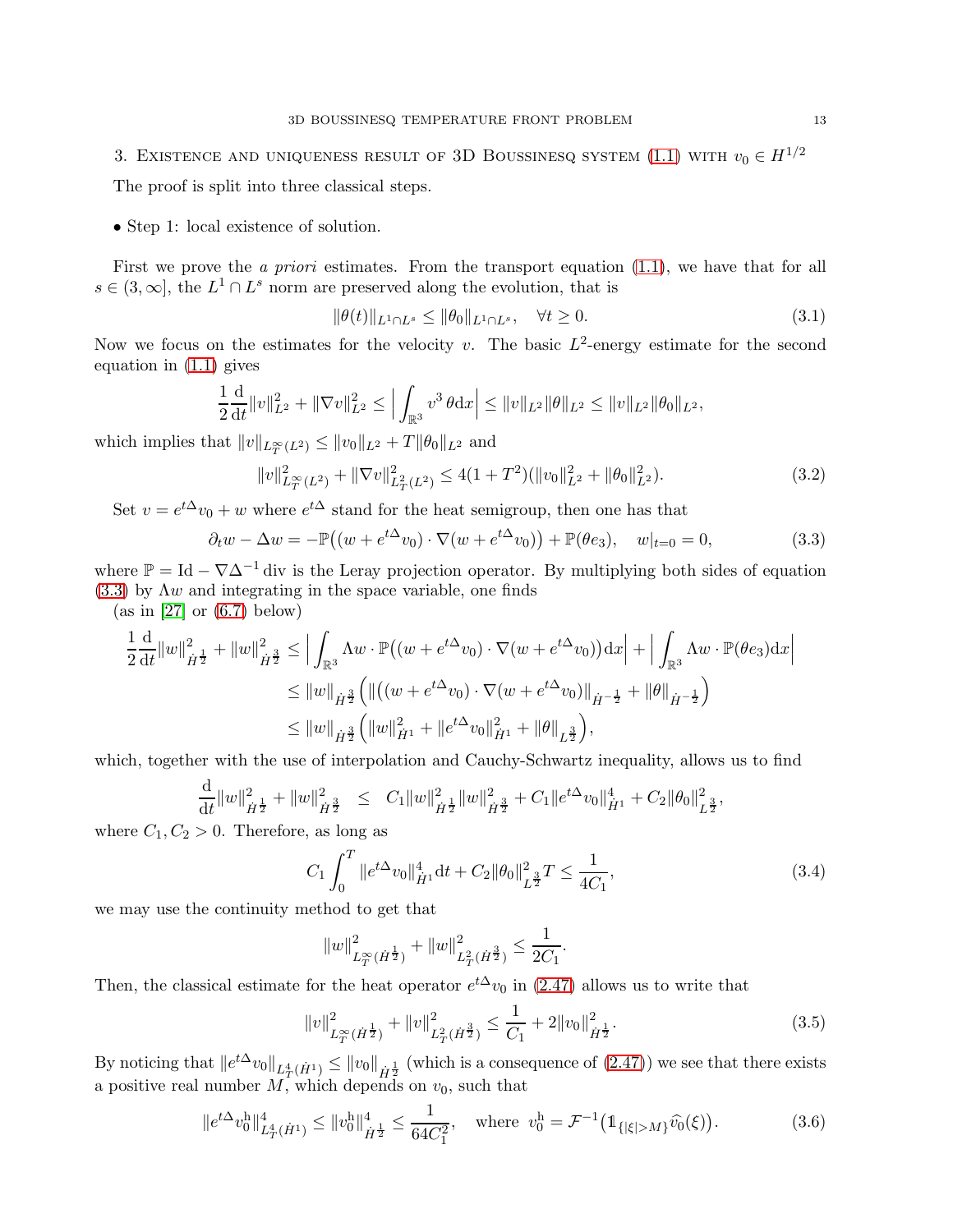Therefore, one finds

$$
C_{1} \|e^{t\Delta}v_{0}\|_{L^{4}_{T}(\dot{H}^{1})}^{4} + C_{2} \|\theta_{0}\|_{L^{\frac{3}{2}}}^{2} T \leq 8C_{1} \|e^{t\Delta}v_{0}^{h}\|_{L^{4}_{T}(\dot{H}^{1})}^{4} + 8C_{1} \|e^{t\Delta}(v_{0} - v_{0}^{h})\|_{L^{4}_{T}(\dot{H}^{1})}^{4} + C_{2} \|\theta_{0}\|_{L^{\frac{3}{2}}}^{2} T
$$
  

$$
\leq \frac{1}{8C_{1}} + 8C_{1}M^{2} \|e^{t\Delta}(v_{0} - v_{0}^{h})\|_{L^{4}_{T}(\dot{H}^{\frac{1}{2}})}^{4} + C_{2} \|\theta_{0}\|_{L^{\frac{3}{2}}}^{2} T
$$
  

$$
\leq \frac{1}{8C_{1}} + (8C_{1}M^{2} \|v_{0}\|_{\dot{H}^{\frac{1}{2}}}^{4} + C_{2} \|\theta_{0}\|_{L^{\frac{3}{2}}}^{2} )T.
$$

Hence, as longs as

$$
T \le \frac{1}{8C_1 \left( 8C_1 M^2 ||v_0||_{\dot{H}^{\frac{1}{2}}}^4 + C_2 ||\theta_0||_{\dot{L}^{\frac{3}{2}}}^2 \right)},\tag{3.7}
$$

we have local existence of a solution  $(v, \theta)$  which satisfies the estimate [\(3.5\)](#page-12-2).

We now state the following result on the regularity estimates of  $v$  whose proof is in the appendix.

<span id="page-13-0"></span>**Lemma 3.1.** Assume that  $(v, \theta)$  is a smooth solution to the 3D Boussinesq system [\(1.1\)](#page-0-0) on [0, T] satisfying  $(3.1)$  with  $s > 3$ . Assume that, one has

$$
||v||_{L_T^{\infty}(\dot{H}^{\frac{1}{2}})}^2 + ||v||_{L_T^2(\dot{H}^{\frac{3}{2}})}^2 \le C_0 E(T), \quad \text{where} \quad E(T) := ||v_0||_{\dot{H}^{\frac{1}{2}}}^2 + ||\theta_0||_{L^1 \cap L^s}^2 T + 1. \tag{3.8}
$$

Then, there exists a positive constant C such that

<span id="page-13-6"></span><span id="page-13-5"></span><span id="page-13-4"></span>
$$
||v||_{L_T^2(L^\infty)} \le CE(T)^{\frac{3}{2}},\tag{3.9}
$$

and for all  $q > 3$ ,

$$
||v||_{L^{\infty}_{T}(\dot{B}_{q,\infty}^{-1+\frac{3}{q}})} + ||v||_{\tilde{L}^{1}_{T}(\dot{B}_{q,\infty}^{1+\frac{3}{q}})} \le CE(T)^{2}.
$$
\n(3.10)

The a priori estimates  $(3.1)$ ,  $(3.5)$  and Lemma [3.1,](#page-13-0) are enough to show the existence  $(e.g.$  by using a standard approximation process). first solve the Cauchy problem [\(1.1\)](#page-0-0) with frequency localized initial data  $(\theta_{0,n}, v_{0,n}) := (S_n \theta_0, S_n v_0), n \in \mathbb{N}$ , where  $S_n$  is defined by [\(2.15\)](#page-8-1). It is clear that  $(\theta_{0,n}, v_{0,n})$  belongs to  $H^s(\mathbb{R}^3)$  for all s. Then, it follows from [\[20\]](#page-36-9) that we obtain a local (unique) smooth solution  $(\theta_n, v_n, \nabla p_n)$  to the system [\(1.1\)](#page-0-0) associated with  $(\theta_{0,n}, v_{0,n})$ . Moreover, the a priori estimates below ensure that  $(\theta_n, v_n)$  satisfies [\(1.3\)](#page-2-2) on [0, T] uniformly in n. Hence by using Rellich compactness theorem for instance (see [\[35\]](#page-36-24)), one can pass to the limit  $n \to \infty$  (up to a subsequence) to show that there exist functions  $(\theta, v, \nabla p)$  satisfying [\(1.3\)](#page-2-2) which are solutions to the 3D Boussinesq system [\(1.1\)](#page-0-0) in the sense of distribution.

• Step 2: local uniqueness.

Let  $(\theta_1, v_1, \nabla p_1)$  and  $(\theta_2, v_2, \nabla p_2)$  be two solutions of the 3D Boussinesq system [\(1.1\)](#page-0-0) with the same initial data and satisfying [\(1.3\)](#page-2-2). We shall use the following uniqueness result.

<span id="page-13-1"></span>**Lemma 3.2.** Assume that for some  $p \in [1,6)$  and  $i = 1,2$ , we have

$$
\theta_i \in L_T^{\infty}(\dot{B}_{p,\infty}^{-1+\frac{3}{p}}), \quad v_i \in L_T^{\infty}(\dot{B}_{p,\infty}^{-1+\frac{3}{p}}) \cap \widetilde{L}_T^1(\dot{B}_{p,\infty}^{1+\frac{3}{p}}).
$$
\n(3.11)

There exists a constant  $c > 0$  depending on p such that if there is an  $r \in (1,\infty]$  such that

<span id="page-13-3"></span><span id="page-13-2"></span>
$$
||v_1||_{\widetilde{L}^1_T(\dot{B}_{p,\infty}^{1+\frac{3}{p}})} + ||v_2||_{\widetilde{L}^r_T(\dot{B}_{p,\infty}^{-1+\frac{2}{r}+\frac{3}{p}})} \leq c,
$$
\n(3.12)

then  $(\theta_1, v_1, \nabla p_1) \equiv (\theta_2, v_2, \nabla p_2)$  on  $\mathbb{R}^3 \times [0, T]$ .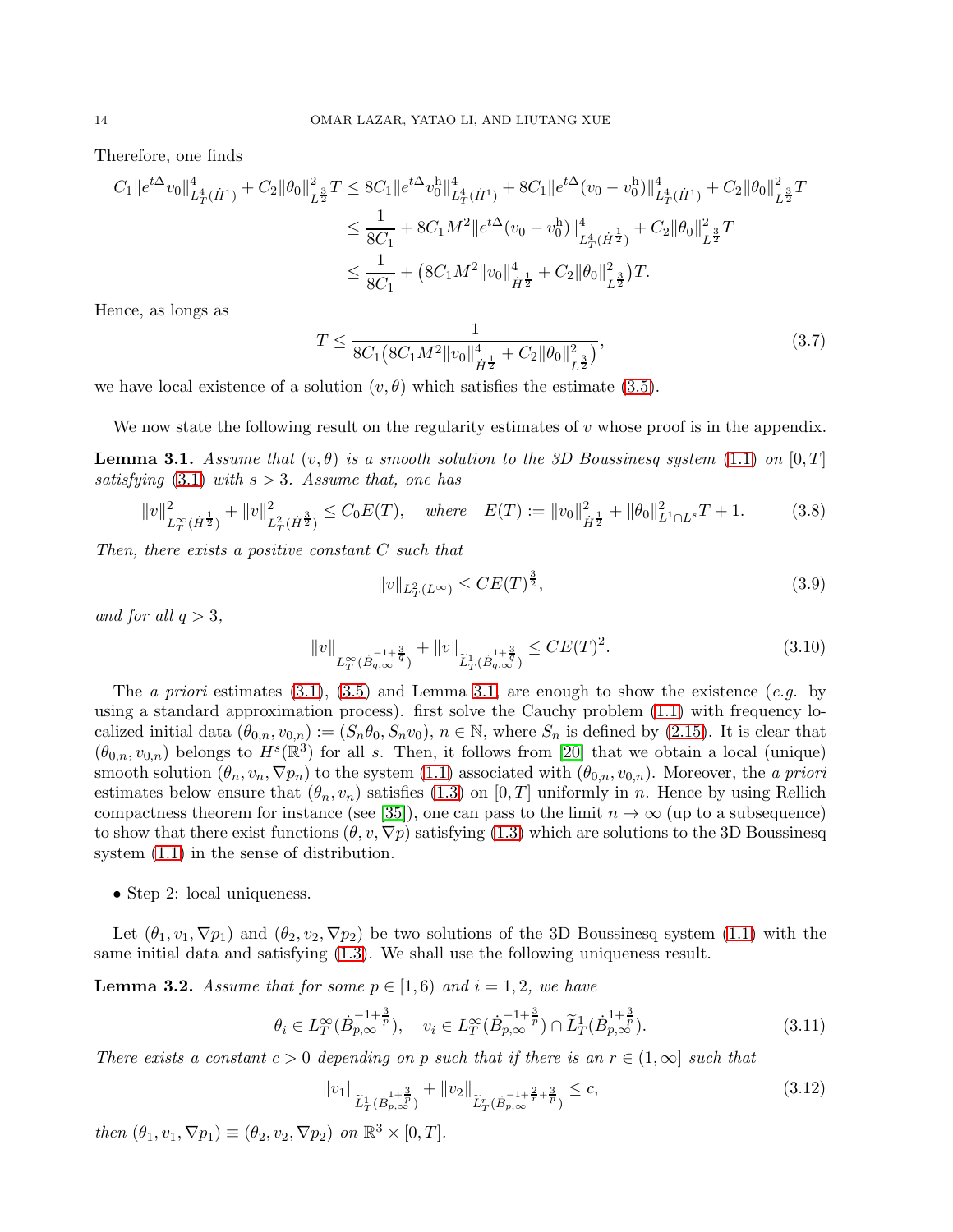*Proof of Lemma [3.2.](#page-13-1)* When  $r = \infty$ , Lemma [3.2](#page-13-1) is nothing but Theorem 3 in [\[19\]](#page-36-4). It suffices to prove the lemma for the remaining values of r, namely  $r \in (1,\infty)$ . In this case, we may still extend the uniqueness result of Danchin and Païcu [\[19\]](#page-36-4). Indeed, we may use the following useful estimate

$$
\sup_{q\in\mathbb{Z}}\int_0^t 2^{q(-2+\frac{3}{p}-\eta)-\varepsilon_q(\tau)}\|\dot{\Delta}_q\operatorname{div}(\delta v\otimes v_2)\|_{L^p}d\tau\leq C\|v_2\|_{\widetilde{L}^r_t(\dot{B}_{p,\infty}^{-1+\frac{2}{r}+\frac{3}{p}})}\sup_{q\in\mathbb{Z}}\left\|2^{q(-\frac{2}{r}+\frac{3}{p}-\eta)-\varepsilon_q(\tau)}\|\dot{\Delta}_q\delta v\|_{L^p}\right\|_{L^r_t},\tag{3.13}
$$

and the interpolation inequality

$$
\sup_{q\in\mathbb{Z}}\left\|2^{q\left(-\frac{2}{r}+\frac{3}{p}-\eta\right)-\varepsilon_{q}(\tau)}\|\dot{\Delta}_{q}\delta v\|_{L^{p}}\right\|_{L^{r'}_{t'}}
$$
\n
$$
\leq C\Big(\sup_{\tau\in[0,t],q\in\mathbb{Z}}2^{-q\left(-2+\frac{3}{p}-\eta\right)-\varepsilon_{q}(\tau)}\|\dot{\Delta}_{q}\delta v\|_{L^{p}}+\sup_{q\in\mathbb{Z}}\int_{0}^{t}2^{q\left(\frac{3}{p}-\eta\right)-\varepsilon_{q}(\tau)}\|\dot{\Delta}_{q}\delta v\|_{L^{p}}d\tau\Big),\tag{3.14}
$$

where  $\delta v = v_1 - v_2, 0 < \eta < -1 + 3 \min\{\frac{2}{n}\}\$  $\frac{2}{p}, 1$ ,  $r' = \frac{r}{r-1}$  $\frac{r}{r-1}$  is the dual index of r and

$$
\varepsilon_q(t) := C \sum_{q_1 \le q} 2^{q_1(1+\frac{3}{p})} \| \left( \sum_{|k| \le N_0} \dot{\Delta}_{q_1+k} v_1 \right) \|_{L_t^1(L^p)}.
$$

To get the inequality [\(3.13\)](#page-14-0) it suffices to apply Lemma [2.15](#page-11-4) with  $s_1 = -1 + \frac{2}{r} + \frac{3}{p}$  $\frac{3}{p}, s_2 = -\frac{2}{r} + \frac{3}{p} - \eta,$  $s_1 + s_2 = -1 + \frac{6}{p} - \eta$  and such that they satisfy [\(2.48\)](#page-11-5).

Using [\(3.13\)](#page-14-0) and following the same strategy as the proof of Theorem 3 in [\[19\]](#page-36-4), we can show the uniqueness result under the smallness condition [\(3.12\)](#page-13-2).

Now, with Lemma [3.2](#page-13-1) proved, we see that  $(1.3)$  implies the condition  $(3.11)$ . Then, by letting  $r = 2$  and using the absolute continuity of the Lebesgue integral, we see that there exists a small time  $T_1 > 0$  depending only on  $||v_i||_{\widetilde{L}^1_T(\dot{B}_{p,\infty}^{1+3/p})}$  and  $||v_i||_{\widetilde{L}^2_T(\dot{B}_{p,\infty}^{3/p})}$  such that  $(3.12)$  is satisfied for  $r = 2$ and  $p \in (3,6)$ . Therefore, Lemma [3.2](#page-13-1) gives the uniqueness on  $\mathbb{R}^3 \times [0,T_1]$ . Repeating this process on  $[T_1, 2T_1], [2T_1, 3T_1]$ ...etc, and after a finite time we can conclude the uniqueness on the whole set  $\mathbb{R}^3 \times [0,T].$ 

• Step 3: global existence of solution under the smallness condition [\(1.4\)](#page-2-3).

Using a result of Danchin and Païcu  $[20]$  (see Theorem 1.4), we know that under the smallness condition [\(1.4\)](#page-2-3), there exists an absolute constant  $C_0 > 0$  such that for any  $T > 0$ ,

<span id="page-14-1"></span>
$$
||v||_{L^{\infty}_{T}(L^{3,\infty})} \leq C(||v_{0}||_{L^{3,\infty}} + ||\theta_{0}||_{L^{1}}) \leq C_{0}c_{*}.
$$
\n(3.15)

Taking the inner product of both sides of the first equation in [\(1.1\)](#page-0-0) with  $\Lambda v$ , we get

$$
\frac{1}{2}\frac{\mathrm{d}}{\mathrm{d}t}||v||_{\dot{H}^{\frac{1}{2}}}^{2} + ||v||_{\dot{H}^{\frac{3}{2}}}^{2} \leq ||v||_{\dot{H}^{\frac{3}{2}}}||v \cdot \nabla v||_{\dot{H}^{-\frac{1}{2}}} + ||v||_{\dot{H}^{\frac{3}{2}}}||\theta||_{\dot{H}^{-\frac{1}{2}}}.
$$

Then, using classical paradifferential calculus together with the fact that  $L^{3,\infty}(\mathbb{R}^3) \hookrightarrow \dot{B}^{-1+3/r}_{r,\infty}(\mathbb{R}^3)$ for  $r > 3$ , we have that

$$
||v\cdot\nabla v||_{\dot{H}^{-\frac{1}{2}}} \leq C||T_v v||_{\dot{H}^{\frac{1}{2}}} + C||R(v,v)||_{\dot{H}^{\frac{1}{2}}} \leq C||v||_{\dot{B}^{-1}_{\infty,\infty}}||v||_{\dot{H}^{\frac{3}{2}}} \leq C||v||_{L^{3,\infty}}||v||_{\dot{H}^{\frac{3}{2}}},
$$

Therefore, by using [\(3.15\)](#page-14-1) one gets

$$
\frac{1}{2}\frac{\mathrm{d}}{\mathrm{d}t}||v||_{\dot{H}^{\frac{1}{2}}}^{2} + ||v||_{\dot{H}^{\frac{3}{2}}}^{2} \leq C||v||_{\dot{H}^{\frac{3}{2}}}^{2}||v||_{L^{3,\infty}} + ||v||_{\dot{H}^{\frac{3}{2}}}||\theta_{0}||_{L^{\frac{3}{2}}} \leq ||v||_{\dot{H}^{\frac{3}{2}}}^{2} \left(2CC_{0}c_{*} + \frac{1}{4}\right) + C||\theta_{0}||_{L^{\frac{3}{2}}}^{2}.
$$
\n(3.16)

<span id="page-14-0"></span> $\Box$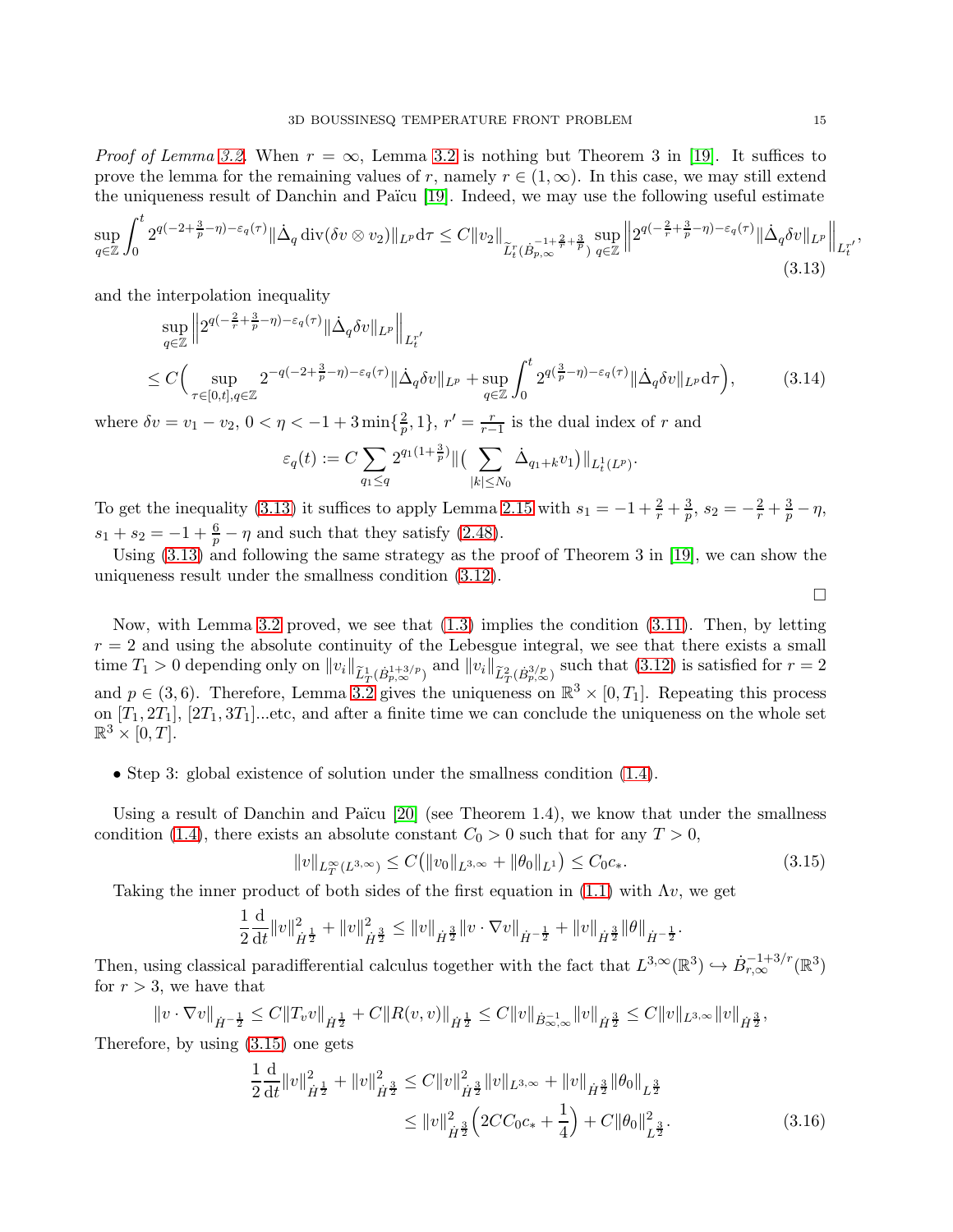By choosing  $c_* > 0$  in [\(1.4\)](#page-2-3) so that  $2CC_0c_* \leq \frac{1}{4}$  $\frac{1}{4}$ , we obtain that

$$
||v||_{L_T^{\infty}(\dot{H}^{\frac{1}{2}})}^2 + ||v||_{L_T^2(\dot{H}^{\frac{3}{2}})}^2 \le ||v_0||_{\dot{H}^{\frac{1}{2}}}^2 + CT ||\theta_0||_{L^{\frac{3}{2}}}^2.
$$
\n(3.17)

<span id="page-15-6"></span> $\Box$ 

<span id="page-15-0"></span>By using the blow-up criterion from Step 1, we easily conclude the global existence result.

4. PROPAGATION OF THE  $C^{1,\gamma},\,W^{2,\infty},\,C^{2,\gamma}$  regularity of the temperature fronts

The goal of this section is to prove the persistence of the regularity of the temperature front for the 3D Boussinesq equation [\(1.1\)](#page-0-0). We shall respectively show that the  $C^{1,\gamma}$ ,  $W^{2,\infty}$  and  $C^{2,\gamma}$  of the temperature front is preserved along the evolution. Before going any further, let us introduce a new quantity Γ (in the spirit of the so-called Alinhac's good unknown).

Let  $\Omega = (\Omega^1, \Omega^2, \Omega^3) = \nabla \wedge v$  be the vorticity of the fluid, where the notation  $\wedge$  stands for the wedge operation, that is,

$$
\Omega = \nabla \wedge v = (\partial_2 v^3 - \partial_3 v^2, \partial_3 v^1 - \partial_1 v^3, \partial_1 v^2 - \partial_2 v^1)^t.
$$

Applying the operator  $\nabla \wedge$  to the equation [\(1.1\)](#page-0-0) gives the vorticity equation:

<span id="page-15-2"></span>
$$
\partial_t \Omega + v \cdot \nabla \Omega - \Delta \Omega = \Omega \cdot \nabla v + (\partial_2 \theta, -\partial_1 \theta, 0)^t. \tag{4.1}
$$

Note that

$$
\partial_t \Omega + v \cdot \nabla \Omega - \Delta \big( \Omega - \Lambda^{-2} (\partial_2 \theta, -\partial_1 \theta, 0)^t \big) = \Omega \cdot \nabla v,
$$

where  $\Lambda = (-\Delta)^{1/2}$ .

Let us set  $\mathcal{R}_{-1,j} = \partial_j \Lambda^{-2}$ ,  $j = 1, 2$ , and

$$
\mathcal{R}_{-1} = (\mathcal{R}_{-1,2}, -\mathcal{R}_{-1,1}, 0)^t, \tag{4.2}
$$

then  $\mathcal{R}_{-1}\theta = \Lambda^{-2}\nabla \wedge (\theta e_3) = \Lambda^{-2}(\partial_2\theta, -\partial_1\theta, 0)^t$  and the vector-valued quantity  $\mathcal{R}_{-1}\theta$  satisfies

$$
\partial_t \mathcal{R}_{-1} \theta + v \cdot \nabla \mathcal{R}_{-1} \theta = -[\mathcal{R}_{-1}, v \cdot \nabla] \theta,
$$

with

$$
[\mathcal{R}_{-1}, v \cdot \nabla]\theta := ([\mathcal{R}_{-1,2}, v \cdot \nabla]\theta, -[\mathcal{R}_{-1,1}, v \cdot \nabla]\theta, 0)^t.
$$
\n(4.3)

By introducting a new unknown  $\Gamma = (\Gamma^1, \Gamma^2, \Gamma^3)$  defined as

<span id="page-15-5"></span><span id="page-15-4"></span>
$$
\Gamma := \Omega - \mathcal{R}_{-1}\theta,\tag{4.4}
$$

we see that  $\Gamma$  verifies

<span id="page-15-3"></span>
$$
\partial_t \Gamma + v \cdot \nabla \Gamma - \Delta \Gamma = \Omega \cdot \nabla v + [\mathcal{R}_{-1}, v \cdot \nabla] \theta.
$$
\n(4.5)

4.1. Propagation of the  $C^{1,\gamma}$  regularity of the temperature fronts. We start by proving the regularity of the velocity v. More precisely, we are going to prove that if  $\theta_0 \in L^1 \cap L^\infty(\mathbb{R}^3)$  and  $v_0 \in H^1 \cap W^{1,p}(\mathbb{R}^3), p > 2$ , then for all  $r \ge 1$ , one has

<span id="page-15-1"></span>
$$
||v||_{L^{\infty}_{T}(H^{1}\cap W^{1,p})} + ||v||_{\widetilde{L}^{1}_{T}(B^{min\{2,3-\frac{3}{p}\}}_{\infty,\infty})} + ||\Gamma||_{\widetilde{L}^{r}_{T}(B^{2}_{p,\infty})} \leq Ce^{CE(T)^{3}},
$$
\n(4.6)

where  $E(T)$  has been defined in [\(3.8\)](#page-13-4).

Assume that the above control holds, then, for the temperature front data

$$
\theta_0(x) = \theta_1^*(x) \mathbb{1}_{D_0}(x) + \theta_2^*(x) \mathbb{1}_{D_0^c}(x) \in L^1 \cap L^{\infty}(\mathbb{R}^3)
$$

and  $v_0 \in H^1 \cap W^{1,3}(\mathbb{R}^3)$ , by using [\(2.38\)](#page-10-6) together with the fact that

$$
v \in \widetilde{L}_T^1(B^2_{\infty,\infty}) \subset L_T^1(B^{1+\gamma}_{\infty,1}) \subset L_T^1(C^{1,\gamma}), \quad \gamma \in (0,1),
$$
\n(4.7)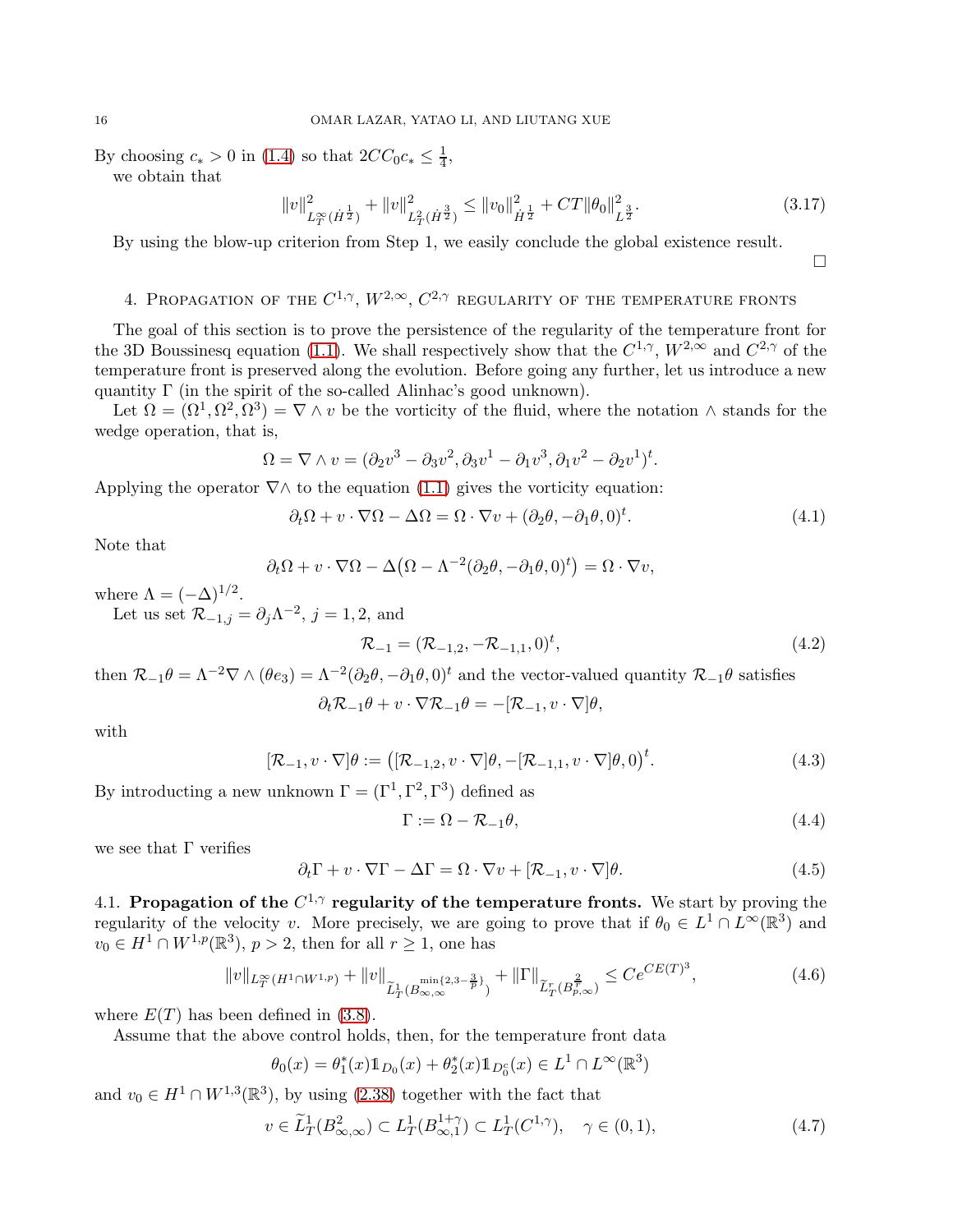we would get that  $\psi_t^{\pm 1}(x) \in L^\infty(0,T;C^{1,\gamma}(\mathbb{R}^3))$ , which clearly implies that

$$
\partial D_0 \in C^{1,\gamma} \quad \Longrightarrow \quad \partial D(t) = \psi_t(\partial D_0) \in L^{\infty}(0,T; C^{1,\gamma}).
$$

Let us now prove [\(4.6\)](#page-15-1). Assume  $v_0 \in H^1$ , we first prove the control in  $H^1$  of the velocity v. To do so, we multiply the vorticity equation [\(4.1\)](#page-15-2) with  $\Omega$  then integrate with respect to the space variable, one finds that

$$
\frac{1}{2}\frac{\mathrm{d}}{\mathrm{d}t} \|\Omega\|_{L^2}^2 + \|\nabla\Omega\|_{L^2}^2 \le \|\Omega\|_{L^6} \|\nabla v\|_{L^3} \|\Omega\|_{L^2} + \|\nabla\Omega\|_{L^2} \|\theta\|_{L^2}
$$
\n
$$
\le C \big( \|\nabla v\|_{\dot{H}^{\frac{1}{2}}}^2 \|\Omega\|_{L^2}^2 + \|\theta_0\|_{L^2}^2 \big) + \frac{1}{2} \|\nabla\Omega\|_{L^2}^2, \tag{4.8}
$$

which, together with the use of Grönwall's inequality and  $(3.8)$ , gives

$$
\|\Omega\|_{L_T^{\infty}(L^2)}^2 + \|\nabla\Omega\|_{L_T^2(L^2)}^2 \le C \left(\|\Omega_0\|_{L^2}^2 + \|\theta_0\|_{L^2}^2 T\right) e^{C \int_0^T \|v\|_{\dot{H}^{3/2}}^2 dt} \le Ce^{CE(T)}.\tag{4.9}
$$

Then, combining this control with [\(3.2\)](#page-12-4) and interpolation, we see that for all  $\rho \in [2,\infty)$ ,

<span id="page-16-1"></span><span id="page-16-0"></span>
$$
||v||_{L_T^{\infty}(H^1)}^2 + ||\nabla v||_{L_T^2(H^1)}^2 + ||v||_{L_T^{\rho}(H^{1+\frac{2}{\rho}})}^2 \le Ce^{CE(T)}.
$$
\n(4.10)

Then, we deal with the estimates in  $L^1_T(B^{\gamma}_\infty)$  $\chi^{\gamma}_{\infty,1}$ ) of Ω where  $\gamma \in (0, \frac{1}{2})$  $\frac{1}{2}$ ). By using the smoothing estimate [\(2.41\)](#page-11-0) with  $u \equiv 0$  and the embedding  $H^1 \hookrightarrow B_{2,1}^{\frac{1}{2}+\gamma} \hookrightarrow B_{\infty,1}^{\gamma-1}$  $\chi_{\infty,1}^{\gamma-1}$  for all  $\gamma \in (0, \frac{1}{2})$  $(\frac{1}{2})$ , one obtains from equation [\(4.1\)](#page-15-2) that for all  $\gamma \in (0, \frac{1}{2})$  $(\frac{1}{2}),$ 

$$
\|\Omega\|_{L^1_T(B^{\gamma}_{\infty,1})} \lesssim (1+T) \Big( \|v_0\|_{H^1} + \int_0^T \|(v \cdot \nabla \Omega, \Omega \cdot \nabla v, \nabla \theta)\|_{B^{\gamma-2}_{\infty,1}} dt \Big) \leq C(1+T) \Big( \|v_0\|_{H^1} + \int_0^T \|v \otimes \Omega\|_{H^1} dt + \int_0^T \|\nabla \theta\|_{B^{\gamma-2}_{\infty,1}} dt \Big).
$$
 (4.11)

Then, by using the fact that  $\|\nabla \theta\|_{B^{ \gamma-2}_{\infty,1}} \lesssim \|\theta\|_{L^\infty} \leq C \|\theta_0\|_{L^\infty}$  and

$$
\|v \otimes \Omega\|_{H^1} \le \|v \otimes \Omega\|_{L^2} + \|\nabla(v \otimes \Omega)\|_{L^2}
$$
  

$$
\lesssim \|v\|_{L^6} \|\Omega\|_{L^3} + \|\nabla v\|_{L^6} \|\Omega\|_{L^3} + \|v\|_{L^\infty} \|\nabla \Omega\|_{L^2} \lesssim \|\nabla v\|_{H^1}^2 + \|v\|_{L^2}^2,
$$

we get from [\(4.11\)](#page-16-0) and [\(4.10\)](#page-16-1) that, for all  $\gamma \in [0, \frac{1}{2}]$  $(\frac{1}{2}),$ 

$$
\|\Omega\|_{L^1_T(B^\gamma_{\infty,1})} \lesssim (1+T) \Big( \|v_0\|_{H^1} + \|\nabla v\|_{L^2_T(H^1)}^2 + \|v\|_{L^2_T(L^2)}^2 + \|\theta_0\|_{L^\infty} T \Big) \le C e^{CE(T)}.\tag{4.12}
$$

Futhermore, we have that for all  $\gamma \in [0, \frac{1}{2}]$  $(\frac{1}{2}),$ 

<span id="page-16-3"></span><span id="page-16-2"></span>
$$
||v||_{L_T^1(B_{\infty,1}^{1+\gamma})} \lesssim ||\Delta_{-1}v||_{L_T^1(L^\infty)} + ||\Omega||_{L_T^1(B_{\infty,1}^\gamma)} \le Ce^{CE(T)}.
$$
\n(4.13)

Now, assume that  $v_0 \in H^1 \cap W^{1,p}$  with  $p > 2$ , we want to control the  $L^p$  norm of  $\Gamma$ . Multiplying both sides of the equation [\(4.5\)](#page-15-3) by  $|\Gamma|^{p-2}\Gamma$  and integrating in the space variable and then doing an integration by parts, we find

$$
\frac{1}{p} \frac{d}{dt} \|\Gamma\|_{L^p}^p + (p-1) \int_{\mathbb{R}^3} |\nabla \Gamma|^2 |\Gamma|^{p-2} dx \le (p-1) \Big| \int_{\mathbb{R}^3} (\Omega \otimes v) : (\nabla \Gamma) |\Gamma|^{p-2} dx \Big| + \|[\mathcal{R}_{-1}, v \cdot \nabla] \theta\|_{L^p} \|\Gamma\|_{L^p}^{p-1} \le (p-1) \Big( \int_{\mathbb{R}^3} |\nabla \Gamma|^2 |\Gamma|^{p-2} dx \Big)^{1/2} \Big( \int_{\mathbb{R}^3} |\Omega|^2 |v|^2 |\Gamma|^{p-2} dx \Big)^{1/2} \n+ \|[\mathcal{R}_{-1}, u \cdot \nabla] \theta\|_{L^p} \|\Gamma\|_{L^p}^{p-1} \le (p-1) \|\Gamma\|_{L^p}^{p-2} \|\Omega\|_{L^p}^2 \|v\|_{L^\infty}^2 + \|\Gamma\|_{L^p}^{p-1} \|[\mathcal{R}_{-1}, v \cdot \nabla] \theta\|_{L^p}
$$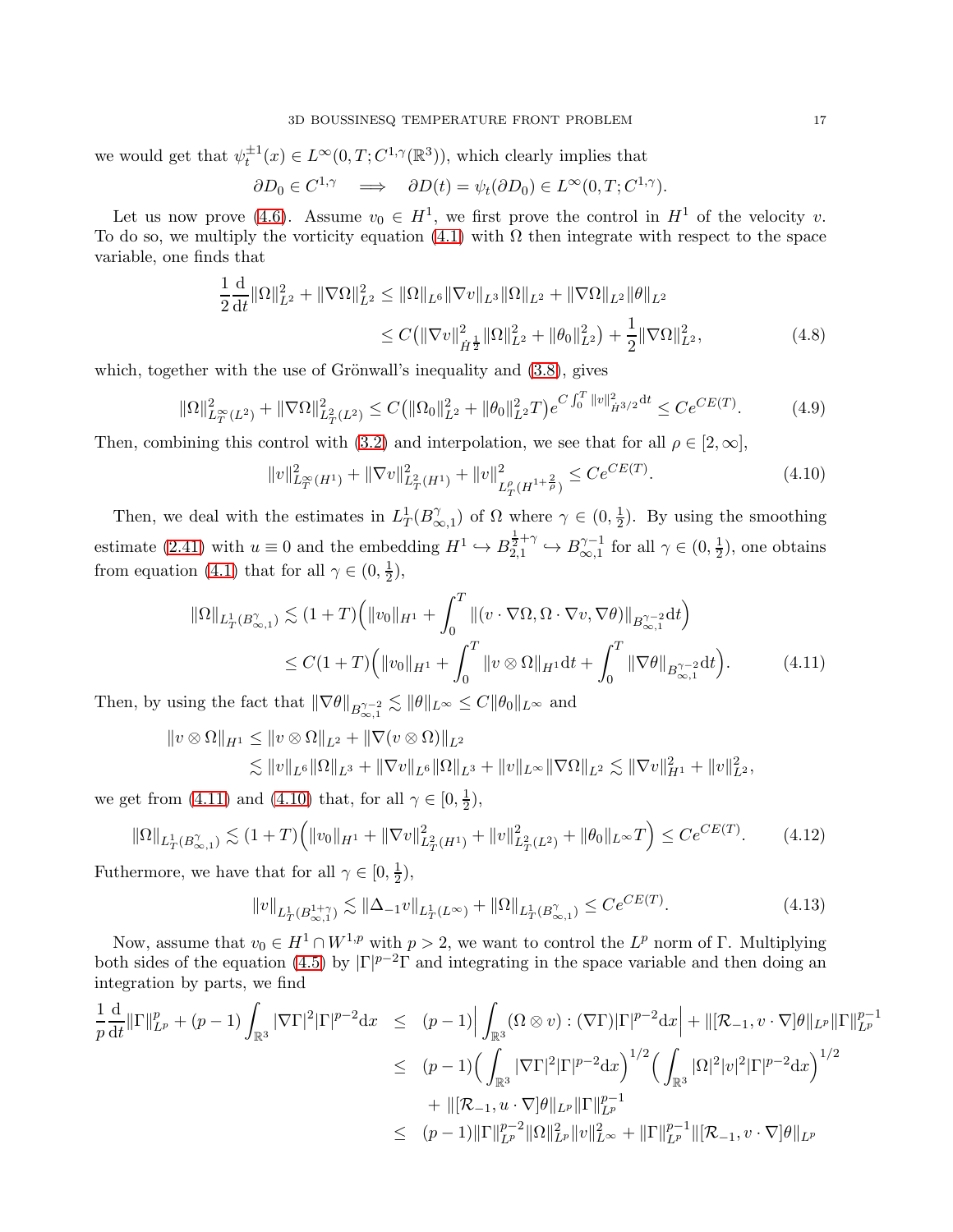<span id="page-17-1"></span><span id="page-17-0"></span>
$$
+ \frac{1}{2}(p-1)\int_{\mathbb{R}^3} |\nabla \Gamma|^2 |\Gamma|^{p-2} \mathrm{d} x.
$$

Then, since  $\Omega = \Gamma + \mathcal{R}_{-1}\theta$  and  $\mathcal{R}_{-1}\theta = (\mathcal{R}_{-1,2}\theta, -\mathcal{R}_{-1,1}\theta, 0)^t$  we find that

<span id="page-17-2"></span>
$$
\frac{1}{2} \frac{\mathrm{d}}{\mathrm{d}t} \|\Gamma\|_{L^p}^2 \le (p-1) \|\Omega\|_{L^p}^2 \|v\|_{L^\infty}^2 + \|\Gamma\|_{L^p} \|[\mathcal{R}_{-1}, v \cdot \nabla] \theta\|_{L^p} \tag{4.14}
$$
\n
$$
\le \|\Gamma\|_{L^p}^2 (2(p-1) \|v\|_{L^\infty}^2 + 1) + 2(p-1) \|\mathcal{R}_{-1} \theta\|_{L^p}^2 \|v\|_{L^\infty}^2 + \|[\mathcal{R}_{-1}, v \cdot \nabla] \theta\|_{L^p}^2.
$$

We then use the Hardy-Littlewood-Sobolev inequality which allows us to get that, for all  $p > 2$ ,

$$
\|\mathcal{R}_{-1}\theta\|_{L^p} \lesssim \|\Lambda^{-1}\theta\|_{L^p} \lesssim \|\theta\|_{L^{\frac{3p}{p+3}}} \lesssim \|\theta_0\|_{L^{\frac{3p}{p+3}}}.\tag{4.15}
$$

Therefore, using Lemma [2.11,](#page-10-1) we obtain that

$$
\|[\mathcal{R}_{-1}, v \cdot \nabla]\theta\|_{L^p} \lesssim \|[\mathcal{R}_{-1}, v \cdot \nabla]\theta\|_{B^1_{p,\infty}}\lesssim \|\Omega\|_{L^p} \|\theta\|_{L^\infty} + \|v\|_{L^2} \|\theta\|_{L^2}\lesssim (\|\Gamma\|_{L^p} + \|\mathcal{R}_{-1}\theta\|_{L^p}) \|\theta\|_{L^\infty} + \|v\|_{L^2} \|\theta\|_{L^2}\lesssim (\|\Gamma\|_{L^p} + \|\theta_0\|_{L^{\frac{3p}{p+3}}}) \|\theta_0\|_{L^\infty} + (\|v_0\|_{L^2} + T \|\theta_0\|_{L^2}) \|\theta_0\|_{L^2}.
$$
\n(4.16)

Using  $(4.15)$  and  $(4.16)$  in  $(4.14)$ , one finds

$$
\frac{\mathrm{d}}{\mathrm{d}t} \|\Gamma(t)\|_{L^p}^2 \leq C\big(1+ \|\theta_0\|_{L^\infty}^2 + \|v(t)\|_{L^\infty}^2\big) \big(\|\Gamma(t)\|_{L^p}^2 + \|\theta_0\|_{L^{\frac{3p}{p+3}}}^2\big) + C(1+T)^2 \| (v_0, \theta_0)\|_{L^2}^2 \|\theta_0\|_{L^2}^2.
$$

Hence, Grönwall's inequality and the control of v in  $L^2 L^\infty$  given by [\(3.9\)](#page-13-5), imply that

$$
\|\Gamma\|_{L_T^{\infty}(L^p)} \le C\left(1 + T^2 + \|v\|_{L_T^2(L^{\infty})}^2\right) \exp\left\{C\|v\|_{L_T^2(L^{\infty})}^2 + C(1+T)\right\} \le Ce^{CE(T)^3},\tag{4.17}
$$

where  $C > 0$  depends on p and on the norms of  $(v_0, \theta_0)$ . Note that we have used that

$$
\|\Gamma_0\|_{L^p}\leq \|\Omega_0\|_{L^p}+\|\mathcal{R}_{-1}\theta_0\|_{L^p}\leq C\|v_0\|_{W^{1,p}}+C\|\theta_0\|_{L^{\frac{3p}{p+3}}}\leq C.
$$

Moreover, we get the control in  $L^p$  of  $\Omega$  from [\(4.17\)](#page-17-3) and [\(4.15\)](#page-17-0), that is,

<span id="page-17-4"></span><span id="page-17-3"></span>
$$
\|\Omega\|_{L_T^{\infty}(L^p)} \le \|\Gamma\|_{L_T^{\infty}(L^p)} + \|\mathcal{R}_{-1}\theta\|_{L_T^{\infty}(L^p)} \le C e^{CE(T)^3}.
$$
\n(4.18)

By taking advantage of the high/low frequency decomposition one finds that for all  $p > 2$ ,

$$
||v||_{L^{\infty}_{T}(W^{1,p})} \le ||\Delta_{-1}v||_{L^{\infty}_{T}(W^{1,p})} + ||(\mathrm{Id} - \Delta_{-1})v||_{L^{\infty}_{T}(W^{1,p})}
$$
  
\n
$$
\le C||v||_{L^{\infty}_{T}(L^{2})} + C||\Omega||_{L^{\infty}_{T}(L^{p})}
$$
  
\n
$$
\le C e^{CE(T)^{3}}.
$$
\n(4.19)

Recalling the equation verified by  $\Gamma$  (see [\(4.5\)](#page-15-3)) and using the smoothing effect given by [\(2.44\)](#page-11-2) and Lemma [2.11,](#page-10-1) one obtains that, for all  $p > 2$  and  $r \ge 1$ ,

$$
\sup_{j \in \mathbb{N}} 2^{\frac{2}{r}j} \|\Delta_j \Gamma\|_{L^r_T(L^p)} \lesssim \|\Gamma_0\|_{L^p} + \int_0^T \|\nabla v\|_{L^p} \|\Gamma\|_{B^0_{\infty,\infty}} dt \ + \ \|[\mathcal{R}_{-1}, v \cdot \nabla] \theta\|_{L^1_T(L^p)} + \|\Omega \cdot \nabla v\|_{L^1_T(L^p)}
$$
  

$$
\lesssim \|\Omega_0\|_{L^p} + \|\mathcal{R}_{-1}\theta_0\|_{L^p} + \|v\|_{L^\infty_T(W^{1,p})} (\|\Omega\|_{L^1_T(L^\infty)} + \|\theta\|_{L^1_T(L^1 \cap L^\infty)})
$$
  

$$
+ T \|\Omega\|_{L^\infty_T(L^p)} \|\theta\|_{L^\infty_T(L^\infty)} + T \|(v, \theta)\|_{L^\infty_T(L^2)}
$$
  

$$
\leq Ce^{CE(T)^3}, \tag{4.20}
$$

where in the last inequality we have used  $(4.12)$ ,  $(4.19)$  and the fact that  $\|\mathcal{R}_{-1}\theta\|_{B^0_{\infty,\infty}} \leq C\|\theta\|_{L^1 \cap L^\infty}$ . Then using [\(4.17\)](#page-17-3) and [\(4.20\)](#page-17-5), we find that for any  $p > 2$  and  $r \ge 1$ ,

<span id="page-17-5"></span>
$$
\|\Gamma\|_{\widetilde{L}_T^r(B_{p,\infty}^{\frac{2}{r}})} \leq CT^{\frac{2}{r}} \|\Delta_{-1}\Gamma\|_{L_T^{\infty}(L^p)} + \sup_{j\in\mathbb{N}} 2^{\frac{2}{r}j} \|\Delta_j\Gamma\|_{L_T^r(L^p)}
$$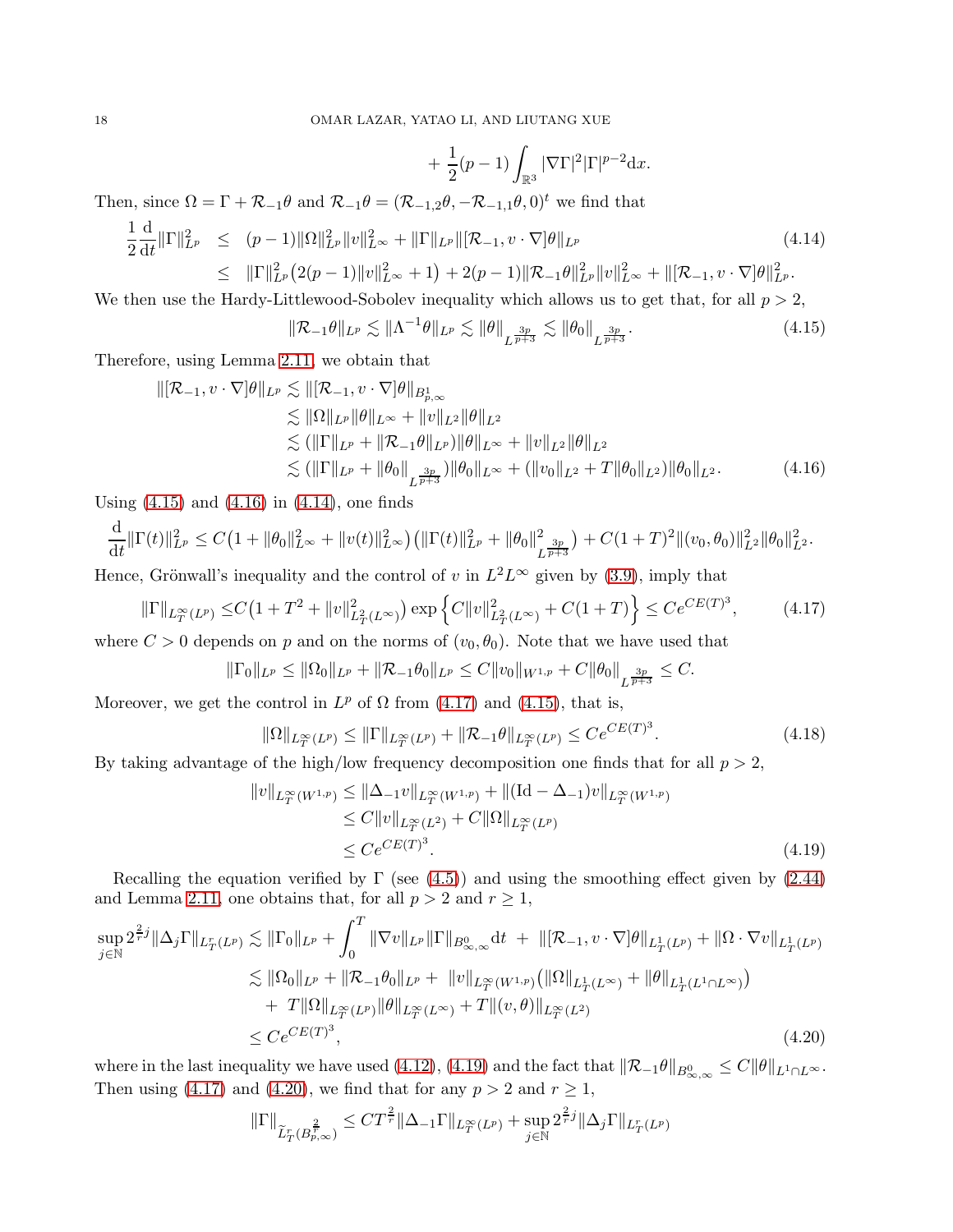$$
\leq Ce^{CE(T)^3}.\tag{4.21}
$$

Finally, by using [\(4.21\)](#page-18-1) and the continuous embedding  $B_{3,\infty}^2 \hookrightarrow B_{\infty}^2$  $\gamma_{\infty,1}^{\gamma}$  for  $\gamma \in (0,1)$ , we may get a more precise estimates than [\(4.12\)](#page-16-2)-[\(4.13\)](#page-16-3) for all  $\gamma \in [0,1)$ . More precisely, we have

$$
\|v\|_{\widetilde{L}^1_T(B_{\infty,\infty}^{\min\{2,3-2/p\}})} \leq \|\Delta_{-1}v\|_{L^1_T(L^{\infty})} + C\|\Omega\|_{\widetilde{L}^1_T(B_{\infty,\infty}^{\min\{1,2-3/p\}})}
$$
  
\n
$$
\leq T\|v\|_{L^\infty_T(L^2)} + C\|\Gamma\|_{\widetilde{L}^1_T(B_{\infty,\infty}^{2-3/p})} + C\|\mathcal{R}_{-1}\theta\|_{L^1_T(B_{\infty,\infty}^1)}
$$
  
\n
$$
\leq C(1+T)^2 + C\|\Gamma\|_{\widetilde{L}^1_T(B_{p,\infty}^2)} + C\|\theta\|_{L^1_T(L^1 \cap L^\infty)}
$$
  
\n
$$
\leq C e^{CE(T)^3}.
$$
\n(4.22)

Hence, using  $(4.10)$ ,  $(4.19)$ ,  $(4.21)$  and  $(4.22)$ , we find that  $(4.6)$  holds, as desired.

4.2. Persistence of the  $W^{2,\infty}$  regularity of the temperature. By using Lemma [2.12,](#page-10-0) in order to show the control of the  $L^{\infty}_T(W^{2,\infty})$  norm of the temperature front, it suffices to control the velocity v in the space  $L^1(0,T;W^{2,\infty})$ . In view of the Biot-Savart law and the relation  $\Omega = \Gamma + \mathcal{R}_{-1}\theta$  with  $\mathcal{R}_{-1}\theta = \Lambda^{-2}\nabla \wedge (\theta e_3)$ , we see that

$$
\nabla v = (-\Delta)^{-1} \nabla \nabla \wedge \Omega = \nabla \Lambda^{-2} \nabla \wedge \Gamma + \nabla \Lambda^{-4} \nabla \wedge \nabla \wedge (\theta e_3)
$$
  
= 
$$
\nabla \Lambda^{-2} \nabla \wedge \Gamma + \Lambda^{-4} \nabla^2 \partial_3 \theta + (\Lambda^{-2} \nabla \theta) \otimes e_3,
$$
 (4.23)

where in the last line we have used the formula  $\nabla \wedge \nabla \wedge f = \nabla(\text{div } f) - \Delta f$ , therefore we find that

$$
\nabla^2 v = \nabla^2 \Lambda^{-2} \nabla \wedge \Gamma + \nabla^3 \partial_3 \Lambda^{-4} \theta + (\nabla^2 \Lambda^{-2} \theta) \otimes e_3.
$$
 (4.24)

Since  $v_0 \in H^1 \cap W^{1,p}$  for some  $p > 3$ , we find that, thanks to [\(4.6\)](#page-15-1) and using the embedding  $B_{p,\infty}^{\frac{2}{r}} \hookrightarrow B_{\infty,1}^1$  for all  $r \in [1, \frac{2p}{p+3})$ , we have

$$
\|\Gamma\|_{L^r_T(B^1_{\infty,1})} \lesssim \|\Gamma\|_{\widetilde{L}^r_T(B^1_{\infty,1})} \lesssim \|\Gamma\|_{\widetilde{L}^r_T(B^{\frac{2}{r}}_{p,\infty})} \le Ce^{CE(T)^3},\tag{4.25}
$$

which readily gives

<span id="page-18-4"></span>
$$
\|\nabla^2 \Lambda^{-2} \nabla \wedge \Gamma\|_{L^r_T(L^\infty)} \lesssim \|\Gamma\|_{L^r_T(B^1_{\infty,1})} \leq Ce^{CE(T)^3},\tag{4.26}
$$

for all  $r \in [1, \frac{2p}{p+3})$  and  $p > 3$ .

Now, we are going to show that  $\nabla^3 \partial_3 \Lambda^{-4} \theta$  and  $\nabla^2 \Lambda^{-2} \theta \otimes e_3$  belong to  $L^{\infty}(\mathbb{R}^3 \times [0, T])$  for all  $T < T^*$  and for all initial temperature front [\(1.5\)](#page-2-0). It suffices to focus on the control of  $\nabla^3 \partial_3 \Lambda^{-4} \theta$ , since the control of the other term is similar.

We shall apply some striated estimates pioneered in some works of J-Y. Chemin [\[11,](#page-36-22) [12\]](#page-36-17) and further developed by P. Gamblin and X. Saint-Raymond [\[25\]](#page-36-18). We start by recalling a fundamental expression formula of  $\partial_i \partial_k$  applied to an admissible system of vector fields (see [\[25\]](#page-36-18)).

<span id="page-18-0"></span>**Lemma 4.1.** Let  $0 < \gamma < 1$  and let  $\mathcal{W} = \{W^i\}_{1 \leq i \leq N}$  be an admissible system of  $C^{\gamma}$ -vector fields. Then, there exist functions  $a_{j,k} \in C^{\gamma}(\mathbb{R}^3)$  and  $b_{j,k}^{l,i} \in C^{\gamma}(\mathbb{R}^3)$  such that for all  $g \in \mathcal{S}'(\mathbb{R}^3)$ ,

<span id="page-18-3"></span>
$$
\partial_j \partial_k g = \Delta(a_{j,k} g) + \sum_{l,i,\sigma} \partial_l \partial_\sigma \left( b_{j,k}^{l,i} W_\sigma^i g \right), \tag{4.27}
$$

where  $||a_{i,k}||_{L^{\infty}} \leq 1$  and

$$
||b_{j,k}^{l,i}||_{C^{\gamma}} \le CN^3 \Big( ||[W]^{-1}||_{L^{\infty}} \sum_{1 \le i \le N} ||W^i||_{C^{\gamma}} \Big)^{19}, \tag{4.28}
$$

where the constant C depends only on  $\gamma$ .

<span id="page-18-6"></span><span id="page-18-5"></span><span id="page-18-2"></span><span id="page-18-1"></span>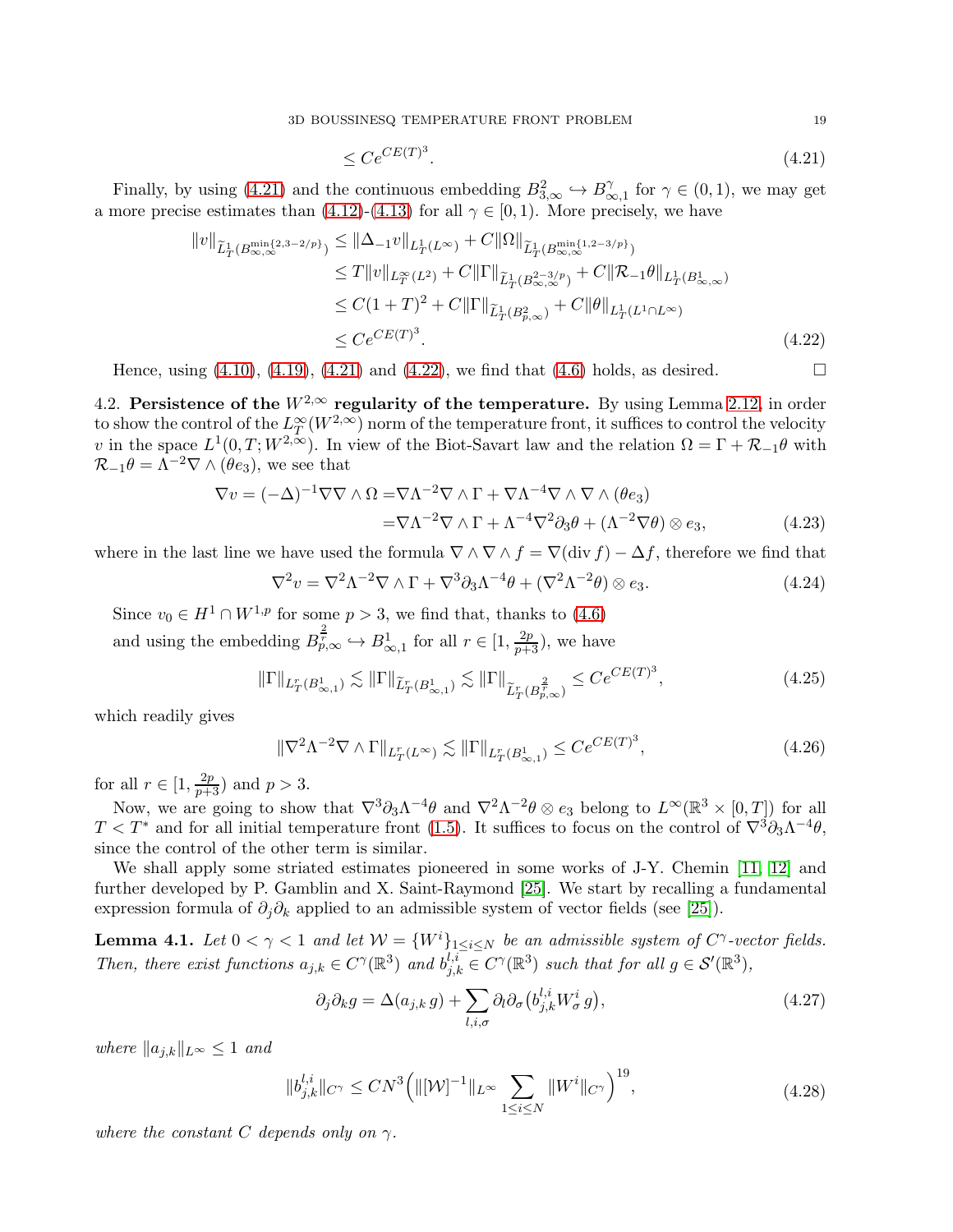**Remark 4.2.** Note that  $a_{j,k}$  and  $b_{j,k}^{l,i}$  in Lemma [4.1](#page-18-0) are constructed via a partition of unity from local expressions of the following form

$$
a_{j,k} = \frac{(W^m \times W^n)_j (W^m \times W^n)_k}{|W^m \times W^n|^2}, \quad b_{j,k}^{l,i} = \frac{P_{j,k}^{l,i} (W^m, W^n)}{|W^m \times W^n|^4},\tag{4.29}
$$

where  $P_{j,k}^{l,i}(W^m, W^n)$  are homogeneous polynomials of  $(W^m, W^n)$  of degree 7 and  $W^m \times W^n$  does not vanish.

The following result (see [\[25\]](#page-36-18)) will be useful to deal with the second term in [\(4.27\)](#page-18-3).

<span id="page-19-0"></span>Lemma 4.3. Under the assumptions of Lemma [4.1,](#page-18-0) we have that

$$
\|\Lambda^{-2}(\partial_j \partial_k g - \Delta(a_{j,k}g))\|_{C^\gamma} \le CN^3 \Big( \|[{\mathcal W}]^{-1}\|_{L^\infty} \sum_{1 \le i \le N} \|W_i\|_{C^\gamma} \Big)^{19} \|g\|_{C^{\gamma}_{\text{co}}},\tag{4.30}
$$

where

$$
\|g\|_{C^{\gamma}_{\text{co}}}:=\|g\|_{L^{\infty}}+\|[\mathcal{W}]^{-1}\|_{L^{\infty}}\sum_{1\leq i\leq N}\left(\|W^i\|_{C^{\gamma}}\|g\|_{L^{\infty}}+\|\partial_{\mathcal{W}} g\|_{C^{-1,\gamma}}\right)
$$

Now, let  $W(t) = \{W^{i}(t)\}_{1 \leq i \leq 5}$  be a family of divergence-free vector fields which verifies [\(2.2\)](#page-5-1). According to [\(4.7\)](#page-15-4) and Lemma [2.12,](#page-10-0) we know that for all  $T < T^*$ ,  $v \in L^1(0,T;C^{1,\gamma}(\mathbb{R}^3))$  and the particle trajectory  $\psi_t^{\pm}$  belongs to  $L^{\infty}(0,T; C^{1,\gamma}(\mathbb{R}^3))$  and satisfies that

$$
\|\psi_t^{\pm}\|_{L_T^{\infty}(C^{1,\gamma})} \le Ce^{C\int_0^T \|\nabla v\|_{L^{\infty}}d\tau} \left(1+\int_0^T \|\nabla v\|_{C^{\gamma}}d\tau\right) \le Ce^{\exp\{CE(T)\}}.
$$

Note that the latter is obtained by using [\(4.6\)](#page-15-1) and [\(4.13\)](#page-16-3). Therefore, thanks to the formula [\(2.4\)](#page-5-4), we have that  $W^i \in L^{\infty}(0,T; C^{\gamma}(\mathbb{R}^3))$  where

$$
||W^{i}||_{L^{\infty}_{T}(C^{\gamma})} \leq C||W^{i}_{0} \cdot \nabla \psi_{t}||_{L^{\infty}_{T}(C^{\gamma})} ||\psi_{t}^{-1}||_{L^{\infty}_{T}(C^{\gamma})} \leq Ce^{\exp\{CE(T)\}}.
$$
\n(4.31)

Moreover, thanks to [\[25\]](#page-36-18) (see Corollary 4.3) and [\(4.13\)](#page-16-3), one has the following control

<span id="page-19-2"></span>
$$
\|[\mathcal{W}(t)]^{-1}\|_{L^{\infty}} \leq C e^{C\|\nabla v\|_{L_t^1(L^{\infty})}} \|\mathcal{W}_0\|^{-1}\|_{L^{\infty}}
$$
  
 
$$
\leq C e^{\exp\{CE(T)\}}.
$$
 (4.32)

<span id="page-19-1"></span>.

Then, we consider the control of  $\partial_j \partial_k \partial_\lambda \partial_3 \Lambda^{-4} \theta$  in  $L^\infty$ , for all  $j, k, \lambda = 1, 2, 3$ . According to [\(4.27\)](#page-18-3), we infer that

$$
\partial_{\lambda}\partial_3 \Lambda^{-2}\theta = -a_{\lambda,3}\theta + \sum_{m,n,\lambda} \partial_m \partial_\nu \Lambda^{-2} \left( b_{\lambda,3}^{m,n} W_{\lambda}^n \theta \right) := -a_{\lambda,3}\theta + I_1,\tag{4.33}
$$

and

$$
\partial_j \partial_k \partial_\lambda \partial_3 \Lambda^{-4} \theta = -a_{j,k} (\partial_\lambda \partial_3 \Lambda^{-2} \theta) + \sum_{l,i,\sigma} \partial_l \partial_\sigma \Lambda^{-2} (b_{j,k}^{l,i} W^i_\sigma (\partial_\lambda \partial_3 \Lambda^{-2} \theta)) := I_2 + I_3. \tag{4.34}
$$

First note that  $\partial_{\mathcal{W}}\theta$  satisfies that

<span id="page-19-4"></span><span id="page-19-3"></span>
$$
\partial_t \partial_{\mathcal{W}} \theta + v \cdot \nabla \partial_{\mathcal{W}} \theta = 0, \qquad \partial_{\mathcal{W}} \theta|_{t=0} = \partial_{\mathcal{W}_0} \theta_0, \tag{4.35}
$$

then the estimates [\(2.43\)](#page-11-1), [\(4.13\)](#page-16-3) and Lemma [2.4](#page-7-0) imply that for  $\mu = \min\{\mu_1, \mu_2\}$ ,

$$
\|\partial_{\mathcal{W}}\theta(t)\|_{C^{-1,\mu}} \le \|\partial_{\mathcal{W}_0}\theta_0\|_{C^{-1,\mu}} e^{C\int_0^t \|\nabla v(\tau)\|_{L^\infty} d\tau} \le Ce^{\exp\{CE(T)\}}.
$$
\n(4.36)

For the term  $I_1$ , by making use of Lemma [4.3,](#page-19-0) and  $(4.31),(4.32),(4.36)$  $(4.31),(4.32),(4.36)$  $(4.31),(4.32),(4.36)$ , we get that

$$
||I_1||_{C^{\mu}} \leq C \Big( ||[W(t)]^{-1}||_{L^{\infty}} \sum_{1 \leq i \leq 5} ||W^i(t)||_{C^{\mu}} \Big)^{19} ||\theta(t)||_{C^{\mu}_{\text{co}}} \leq Ce^{\exp\{CE(T)\}},
$$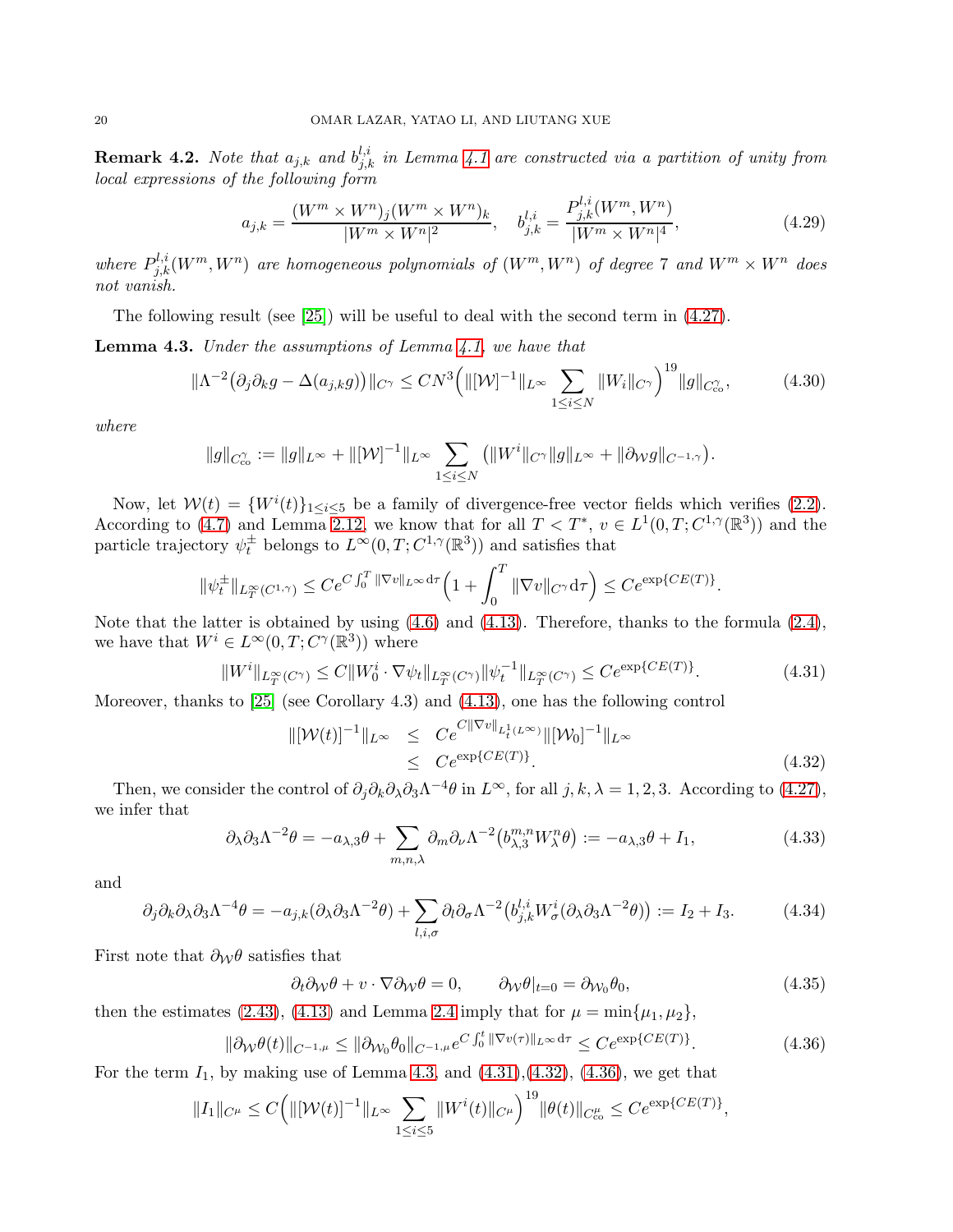and the following control

$$
||I_1||_{B^0_{\infty,\infty}} \leq ||\Delta_{-1}I(t)||_{L^{\infty}} + \sup_{q \in \mathbb{N}} ||\Delta_qI(t)||_{L^{\infty}}
$$
  

$$
\lesssim \sum_{m,n,\nu} ||b^{m,n}_{\lambda,3}W^{n}_{\nu}\theta(t)||_{L^2 \cap L^{\infty}}
$$
  

$$
\lesssim \sum_{m,n} ||b^{m,n}_{\lambda,3}||_{L^{\infty}}||W^n||_{L^{\infty}}||\theta(t)||_{L^2 \cap L^{\infty}}
$$
  

$$
\lesssim e^{\exp\{CE(T)\}},
$$

hence, by interpolation inequality, one finds that

<span id="page-20-0"></span>
$$
||I_1||_{L_T^{\infty}(L^{\infty})} \le C(||I_1||_{L_T^{\infty}(B_{\infty,\infty}^0)} + ||I_1||_{L_T^{\infty}(C^{\gamma})}) \lesssim e^{\exp\{CE(T)\}}.
$$
\n(4.37)

Therefore, we obtain

$$
\|\partial_{\lambda}\partial_3 \Lambda^{-2}\theta\|_{L_T^{\infty}(L^{\infty})} + \|I_2\|_{L_T^{\infty}(L^{\infty})} \lesssim e^{\exp\{CE(T)\}}.
$$
\n(4.38)

The control of  $I_3$  is analogous to the proof of  $(4.37)$ . Indeed, by using  $(4.38)$  together with the following estimate (which is an easy consequence of [\(2.33\)](#page-10-7) and [\(4.35\)](#page-19-4))

$$
\|\partial_{\mathcal{W}}(\partial_j \partial_k \Lambda^{-2}\theta)\|_{L_T^{\infty}(B^{\mu-1}_{\infty,\infty})} \lesssim \|\mathcal{W}\|_{L_T^{\infty}(C^{\mu})} \|\theta\|_{L_T^{\infty}(L^2 \cap L^{\infty})} + \|\partial_{\mathcal{W}}\theta\|_{L_T^{\infty}(C^{-1,\mu})}
$$
  

$$
\lesssim e^{\exp\{CE(T)\}},
$$

we find that

<span id="page-20-1"></span>
$$
||I_3||_{L_T^{\infty}(L^{\infty})} \lesssim e^{\exp\{CE(T)\}}.
$$
\n(4.39)

Collecting all the above estimates allows us to conclude that  $\|\nabla^3 \partial_3 \Lambda^{-4} \theta\|_{L_T^{\infty}(L^{\infty})} \lesssim e^{\exp\{CE_0(T)\}}$ .

Finally, the latter control and [\(4.26\)](#page-18-4) give that, for all  $r \in \left[1, \frac{2p}{p+3}\right)$  and  $p > 3$ ,

<span id="page-20-2"></span>
$$
\|\nabla^2 v\|_{L^r_T(L^\infty)} \lesssim e^{\exp\{CE(T)\}}.\tag{4.40}
$$

Then using Lemma [2.12,](#page-10-0) we conclude that the particle trajectory  $\psi_t^{\pm} \in L^{\infty}([0,T], W^{2,\infty})$  and that the  $W^{2,\infty}$  regularity is preserved, that is

$$
\partial D_0 \in W^{2,\infty} \quad \Longrightarrow \quad \partial D(t) = \psi_t(\partial D_0) \in L^{\infty}([0,T], W^{2,\infty}).
$$

4.3. Propagation of the  $C^{2,\gamma}$  regularity of the temperature fronts. The goal of this subsection is to prove that the  $C^{2,\gamma}$  regularity of the temperature front is preserved along the evolution.

By using Lemma [2.3,](#page-5-0) we see that it suffices to prove that [\(2.5\)](#page-5-5) holds for  $k = 2, \gamma \in (0, 1)$ . In fact, in the sequel we shall prove an even stronger result, namely that

<span id="page-20-3"></span>
$$
\mathcal{W} \in L^{\infty}(0, T; C^{1, \gamma}(\mathbb{R}^3)), \tag{4.41}
$$

where the admissible conormal vector system  $W = \{W^i\}_{1 \leq i \leq 5}$  verifies [\(2.2\)](#page-5-1).

Applying the operator  $\nabla^2$  to equation [\(2.2\)](#page-5-1) gives that

$$
\partial_t(\nabla^2 \mathcal{W}) + v \cdot \nabla(\nabla^2 \mathcal{W}) = \partial_{\mathcal{W}} \nabla^2 v + 2 \nabla \mathcal{W} \cdot \nabla^2 v + \nabla^2 \mathcal{W} \cdot \nabla v - \nabla^2 v \cdot \nabla \mathcal{W} - 2 \nabla v \cdot \nabla^2 \mathcal{W}, \tag{4.42}
$$

where  $W = \{W^i\}_{1 \leq i \leq 5}$  and  $W \cdot \nabla = \{W^i \cdot \nabla\}_{1 \leq i \leq 5}$  are both vector-valued. Thanks to [\(2.42\)](#page-11-6), we find that for all  $t \in [0, T]$ ,

$$
\|\nabla^2 \mathcal{W}(t)\|_{B^{ \gamma-1}_{\infty,\infty}} \lesssim \|\nabla^2 \mathcal{W}_0\|_{B^{ \gamma-1}_{\infty,\infty}} + \int_0^t \|\nabla v(\tau)\|_{L^\infty} \|\nabla^2 \mathcal{W}(\tau)\|_{B^{ \gamma-1}_{\infty,\infty}} \mathrm{d} \tau
$$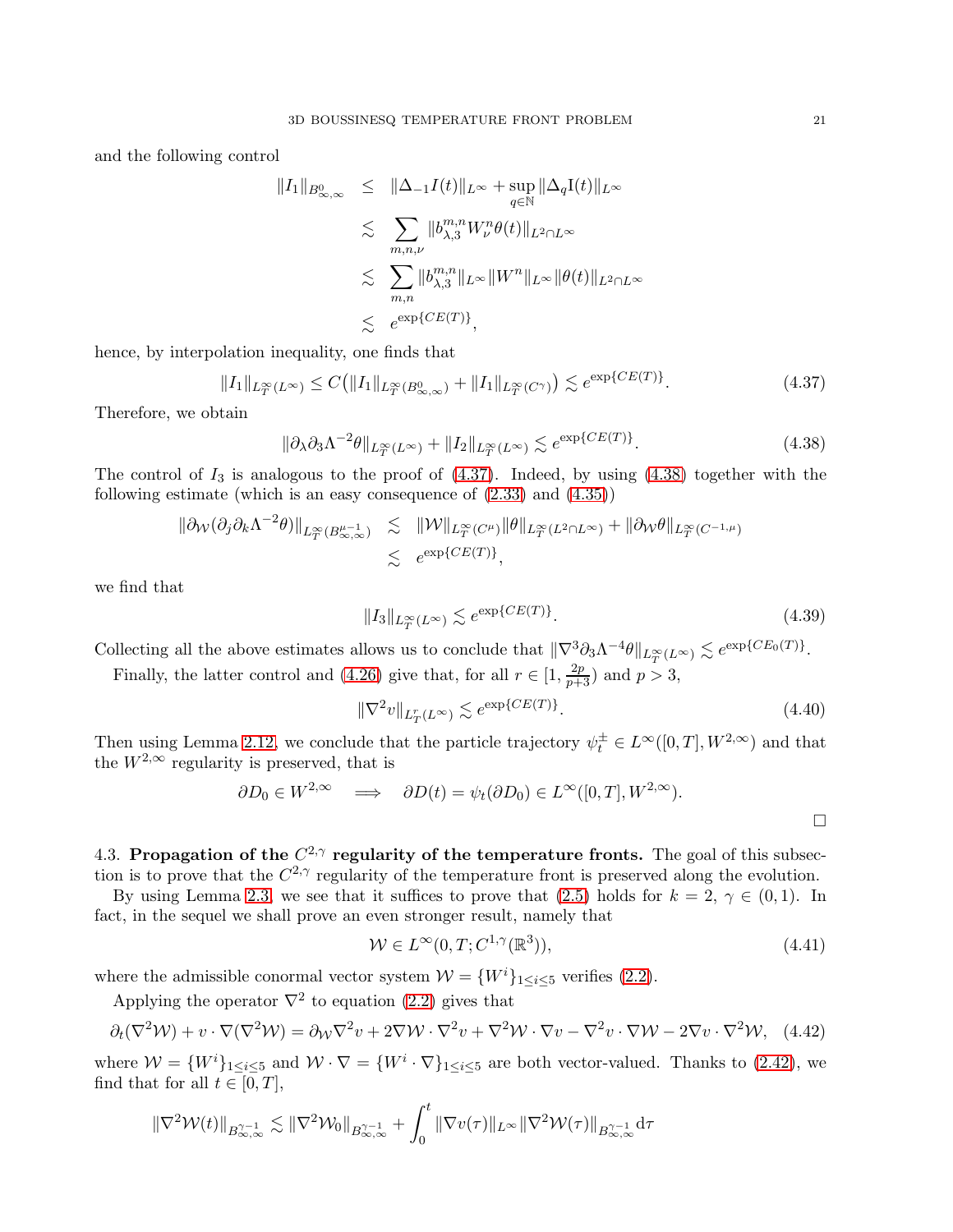<span id="page-21-0"></span>
$$
+ \int_0^t \|\partial_{\mathcal{W}} \nabla^2 v(\tau)\|_{B^{q-1}_{\infty,\infty}} d\tau + \int_0^t \|(\nabla \mathcal{W} \cdot \nabla^2 v, \nabla^2 v \cdot \nabla \mathcal{W})\|_{B^{q-1}_{\infty,\infty}} d\tau + \int_0^t \|(\nabla^2 \mathcal{W} \cdot \nabla v, \nabla v \cdot \nabla^2 \mathcal{W})\|_{B^{q-1}_{\infty,\infty}} d\tau.
$$
\n(4.43)

Recalling that  $\mathcal{W}_0 = \{W_0^i\}_{1 \le i \le 5}$  given by [\(2.1\)](#page-5-3) satisfies  $\mathcal{W}_0 \in C^{1,\gamma} = B^{1+\gamma}_{\infty,\infty}$ , we immediately see that  $\|\nabla^2 W_0\|_{B_{\infty,\infty}^{\gamma-1}} \lesssim \|\mathcal{W}_0\|_{B_{\infty,\infty}^{\gamma+1}} < \infty$ . Applying the product estimate [\(2.30\)](#page-10-3) and [\(4.31\)](#page-19-1), [\(4.40\)](#page-20-2) to the last two terms of [\(4.43\)](#page-21-0), we get

$$
\int_0^t \| (\nabla \mathcal{W} \cdot \nabla^2 v, \nabla^2 v \cdot \nabla \mathcal{W}) \|_{B^{ \gamma - 1}_{\infty, \infty}} \, d\tau \lesssim \| \nabla^2 v \|_{L^1_t(L^\infty)} \| \nabla \mathcal{W} \|_{L^\infty_t(B^{ \gamma - 1 }_{\infty, \infty})} \leq \| \nabla^2 v \|_{L^1_t(L^\infty)} \| \mathcal{W} \|_{L^\infty(C^\gamma)} \leq C e^{\exp\{C E(T)\}},
$$

and

$$
\int_0^t \left\| (\nabla^2 \mathcal{W} \cdot \nabla v, \nabla v \cdot \nabla^2 \mathcal{W}) \right\|_{B^{ \gamma - 1 }_{ \infty, \infty } } d\tau \lesssim \int_0^t \|\nabla v(\tau)\|_{L^{\infty}} \|\nabla^2 \mathcal{W}(\tau)\|_{B^{ \gamma - 1 }_{ \infty, \infty } } d\tau. \tag{4.44}
$$

In order to control the term  $\|\partial_W \nabla^2 v\|_{L^1_t(B_{\infty,\infty}^{\gamma-1})}$  in [\(4.43\)](#page-21-0), we use the identity [\(4.24\)](#page-18-5) to find that

<span id="page-21-4"></span>
$$
\|\partial_{\mathcal{W}}\nabla^{2}v\|_{L_{t}^{1}(B_{\infty,\infty}^{\gamma-1})} \lesssim \|\partial_{\mathcal{W}}(\nabla^{2}\Lambda^{-2}\nabla\wedge\Gamma)\|_{L_{t}^{1}(B_{\infty,\infty}^{\gamma-1})} + \|\partial_{\mathcal{W}}(\nabla^{3}\partial_{3}\Lambda^{-4}\theta)\|_{L_{t}^{1}(B_{\infty,\infty}^{\gamma-1})} + \|\partial_{\mathcal{W}}(\nabla^{2}\Lambda^{-2}\theta)\|_{L_{t}^{1}(B_{\infty,\infty}^{\gamma-1})} := K_{1} + K_{2} + K_{3}.
$$
\n(4.45)

In order to control K<sub>1</sub>, we use [\(2.31\)](#page-10-4) together with the fact that  $\nabla\Delta_{-1}$  is a bounded operator on  $L^{\infty}$ , we find

<span id="page-21-2"></span>
$$
K_1 \lesssim \int_0^t \|\mathcal{W}(\tau)\|_{B^1_{\infty,1}} \|\nabla \Gamma(\tau)\|_{B^{\gamma-1}_{\infty,\infty}} d\tau + \|\partial_{\mathcal{W}} \nabla \Gamma\|_{L^1_t(B^{\gamma-1}_{\infty,\infty})}
$$
  

$$
\lesssim \int_0^t \|\mathcal{W}(\tau)\|_{C^{1,\gamma}} \|\Gamma(\tau)\|_{B^{\gamma}_{\infty,\infty}} d\tau + \|\partial_{\mathcal{W}} \nabla \Gamma\|_{L^1_t(B^{\gamma-1}_{\infty,\infty})},
$$
(4.46)

It remains to control  $K_2$  and  $K_3$ . To do so, it suffices to observe that

$$
K_2 + K_3 \lesssim \int_0^t \|\mathcal{W}(\tau)\|_{B^1_{\infty,1}} \|\theta(\tau)\|_{B^{\gamma-1}_{\infty,\infty}} d\tau + \|\partial_{\mathcal{W}}\theta\|_{L^1_t(B^{\gamma-1}_{\infty,\infty})} \lesssim \|\mathcal{W}\|_{L^1_t(C^{1,\gamma})} \|\theta_0\|_{L^\infty} + \|\partial_{\mathcal{W}}\theta\|_{L^1_t(B^{\gamma-1}_{\infty,\infty})}.
$$
\n(4.47)

Note that Lemma [2.4](#page-7-0) now implies that  $\partial w_0 \theta_0 \in C^{-1,\gamma}$  and therefore, following the same approach as the proof of [\(4.36\)](#page-19-3), one obtains

<span id="page-21-3"></span><span id="page-21-1"></span>
$$
\|\partial_{\mathcal{W}}\theta(t)\|_{B_{\infty,\infty}^{\gamma-1}} \le \|\partial_{\mathcal{W}_0}\theta_0\|_{B_{\infty,\infty}^{\gamma-1}} e^{C \int_0^t \|\nabla v\|_{L^\infty} d\tau} \lesssim e^{\exp\{CE(T)\}}.
$$
\n(4.48)

Finally, by collecting all the above estimates [\(4.43\)](#page-21-0), [\(4.48\)](#page-21-1), one finds that

$$
\|W(t)\|_{B_{\infty,\infty}^{\gamma+1}} + \|\partial_{\mathcal{W}}\nabla^{2}v\|_{L_{t}^{1}(B_{\infty,\infty}^{\gamma-1})} \lesssim \|\mathcal{W}\|_{L_{t}^{\infty}(L^{\infty})} + \|\nabla^{2}\mathcal{W}(t)\|_{B_{\infty,\infty}^{\gamma-1}} + \|\partial_{\mathcal{W}}\nabla^{2}v\|_{L_{t}^{1}(B_{\infty,\infty}^{\gamma-1})}
$$
  

$$
\lesssim e^{CE_{1}(T)^{3}} + \|\partial_{\mathcal{W}}\nabla\Gamma\|_{L_{t}^{1}(B_{\infty,\infty}^{\gamma-1})}
$$
  

$$
+ \int_{0}^{t} \|\mathcal{W}(\tau)\|_{B_{\infty,\infty}^{\gamma+1}} (\|\Gamma\|_{B_{\infty,\infty}^{1}} + \|\nabla v\|_{L^{\infty}} + 1) d\tau.
$$
 (4.49)

We now study the control of the term  $\|\partial_W \nabla \Gamma\|_{L^1_t(B_{\infty,\infty}^{\gamma-1})}$  in [\(4.46\)](#page-21-2). Since we have  $[\partial_W, \partial_t + v \cdot \nabla] = 0$ , it follows from equation [\(4.5\)](#page-15-3) that

$$
\partial_t \partial_{\mathcal{W}} \Gamma + v \cdot \nabla \partial_{\mathcal{W}} \Gamma - \Delta \partial_{\mathcal{W}} \Gamma = - [\Delta, \partial_{\mathcal{W}}] \Gamma + \partial_{\mathcal{W}} (\Omega \cdot \nabla v) + \partial_{\mathcal{W}} \big( [\mathcal{R}_{-1}, v \cdot \nabla] \theta \big)
$$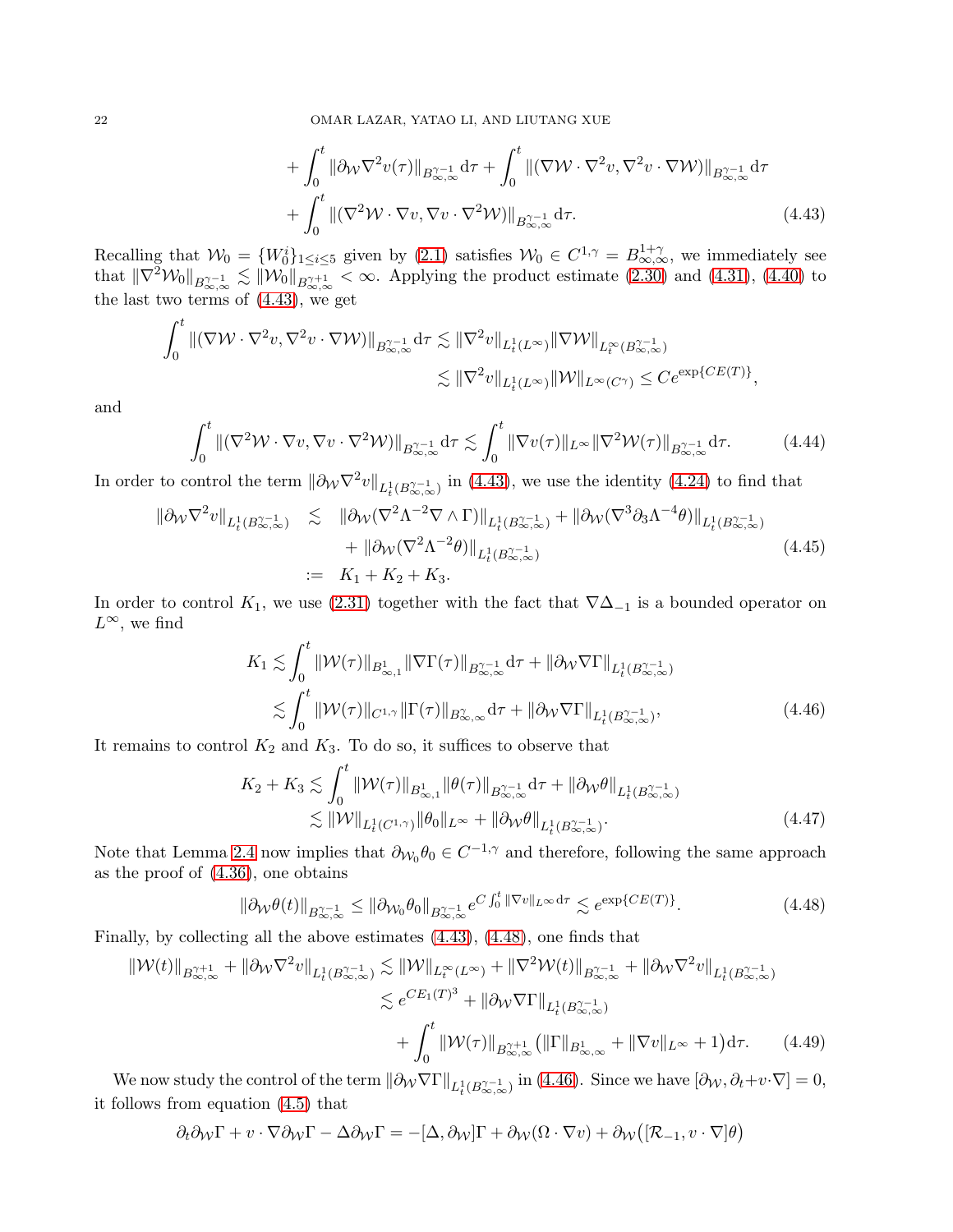$$
=: F_{1,1} + F_{1,2} + F_{1,3}.
$$
\n
$$
(4.50)
$$

Thanks to the smoothing estimate [\(2.41\)](#page-11-0), we obtain that for all  $\gamma' \in (0, 1 - \frac{3}{n})$  $\frac{3}{p}),$ 

<span id="page-22-4"></span>
$$
\|\partial_{\mathcal{W}}\Gamma(t)\|_{B^{2\prime-1}_{\infty,1}} + \|\partial_{\mathcal{W}}\Gamma\|_{L_t^2(B^{2\prime}_{\infty,1})} + \|\partial_{\mathcal{W}}\Gamma\|_{L_t^1(B^{2\prime+1}_{\infty,1})} \leq C(1+t) \Big( \|\partial_{\mathcal{W}_0}\Gamma_0\|_{B^{2\prime-1}_{\infty,1}} \tag{4.51}
$$
  
+ 
$$
\int^t \|\nabla v(\tau)\|_{L^\infty} \|\partial_{\mathcal{W}}\Gamma(\tau)\|_{L^{2\prime-1}} d\tau + \sum_{i=1}^3 \|F_{1,i}\|_{L^1(D^{2\prime-1}_{\infty,1})}.
$$

$$
- \int_0^{\infty} \|\nabla v(\tau)\|_{L^{\infty}} \|\partial_{\mathcal{W}} \Gamma(\tau)\|_{B^{\gamma'-1}_{\infty,1}} d\tau + \sum_{i=1} \|F_{1,i}\|_{L^1_t(B^{\gamma'-1}_{\infty,1})}\big).
$$

By using the identity  $\Gamma_0 = \Omega_0 - \mathcal{R}_{-1}\theta_0$  and the following embedding

$$
L^p \hookrightarrow B_{p,\infty}^0 \hookrightarrow B_{p,1}^{\gamma'-1+\frac{3}{p}} \hookrightarrow B_{\infty,1}^{\gamma'-1}, \quad \text{for all } 0 < \gamma' < 1-\frac{3}{p},\tag{4.52}
$$

we find

$$
\|\partial_{\mathcal{W}_0}\Gamma_0\|_{B^{\gamma'-1}_{\infty,1}} \lesssim \|\partial_{\mathcal{W}_0}\nabla v_0\|_{L^p} + \|\partial_{\mathcal{W}_0}\mathcal{R}_{-1}\theta_0\|_{L^p}
$$
  

$$
\lesssim \|\partial_{\mathcal{W}_0}v_0\|_{W^{1,p}} + \|\nabla \mathcal{W}_0\|_{L^{\infty}}\|v_0\|_{W^{1,p}} + \|\mathcal{W}_0\|_{L^{\infty}}\|\theta_0\|_{L^p} < \infty.
$$
 (4.53)

By using the product estimate [\(2.30\)](#page-10-3), we get that

$$
\|F_{1,1}\|_{L_t^1(B_{\infty,1}^{\gamma'-1})} \leq \|\Delta \mathcal{W} \cdot \nabla \Gamma\|_{L_t^1(B_{\infty,1}^{\gamma'-1})} + 2\|\nabla \mathcal{W} \cdot \nabla^2 \Gamma\|_{L_t^1(B_{\infty,1}^{\gamma'-1})}
$$
  
\n
$$
\lesssim \int_0^t \left( \|\Delta \mathcal{W}(\tau)\|_{B_{\infty,1}^{\gamma'-1}} \|\nabla \Gamma(\tau)\|_{L^\infty} + \|\nabla \mathcal{W}(\tau)\|_{L^\infty} \|\nabla^2 \Gamma(\tau)\|_{B_{\infty,1}^{\gamma'-1}} \right) d\tau
$$
  
\n
$$
\lesssim \int_0^t \|\mathcal{W}(\tau)\|_{B_{\infty,1}^{\gamma'+1}} \|\Gamma(\tau)\|_{B_{\infty,1}^{\gamma'+1}} d\tau.
$$
\n(4.54)

For the term  $F_{1,2}$ , we easily get that

$$
||F_{1,2}||_{L_t^1(B_{\infty,1}^{\gamma'-1})} \lesssim ||\mathcal{W}||_{L_t^{\infty}(L^{\infty})} ||\Omega \cdot \nabla v||_{L_t^1(B_{\infty,1}^{\gamma'})}
$$
  

$$
\lesssim e^{\exp\{CE(T)\}} \int_0^t ||\Omega(\tau)||_{B_{\infty,1}^{\gamma'}} ||\nabla v(\tau)||_{B_{\infty,1}^{\gamma'}} d\tau
$$
  

$$
\lesssim e^{\exp\{CE(T)\}} ||\nabla v||_{L_t^2(B_{\infty,1}^{\gamma'})}^2.
$$
 (4.55)

Then, by making use of [\(4.23\)](#page-18-6), [\(4.21\)](#page-18-1) together with the (continuous) embedding

<span id="page-22-0"></span>
$$
\widetilde{L}_t^2(B_{p,\infty}^1) \hookrightarrow \widetilde{L}_t^2(B_{\infty,1}^{\gamma'}) \hookrightarrow L_t^2(B_{\infty,1}^{\gamma'})
$$

for all  $\gamma' \in (0, 1 - \frac{3}{n})$  $\frac{3}{p}$ ), we find

$$
\|\nabla v\|_{L_t^2(B_{\infty,1}^{\gamma'})} \leq \|\Lambda^{-2}\nabla\nabla\wedge\Gamma\|_{L_t^2(B_{\infty,1}^{\gamma'})} + \|\nabla^2\partial_3\Lambda^{-4}\theta\|_{L_t^2(B_{\infty,1}^{\gamma'})} + \|\nabla\Lambda^{-2}\theta\|_{L_t^2(B_{\infty,1}^{\gamma'})}
$$
  
\n
$$
\lesssim \|\Gamma\|_{L_t^2(L^p\cap B_{\infty,1}^{\gamma'})} + \|\Lambda^{-1}\theta\|_{L^2(L^p)} + \|\theta\|_{L_t^2(B_{\infty,1}^{\gamma'-1})}
$$
  
\n
$$
\lesssim \|\Gamma\|_{\widetilde{L}_t^2(B_{p,\infty}^1)} + \|\theta\|_{L_t^2(L^{\frac{3p}{p+3}})} + \|\theta\|_{L_t^2(L^{\infty})}
$$
  
\n
$$
\lesssim e^{CE(T)^3}.
$$
\n(4.56)

This inequality applied to [\(4.55\)](#page-22-0) gives that

<span id="page-22-5"></span><span id="page-22-3"></span>
$$
||F_{1,2}||_{L_t^1(B_{\infty,1}^{\gamma'-1})} \lesssim e^{\exp\{CE(T)\}}.
$$
\n(4.57)

Recalling that  $[\mathcal{R}_{-1}, v \cdot \nabla]\theta$  is given by [\(4.3\)](#page-15-5) and by using Lemma [2.11](#page-10-1) and [\(4.19\)](#page-17-4), we obtain that  $\|F_{13}\|_{L^1_t(B^{ \gamma' -1 }_{ \infty, 1 }) }\lesssim \| \mathcal{W} \|_{L^\infty_t(L^\infty)} \|\nabla [\mathcal{R}_{-1}, v \cdot \nabla ] \theta \|_{L^1_t(B^{ \gamma' -1 }_{ \infty, 1 }) }$ 

<span id="page-22-2"></span><span id="page-22-1"></span>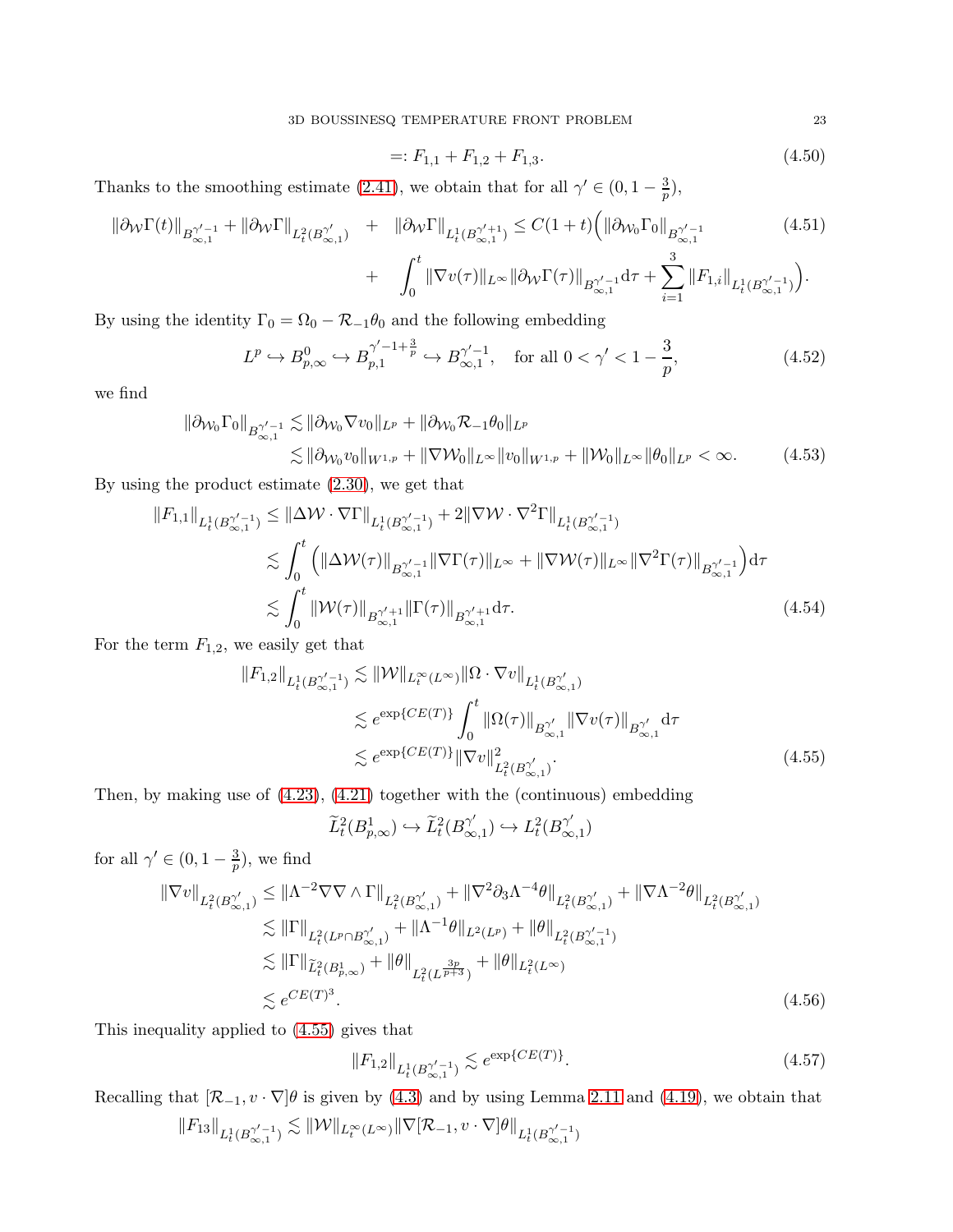<span id="page-23-1"></span><span id="page-23-0"></span>
$$
\leq ||W||_{L_t^{\infty}(L^{\infty})} ||[\mathcal{R}_{-1}, v \cdot \nabla] \theta||_{L_t^1(B_{p,\infty})} \n\lesssim ||W||_{L_t^{\infty}(L^{\infty})} (||\nabla v||_{L_t^1(L^p)} ||\theta||_{L_t^{\infty}(L^{\infty})} + t ||v||_{L_t^{\infty}(L^2)} ||\theta||_{L_t^{\infty}(L^2)}) \n\lesssim e^{\exp\{CE(T)\}}.
$$
\n(4.58)

Hence, applying [\(4.53\)](#page-22-1), [\(4.54\)](#page-22-2) and [\(4.57\)](#page-22-3), [\(4.58\)](#page-23-0) to [\(4.51\)](#page-22-4), we infer that

$$
\|\partial_{\mathcal{W}}\Gamma(t)\|_{B^{ \gamma'-1}_{\infty,1}} + \|\partial_{\mathcal{W}}\Gamma\|_{L^{2}_{t}(B^{\gamma'}_{\infty,1})} + \|\partial_{\mathcal{W}}\Gamma\|_{L^{1}_{t}(B^{\gamma'+1}_{\infty,1})} \n\lesssim (1+t) \Big(e^{\exp\{CE(T)\}} + \int_{0}^{t} \|\nabla v\|_{L^{\infty}} \|\partial_{\mathcal{W}}\Gamma(\tau)\|_{B^{\gamma'-1}_{\infty,1}} d\tau + \int_{0}^{t} \|\mathcal{W}(\tau)\|_{B^{\gamma'+1}_{\infty,1}} \|\Gamma\|_{B^{\gamma'+1}_{\infty,1}} d\tau \Big).
$$
\n(4.59)

Noticing that  $\partial_W \nabla f = \nabla \partial_W f - \nabla W \cdot \nabla f$ , and using the product estimate [\(2.30\)](#page-10-3), we may control the term  $\|\partial \mathbf{\psi} \nabla \Gamma\|_{L^1_t(B_{\infty,\infty}^{\gamma-1})}$  in [\(4.49\)](#page-21-3) as follows

<span id="page-23-2"></span>
$$
\|\partial_{\mathcal{W}}\nabla\Gamma\|_{L_t^1(B_{\infty,\infty}^{\gamma-1})} \leq \|\partial_{\mathcal{W}}\Gamma\|_{L_t^1(B_{\infty,\infty}^{\gamma})} + \|\nabla\mathcal{W}\cdot\nabla\Gamma\|_{L_t^1(B_{\infty,\infty}^{\gamma-1})}
$$
  
\n
$$
\leq \|\partial_{\mathcal{W}}\Gamma\|_{L_t^1(B_{\infty,1}^{\gamma'+1})} + \|\nabla\mathcal{W}\|_{L_t^{\infty}(B_{\infty,\infty}^{\gamma-1})}\|\nabla\Gamma\|_{L_t^1(L^{\infty})}
$$
  
\n
$$
\leq \|\partial_{\mathcal{W}}\Gamma\|_{L_t^1(B_{\infty,\infty}^{\gamma'+1})} + e^{\exp\{CE(T)\}}, \tag{4.60}
$$

where in the last step we have used  $(4.31)$  and the following estimate (in view of  $(4.21)$ ) and  $B_{p,\infty}^2(\mathbb{R}^3) \hookrightarrow B_{\infty,1}^{1+\gamma'}$  $_{\infty,1}^{1+\gamma'}(\mathbb{R}^3)$  for all  $\gamma' \in (0,1-3/p)$ 

<span id="page-23-3"></span>
$$
\|\nabla \Gamma\|_{L_t^1(L^\infty)} \lesssim \|\Gamma\|_{L_t^1(B_{\infty,1}^{\gamma'+1})} \lesssim \|\Gamma\|_{\widetilde{L}_T^1(B_{p,\infty}^2)} \lesssim e^{CE(T)^3}.\tag{4.61}
$$

Hence, by using the embedding  $B_{\infty,\infty}^{\gamma+1} \hookrightarrow B_{\infty,1}^{\gamma'+1}$  $\gamma'^{+1}_{\infty,1}$  for all  $\gamma' \in (0,\gamma)$ , we collect the above estimates [\(4.49\)](#page-21-3), [\(4.59\)](#page-23-1) and [\(4.60\)](#page-23-2) to get that for all  $\gamma' \in (0, \min{\gamma, 1 - 3/p})$ ,

$$
\begin{split} &\|\mathcal{W}(t)\|_{B^{ \gamma+1}_{\infty,\infty}}+\|\partial_{\mathcal{W}}\Gamma(t)\|_{B^{ \gamma'-1}_{\infty,1}}+\|\partial_{\mathcal{W}}\Gamma\|_{L^2_t(B^{ \gamma'}_{\infty,1})}+\|\partial_{\mathcal{W}}\Gamma\|_{L^1_t(B^{ \gamma'+1}_{\infty,1})}+\|\partial_{\mathcal{W}}\nabla^2v\|_{L^1_t(B^{ \gamma'-1}_{\infty,\infty})}\\ &\lesssim e^{\exp\{CE(T)\}}+(1+t)\int_0^t\big(\|\mathcal{W}(\tau)\|_{B^{ \gamma+1}_{\infty,\infty}}+\|\partial_{\mathcal{W}}\Gamma(\tau)\|_{B^{ \gamma'-1}_{\infty,1}}\big)\big(\|\Gamma\|_{B^{ \gamma'+1}_{\infty,1}}+\|\nabla v\|_{L^\infty}+1\big){\rm d}\tau, \end{split}
$$

which, together with the use of Grönwall's inequality and  $(4.13)$ ,  $(4.61)$ , gives that

<span id="page-23-4"></span>
$$
\|\mathcal{W}\|_{L_T^{\infty}(B_{\infty,\infty}^{\gamma+1})} + \|\partial_{\mathcal{W}}\Gamma\|_{L_T^{\infty}(B_{\infty,1}^{\gamma'-1})} + \|\partial_{\mathcal{W}}\Gamma\|_{L_t^2(B_{\infty,1}^{\gamma'}}) + \|\partial_{\mathcal{W}}\Gamma\|_{L_T^1(B_{\infty,1}^{\gamma'+1})} + \|\partial_{\mathcal{W}}\nabla^2 v\|_{L_T^1(B_{\infty,\infty}^{\gamma-1})}
$$
  
\$\leq\$  $e^{\exp\{E(T)\}} \exp\left\{CT + C(1+T)\|\nabla v\|_{L_T^1(L^{\infty})} + (1+T)\|\Gamma\|_{L_T^1(B_{\infty,1}^{\gamma'+1})}\right\}$   
\$\leq\$  $e^{\exp\{CE(T)^3\}}$ . (4.62)

So we have proved the persistence of the  $C^{2,\gamma}$  regularity of the temperature front.

Besides, by following the same approach as the estimates [\(4.45\)](#page-21-4), [\(4.48\)](#page-21-1) and using [\(2.31\)](#page-10-4), [\(4.56\)](#page-22-5), [\(4.62\)](#page-23-4), we obtain that for all  $\gamma' \in (0, \min{\gamma, 1 - 3/p}),$ 

$$
\begin{array}{lcl} \|\partial_{\mathcal{W}}\nabla^{2}v\|_{L^{2}_{T}(B^{ \gamma'-1}_{\infty,1})} & \lesssim & \|\partial_{\mathcal{W}}(\nabla^{2}\Lambda^{-2}\nabla\wedge\Gamma)\|_{L^{2}_{T}(B^{ \gamma'-1}_{\infty,1})} + \|\partial_{\mathcal{W}}(\nabla^{3}\partial_{3}\Lambda^{-4}\theta,\nabla^{2}\Lambda^{-2}\theta)\|_{L^{2}_{T}(B^{ \gamma'-1}_{\infty,1})} \\ & \lesssim & \|\mathcal{W}\|_{L^{\infty}_{T}(B^{1}_{\infty,1})}\big(\|\nabla\Gamma\|_{L^{2}_{T}(B^{ \gamma'-1}_{\infty,1})} + \|\theta\|_{L^{2}_{T}(L^{1}\cap L^{\infty})}\big) + \|\partial_{\mathcal{W}}\nabla\Gamma\|_{L^{2}_{T}(B^{ \gamma'-1}_{\infty,1})} \\ & & + \|\partial_{\mathcal{W}}\theta\|_{L^{2}_{T}(B^{ \gamma'-1}_{\infty,1})} \\ & \lesssim & \|\mathcal{W}\|_{L^{\infty}_{T}(B^{2+1}_{\infty,1})}\big(\|\Gamma\|_{\widetilde{L}^{2}_{T}(B^{1}_{p,\infty})} + T^{1/2}\|\theta_{0}\|_{L^{1}\cap L^{\infty}}\big) + \|\partial_{\mathcal{W}}\Gamma\|_{L^{2}_{T}(B^{ \gamma'}_{\infty,1})} \\ & & + \|\partial_{\mathcal{W}_{0}}\theta_{0}\|_{B^{\gamma'-1}_{\infty,1}}e^{\exp\{CE(T)\}} \\ & \lesssim & e^{\exp\{CE(T)^{3}\}}, \end{array}
$$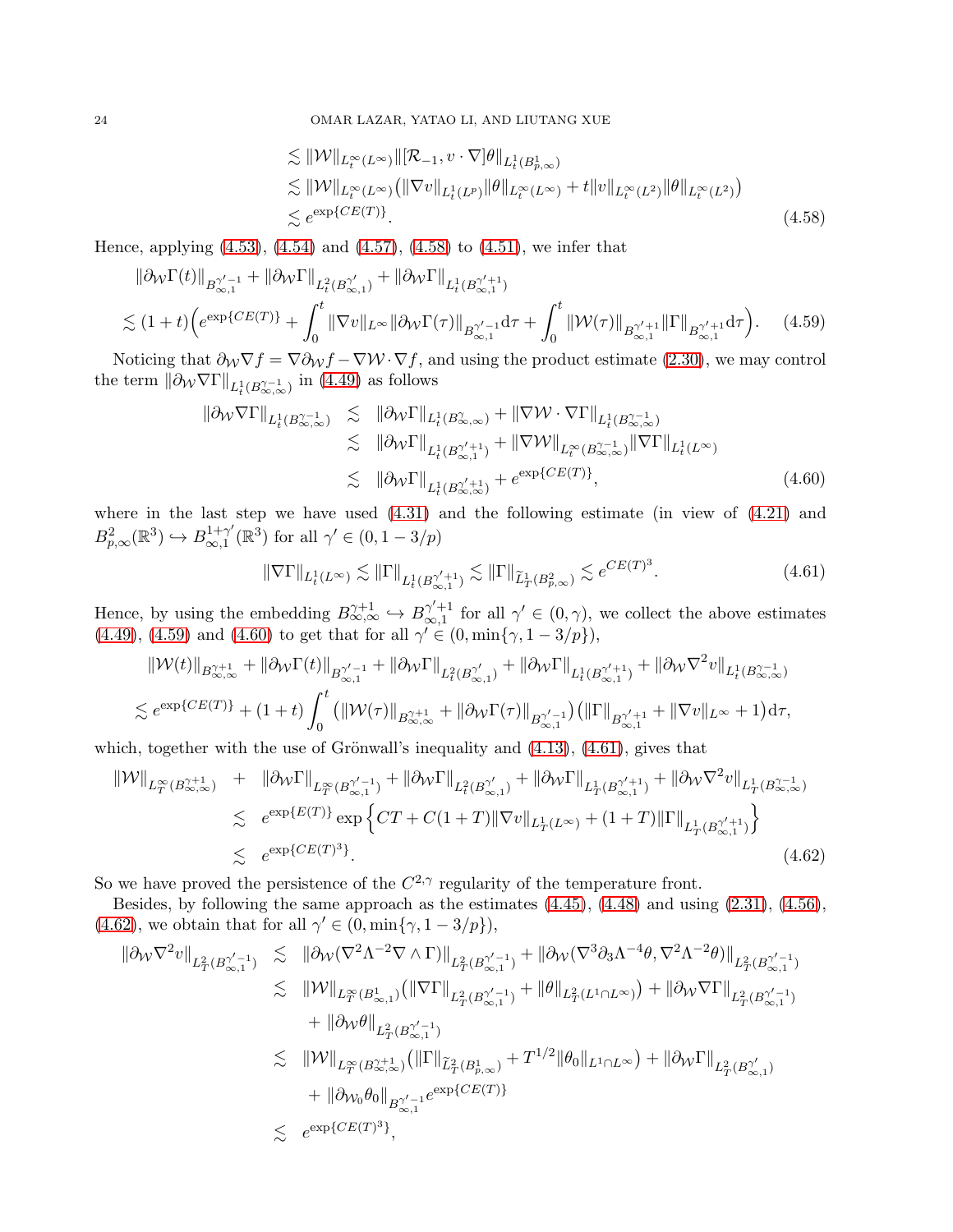and

<span id="page-24-3"></span>
$$
\|\partial_{\mathcal{W}}\nabla v\|_{L^2_T(B^{\gamma'}_{\infty,1})} \leq \|\Delta_{-1}\partial_{\mathcal{W}}\nabla v\|_{L^2_T(L^\infty)} + \|\nabla(\partial_{\mathcal{W}}\nabla v)\|_{L^2_T(B^{\gamma'-1}_{\infty,1})}
$$
  
\n
$$
\leq \|\mathcal{W}\|_{L^\infty_T(L^\infty)} \|\nabla v\|_{L^2_T(L^\infty)} + \|\nabla \mathcal{W}\|_{L^\infty_T(L^\infty)} \|\nabla v\|_{L^2_T(B^{\gamma'}_{\infty,1})} + \|\partial_{\mathcal{W}}\nabla^2 v\|_{L^2_T(B^{\gamma'-1}_{\infty,1})}
$$
  
\n
$$
\leq e^{\exp\{CE(T)^3\}}.
$$
\n(4.63)

Using the notation  $(2.18)$ , together with the estimates  $(4.6)$ ,  $(4.17)$ ,  $(4.56)$  and  $(4.61)$ – $(4.63)$ , we see that for all  $\gamma \in (0,1)$  and  $\gamma' \in (0,\min{\gamma,1-3/p\}})$ ,

$$
\begin{split} \|\mathcal{W}\|_{L^{\infty}_{T}(\mathcal{B}^{\gamma+1,0}_{\infty,\mathcal{W}})} + \|\nabla^{2}v\|_{L^{1}_{T}(\mathcal{B}^{\gamma-1,1}_{\infty,\mathcal{W}})} + \|\nabla v\|_{L^{2}_{T}(\mathcal{B}^{\gamma',1}_{\mathcal{W}})} + \|\Gamma\|_{L^{\infty}_{T}(\mathcal{B}^{\gamma'-1,1}_{\mathcal{W}})} + \|\Gamma\|_{L^{2}_{T}(\mathcal{B}^{\gamma',1}_{\mathcal{W}})} + \|\Gamma\|_{L^{1}_{T}(\mathcal{B}^{\gamma'+1,1}_{\mathcal{W}})} \\ &= \|\mathcal{W}\|_{L^{\infty}_{T}(\mathcal{B}^{\gamma+1}_{\infty,\infty})} + \|(\nabla^{2}v,\partial_{\mathcal{W}}\nabla^{2}v)\|_{L^{1}_{T}(\mathcal{B}^{\gamma-1}_{\infty,\infty})} + \|(\nabla v,\partial_{\mathcal{W}}\nabla v)\|_{L^{2}_{T}(\mathcal{B}^{\gamma'}_{\infty,1})} + \|(\Gamma,\partial_{\mathcal{W}}\Gamma)\|_{L^{\infty}_{T}(\mathcal{B}^{\gamma'-1}_{\infty,1})} \\ &\quad + \|(\Gamma,\partial_{\mathcal{W}}\Gamma)\|_{L^{2}_{T}(\mathcal{B}^{\gamma'}_{\infty,1})} + \|(\Gamma,\partial_{\mathcal{W}}\Gamma)\|_{L^{1}_{T}(\mathcal{B}^{\gamma'+1}_{\infty,1})} \end{split} \tag{4.64}
$$

## 5. PROPAGATION OF THE  $C^{k,\gamma}$  regularity of temperature front with  $k\geq 3$

<span id="page-24-2"></span>In this section, we shall prove that the  $C^{k,\gamma}$  regularity of the temperature front  $\partial D(t)$  is preserved for all  $[0, T]$  where  $T < T^*$  and for all  $k \geq 3$  and  $\gamma \in (0, 1)$ . By using Lemma [2.3,](#page-5-0) it suffices to prove that

<span id="page-24-5"></span><span id="page-24-4"></span><span id="page-24-1"></span>
$$
(\partial_V^{\ell} \mathcal{W})(t, \cdot) \in L^{\infty}(0, T; C^{\gamma}(\mathbb{R}^3)), \quad \forall \ell \in \{0, 1, \cdots, k-1\},
$$
\n
$$
(5.1)
$$

where  $W = \{W^i(t)\}_{1 \le i \le 5}$  is a family of divergence-free tangential vector fields  $W^i(t)$  which satisfies equation [\(2.2\)](#page-5-1).

We start by proving the following statement. For all  $k \geq 3$ ,  $\gamma \in (0, 1)$  and  $\gamma' \in (0, \min\{\gamma, 1-3/p\})$ , one has

$$
\|\mathcal{W}\|_{L^{\infty}_{T}(\mathcal{B}^{\gamma+1,k-2}_{\infty,\mathcal{W}})} + \|\nabla v\|_{L^{1}_{T}(\mathcal{B}^{\gamma,k-1}_{\infty,\mathcal{W}})} + \|\nabla v\|_{L^{2}_{T}(\mathcal{B}^{\gamma',k-1}_{\mathcal{W}})} + \|\Gamma\|_{L^{\infty}_{T}(\mathcal{B}^{\gamma',k-1}_{\mathcal{W}})} + \|\Gamma\|_{L^{1}_{T}(\mathcal{B}^{\gamma',k-1}_{\mathcal{W}})} \leq H_{k-1}(T),
$$
\n(5.2)

where  $H_{k-1}(T) < \infty$  is an upper bound depending on T and  $k-1$ . Assume for a while that [\(5.2\)](#page-24-1) is proved, then it is not difficult to see that

$$
\sum_{\ell=0}^{k-1} \|\partial_W^{\ell} \mathcal{W}\|_{L^{\infty}_T(B^{\gamma}_{\infty,\infty})} \leq \| \mathcal{W}\|_{L^{\infty}_T(B^{\gamma+1,k-2}_{\infty,\mathcal{W}})} + \|\partial_W^{k-1} \mathcal{W}\|_{L^{\infty}_T(B^{\gamma}_{\infty,\infty})}
$$
\n
$$
\leq \| \mathcal{W}\|_{L^{\infty}_T(B^{\gamma+1,k-2}_{\infty,\mathcal{W}})} + C \| \mathcal{W}\|_{L^{\infty}_T(B^{\gamma}_{\infty,\infty})} \|\partial_W^{k-2} \mathcal{W}\|_{L^{\infty}_T(B^{\gamma+1}_{\infty,\infty})}
$$
\n
$$
\lesssim e^{\exp\{CE(T)\}} \|\mathcal{W}\|_{L^{\infty}_T(B^{\gamma+1,k-2}_{\infty,\mathcal{W}})}
$$
\n
$$
\lesssim e^{\exp\{CE(T)\}} H_{k-1}(T) < \infty,
$$

which would implies the desired estimate  $(5.1)$ .

So let us prove  $(5.2)$ . To do so, we shall use an induction method. Assume that for each  $\ell \in \{1, 2, \dots, k-2\}$ , the following estimate holds:

$$
\|\mathcal{W}\|_{L^{\infty}_{T}(\mathcal{B}^{\gamma+1,\ell-1}_{\infty,\mathcal{W}})}+\|\nabla v\|_{L^{1}_{T}(\mathcal{B}^{\gamma,\ell}_{\infty,\mathcal{W}})}+\|\nabla v\|_{L^{2}_{T}(\mathcal{B}^{\gamma',\ell}_{\mathcal{W}})}\|\Gamma\|_{L^{\infty}_{T}(\mathcal{B}^{\gamma'-1,\ell}_{\mathcal{W}})}+\|\Gamma\|_{L^{2}_{T}(\mathcal{B}^{\gamma',\ell}_{\mathcal{W}})}+\|\Gamma\|_{L^{1}_{T}(\mathcal{B}^{\gamma'+1,\ell}_{\mathcal{W}})}\leq H_{\ell}(T). \tag{5.3}
$$

Then, we want to prove that this inequality is also true at the rank  $\ell + 1$ , that is,

<span id="page-24-0"></span>
$$
\|\mathcal W\|_{L^\infty_T(\mathcal B^{ \gamma+1,\ell}_{\infty,\mathcal W})}+\|\nabla v\|_{L^1_T(\mathcal B^{ \gamma,\ell+1}_{\infty,\mathcal W})}+\|\nabla v\|_{L^2_T(\mathcal B^{ \gamma',\ell+1}_{\mathcal W})}
$$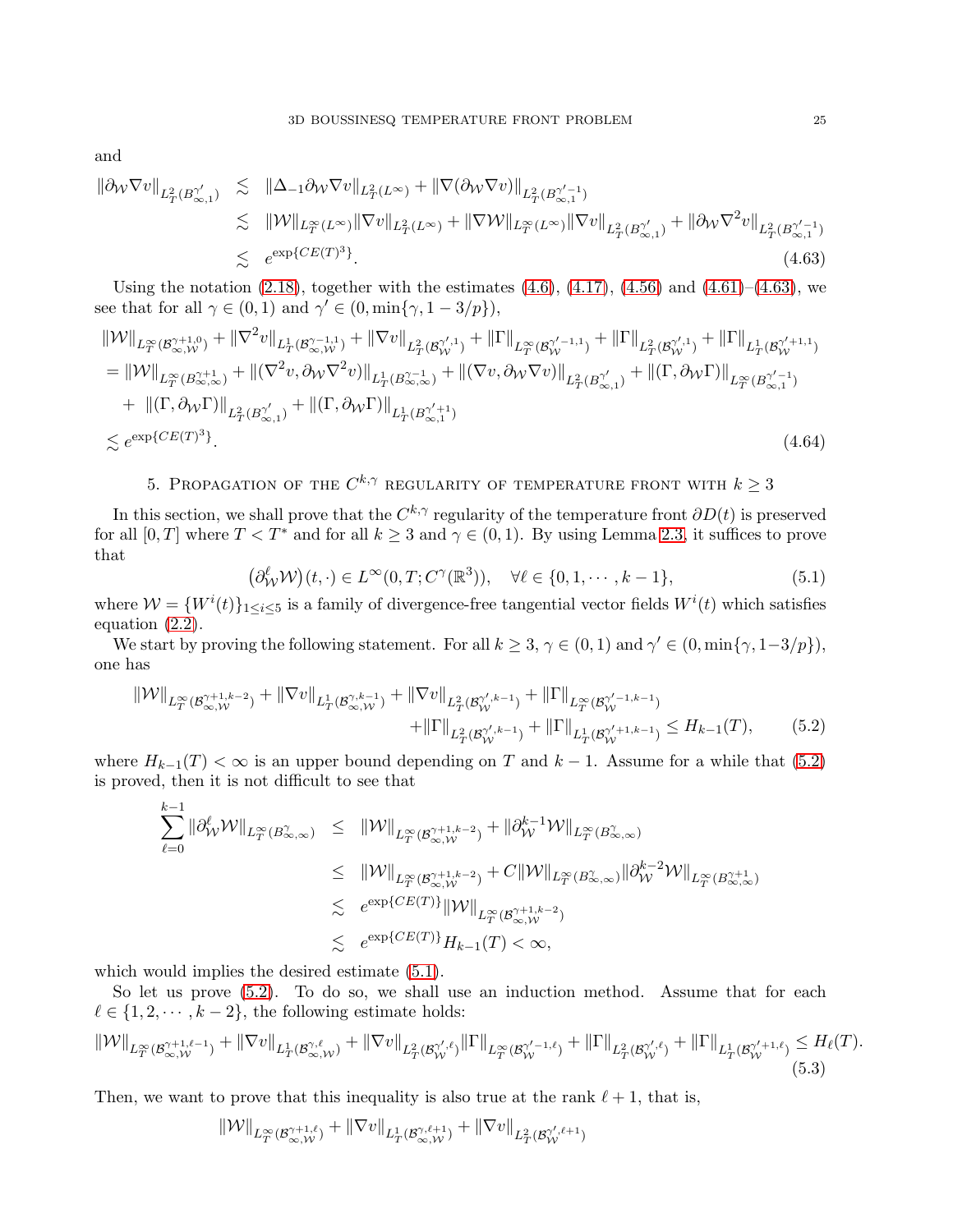<span id="page-25-0"></span>
$$
+ \|\Gamma\|_{L_T^{\infty}(\mathcal{B}_{\mathcal{W}}^{\gamma'-1,\ell+1})} + \|\Gamma\|_{L_T^2(\mathcal{B}_{\mathcal{W}}^{\gamma',\ell+1})} + \|\Gamma\|_{L_T^1(\mathcal{B}_{\mathcal{W}}^{\gamma'+1,\ell+1})} \leq H_{\ell+1}(T). \tag{5.4}
$$

The case  $\ell = 1$  in [\(5.3\)](#page-24-0) corresponds to [\(4.64\)](#page-24-5). We also notice that under the condition (5.3), we have  $\|\mathcal{W}\|_{L_T^{\infty}(\mathcal{B}_{\infty,\mathcal{W}}^{\gamma+1,\ell-1})} \lesssim H_{\ell}(T)$ , so that Lemma [2.7](#page-9-1) (with  $\sigma = \gamma$ ) and Lemma [2.8](#page-9-2) can be applied by replacing k with  $\ell$ .

Now, our main goal is to prove [\(5.4\)](#page-25-0) under the assumption that [\(5.3\)](#page-24-0) holds. We first get a control of  $\partial_W^{\ell} \nabla^2 W$  in  $L_T^{\infty}(B_{\infty,\infty}^{\gamma-1})$ . Note that  $\partial_W^{\ell}$  can be any  $\partial_{W^1}^{\ell_1} \cdots \partial_{W^5}^{\ell_5}$  with  $\ell_1 + \cdots + \ell_5 = \ell$ , and  $W = \{W^i\}_{1 \leq i \leq 5}$  is vector-valued. In view of equation [\(4.42\)](#page-20-3) and the fact that  $[\partial_{\mathcal{W}}, \partial_t + v \cdot \nabla] = 0$ , we see that

$$
\partial_t(\partial_W^{\ell} \nabla^2 \mathcal{W}) + v \cdot \nabla(\partial_W^{\ell} \nabla^2 \mathcal{W}) = \partial_W^{\ell+1} \nabla^2 v + 2\partial_W^{\ell} (\nabla \mathcal{W} \cdot \nabla^2 v) + \partial_W^{\ell} (\nabla^2 \mathcal{W} \cdot \nabla v) \n- \partial_W^{\ell} (\nabla^2 v \cdot \nabla \mathcal{W}) - 2\partial_W^{\ell} (\nabla v \cdot \nabla^2 \mathcal{W}) := \sum_{i=1}^5 F_{\ell,i}.
$$
\n(5.5)

Applying the estimate [\(2.42\)](#page-11-6) to the above transport equation, we get

$$
\|\partial_{\mathcal{W}}^{\ell} \nabla^{2} \mathcal{W}\|_{L_{t}^{\infty}(B_{\infty,\infty}^{\gamma-1})} \lesssim \|\partial_{\mathcal{W}_{0}}^{\ell} \nabla^{2} \mathcal{W}_{0}\|_{B_{\infty,\infty}^{\gamma-1}} + \int_{0}^{t} \|\nabla v(\tau)\|_{L^{\infty}} \|\partial_{\mathcal{W}}^{\ell} \nabla^{2} \mathcal{W}(\tau)\|_{B_{\infty,\infty}^{\gamma-1}} d\tau + \sum_{i=1}^{5} \int_{0}^{t} \|F_{\ell,i}\|_{B_{\infty,\infty}^{\gamma-1}} d\tau.
$$
\n(5.6)

<span id="page-25-2"></span>For the initial data, since  $W_0 = \{W_0^i\}_{1 \le i \le 5}$  belongs to  $C^{k-1,\gamma}(\mathbb{R}^3)$ , then, following the same idea as the proof of [\(2.14\)](#page-7-4), we get that

$$
\|\partial_{\mathcal{W}_0}^{\ell} \nabla^2 \mathcal{W}_0\|_{B_{\infty,\infty}^{\gamma-1}} \lesssim \|\mathcal{W}_0\|_{B_{\infty,\infty}^{\ell+1+\gamma}} \lesssim \|\mathcal{W}_0\|_{C^{k-1,\gamma}} < \infty,
$$
\n(5.7)

where the hidden constant C depends on  $\|\mathcal{W}_0\|_{W^{\ell-1,\infty}}$ . Using Lemmas [2.7](#page-9-1) and [2.8,](#page-9-2) we find that, for  $i = 2, 4$ 

$$
||F_{\ell,i}||_{L_t^1(B_{\infty,\infty}^{\gamma-1})} \lesssim \int_0^t \left( ||\partial_W^{\ell}(\nabla \mathcal{W} \cdot \nabla^2 v)||_{B_{\infty,\infty}^{\gamma-1}} + ||\partial_W^{\ell}(\nabla^2 v \cdot \nabla \mathcal{W})||_{B_{\infty,\infty}^{\gamma-1}} \right) d\tau
$$
  

$$
\lesssim \int_0^t \left( ||\nabla \mathcal{W} \cdot \nabla^2 v||_{\mathcal{B}_{\infty,\mathcal{W}}^{\gamma-1,\ell}} + ||\nabla^2 v \cdot \nabla \mathcal{W}||_{\mathcal{B}_{\infty,\mathcal{W}}^{\gamma-1,\ell}} \right) d\tau
$$
  

$$
\lesssim \int_0^t ||\nabla \mathcal{W}||_{\mathcal{B}_{\infty}^{0,\ell}} ||\nabla^2 v||_{\mathcal{B}_{\infty,\mathcal{W}}^{\gamma-1,\ell}} d\tau
$$
  

$$
\lesssim \int_0^t ||\mathcal{W}(\tau)||_{\mathcal{B}_{\infty,\mathcal{W}}^{\gamma+1,\ell}} ||\nabla v(\tau)||_{\mathcal{B}_{\infty,\mathcal{W}}^{\gamma,\ell}} d\tau,
$$
(5.8)

and analogously, for  $i = 3, 5$ 

$$
\|F_{\ell,i}\|_{L_t^1(B_{\infty,\infty}^{\gamma-1})} \lesssim \int_0^t \|\nabla^2 \mathcal{W}\|_{\mathcal{B}_{\infty,\mathcal{W}}^{\gamma-1,\ell}} \|\nabla v\|_{\mathcal{B}_{\mathcal{W}}^{0,\ell}} d\tau \lesssim \int_0^t \|\mathcal{W}(\tau)\|_{\mathcal{B}_{\infty,\mathcal{W}}^{\gamma+1,\ell}} \|\nabla v(\tau)\|_{\mathcal{B}_{\infty,\mathcal{W}}^{\gamma,\ell}} d\tau. \tag{5.9}
$$

It remains to get a control of the term  $F_{\ell,1}$ . Since we have [\(4.24\)](#page-18-5), we see that

$$
\begin{split} \|\partial_{\mathcal{W}}^{\ell+1} \nabla^2 v\|_{L_t^1(B_{\infty,\infty}^{\gamma-1})} &\lesssim \|\partial_{\mathcal{W}}^{\ell+1} \nabla^2 \Lambda^{-2} \nabla \wedge \Gamma\|_{L_t^1(B_{\infty,\infty}^{\gamma-1})} \\ &+ \|\partial_{\mathcal{W}}^{\ell+1} \nabla^3 \partial_3 \Lambda^{-4} \theta\|_{L_t^1(B_{\infty,\infty}^{\gamma-1})} + \|\partial_{\mathcal{W}}^{\ell+1} \nabla^2 \Lambda^{-2} \theta\|_{L_t^1(B_{\infty,\infty}^{\gamma-1})} . \end{split} \tag{5.10}
$$

For the last two terms in [\(5.19\)](#page-27-0), by applying the estimate [\(2.23\)](#page-9-3) with  $m(D) = \nabla^3 \partial_3 \Lambda^{-4}$  or  $m(D) =$  $\nabla^2 \Lambda^{-2}$ , one gets

<span id="page-25-1"></span>
$$
\|\partial^{\ell+1}_{\mathcal{W}}\nabla^3 \partial_3 \Lambda^{-4}\theta\|_{L^1_t(B_{\infty,\infty}^{\gamma-1})} + \|\partial^{\ell+1}_{\mathcal{W}}\nabla^2 \Lambda^{-2}\theta\|_{L^1_t(B_{\infty,\infty}^{\gamma-1})} \;\;\leq\;\; \|\nabla^3 \partial_3 \Lambda^{-4}\theta\|_{L^1_t(B_{\infty,\mathcal{W}}^{\gamma-1,\ell+1})} + \|\nabla^2 \Lambda^{-2}\theta\|_{L^1_t(B_{\infty,\mathcal{W}}^{\gamma-1,\ell+1})}
$$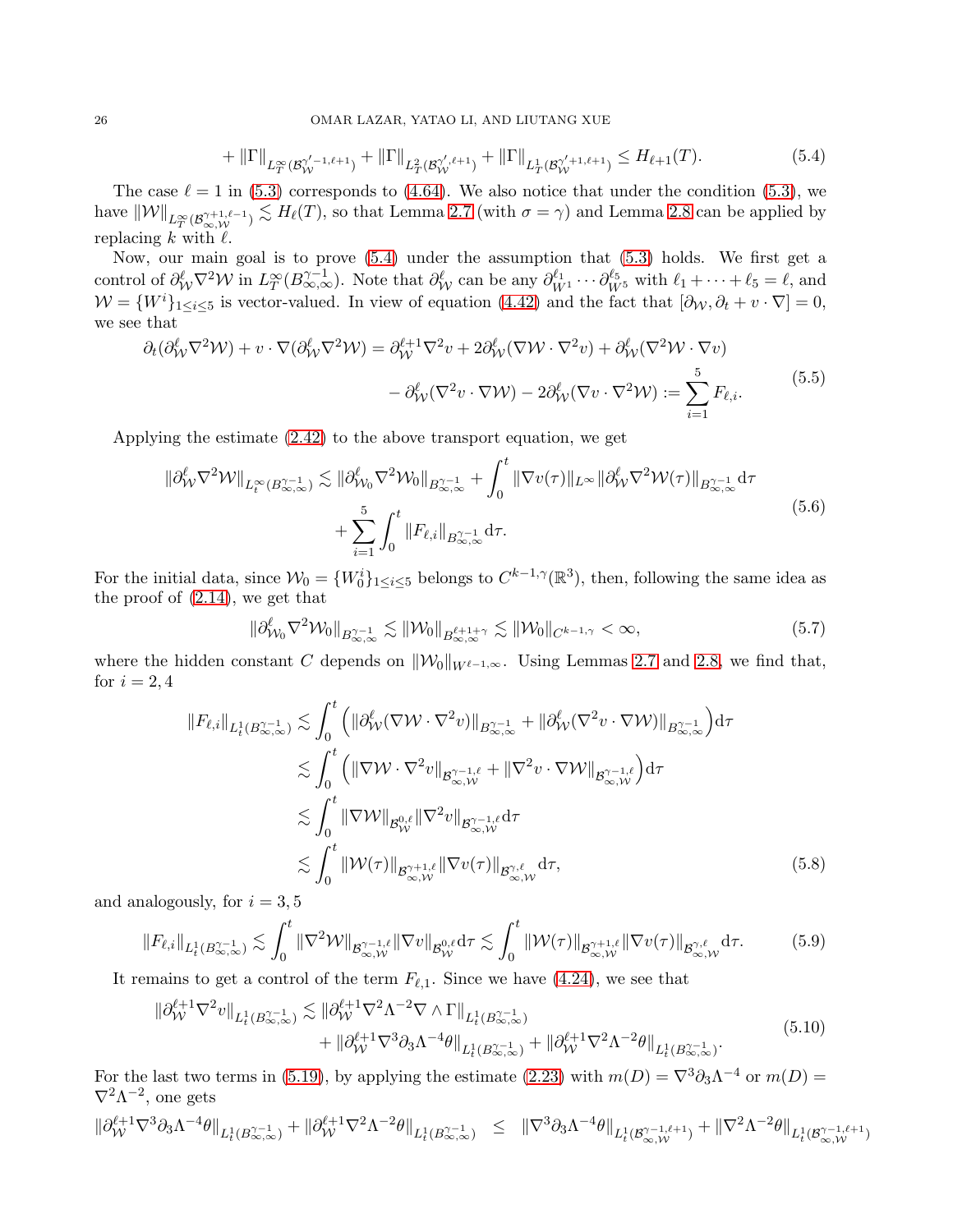$$
\lesssim \int_0^t \left(1 + \|\mathcal{W}(\tau)\|_{\mathcal{B}^{1,\ell}_{\mathcal{W}}}\right) \left( \|\theta(\tau)\|_{\mathcal{B}^{\gamma-1,\ell}_{\infty,\mathcal{W}}} + \|\theta(\tau)\|_{L^2} \right) d\tau + \|\theta\|_{L^1_t(\mathcal{B}^{\gamma-1,\ell+1}_{\infty,\mathcal{W}})} \tag{5.11}
$$

Recalling that  $[\partial_\mathcal{W}, \partial_t + v \cdot \nabla] = 0$ , we see that, for all  $j \in \{0, 1, \dots, \ell + 1\}$ ,  $\partial_{\mathcal{W}}^j \theta$  satisfies that

$$
\partial_t \partial^j_{\mathcal{W}} \theta + v \cdot \nabla \partial^j_{\mathcal{W}} \theta = 0, \quad \partial^j_{\mathcal{W}} \theta |_{t=0} = \partial^j_{\mathcal{W}_0} \theta_0. \tag{5.12}
$$

Hence, Lemma [2.4](#page-7-0) and [\(2.43\)](#page-11-1), [\(4.13\)](#page-16-3) allow us to get that, for all  $j \in \{0, 1, \dots, \ell + 1\}$ ,

$$
\|\partial_{\mathcal{W}}^j \theta\|_{L_t^{\infty}(B_{\infty,\infty}^{\gamma-1})} \lesssim e^{\|\nabla v\|_{L_t^1(L^{\infty})}} \|\partial_{\mathcal{W}_0}^j \theta_0\|_{B_{\infty,\infty}^{\gamma-1}} \lesssim e^{\exp\{CE(T)\}},
$$

and then

$$
\|\theta\|_{L_t^{\infty}(\mathcal{B}_{\infty,\mathcal{W}}^{\gamma-1,\ell+1})} \leq \sum_{j=0}^{\ell+1} \|\partial_{\mathcal{W}}^j \theta\|_{B_{\infty,\infty}^{\gamma-1}} \lesssim e^{\exp\{CE(T)\}}.
$$
\n(5.13)

Hence, by applying [\(5.13\)](#page-26-0) into [\(5.11\)](#page-25-1), one obtains

$$
\|(\partial_{\mathcal{W}}^{\ell+1}\nabla^3\partial_3\Lambda^{-4}\theta, \partial_{\mathcal{W}}^{\ell+1}\nabla^2\Lambda^{-2}\theta)\|_{L_t^1(B_{\infty,\infty}^{\gamma-1})} \lesssim \left(1+\int_0^t \|\mathcal{W}(\tau)\|_{\mathcal{B}_{\mathcal{W}}^{1,\ell}}d\tau\right),\tag{5.14}
$$

where the constant depends on  $H_{\ell}(T)$ . For the first term of the right-hand side in [\(5.19\)](#page-27-0), it suffices to use Lemma [2.7](#page-9-1) to find that

<span id="page-26-1"></span>
$$
\|\partial_{\mathcal{W}}^{\ell+1} \nabla^2 \Lambda^{-2} \nabla \wedge \Gamma\|_{L_t^1(B_{\infty,\infty}^{\gamma-1})} \leq \|\nabla^2 \Lambda^{-2} (\nabla \wedge \Gamma)\|_{L_t^1(B_{\infty,\mathcal{W}}^{\gamma-1,\ell+1})}
$$
  
\$\leq \int\_0^t \left(1 + \|\mathcal{W}(\tau)\|\_{\mathcal{B}\_{\mathcal{W}}^{1,\ell}}\right) \left(\|\nabla \Gamma(\tau)\|\_{\mathcal{B}\_{\infty,\mathcal{W}}^{\gamma-1,\ell}}\|\Gamma(\tau)\|\_{L^p}\right) d\tau\$  
\$+ \|\nabla \Gamma\|\_{L\_t^1(B\_{\infty,\mathcal{W}}^{\gamma-1,\ell+1})}\$ (5.15)

and by noticing that

<span id="page-26-3"></span>
$$
[\nabla, \partial_W^{\ell}]f = \sum_{j=0}^{\ell-1} \partial_W^j([\nabla, \partial_W] \partial_W^{\ell-1-j} f) = \sum_{j=0}^{\ell-1} \partial_W^j(\nabla W \cdot \nabla \partial_W^{\ell-1-j} f), \tag{5.16}
$$

we find, by using Lemma [2.8,](#page-9-2) that

$$
\|\nabla\Gamma\|_{\mathcal{B}_{\infty,\mathcal{W}}^{\gamma-1,\ell+1}} = \|\nabla\Gamma\|_{\mathcal{B}_{\infty,\mathcal{W}}^{\gamma-1,\ell}} + \|\partial_{\mathcal{W}}^{\ell+1}\nabla\Gamma\|_{B_{\infty,\infty}^{\gamma-1}} \n\lesssim \|\Gamma\|_{\mathcal{B}_{\infty,\mathcal{W}}^{\gamma,\ell}} + \|\partial_{\mathcal{W}}^{\ell+1}\Gamma\|_{B_{\infty,\infty}^{\gamma}} + \|[\nabla,\partial_{\mathcal{W}}^{\ell+1}]\Gamma\|_{B_{\infty,\infty}^{\gamma-1}} \n\lesssim \|\Gamma\|_{\mathcal{B}_{\infty,\mathcal{W}}^{\gamma,\ell+1}} + \sum_{j=0}^{\ell} \|\nabla\mathcal{W}\cdot\nabla\partial_{\mathcal{W}}^{\ell-j}\Gamma\|_{\mathcal{B}_{\infty,\mathcal{W}}^{\gamma-1,j}} \n\lesssim \|\Gamma\|_{\mathcal{B}_{\infty,\mathcal{W}}^{\gamma,\ell+1}} + \sum_{j=1}^{\ell} \|\nabla\mathcal{W}\|_{\mathcal{B}_{\mathcal{W}}^{0,j}} \|\partial_{\mathcal{W}}^{\ell-j}\Gamma\|_{\mathcal{B}_{\infty,\mathcal{W}}^{\gamma,j}} \lesssim \|\Gamma\|_{\mathcal{B}_{\infty,\mathcal{W}}^{\gamma,\ell+1}} + \|\mathcal{W}\|_{\mathcal{B}_{\infty,\mathcal{W}}^{1,\ell}} \|\Gamma\|_{\mathcal{B}_{\infty,\mathcal{W}}^{\gamma,\ell}},
$$
\n(5.17)

which combined with [\(5.15\)](#page-26-1) and [\(4.17\)](#page-17-3) give, up to a constant which depends only on  $H_{\ell}(T)$ 

<span id="page-26-2"></span>
$$
\|\partial_{\mathcal{W}}^{\ell+1} \nabla^2 \Lambda^{-2} \nabla \wedge \Gamma\|_{L_t^1(B_{\infty,\infty}^{\gamma-1})} \lesssim \int_0^t \left(1 + \|\mathcal{W}\|_{\mathcal{B}_{\mathcal{W}}^{1,\ell}}\right) \left(\|\Gamma\|_{\mathcal{B}_{\infty,\mathcal{W}}^{\gamma,\ell}} + 1\right) d\tau + \Gamma\|_{L_t^1(B_{\infty,\mathcal{W}}^{\gamma,\ell+1})}
$$
(5.18)

<span id="page-26-0"></span>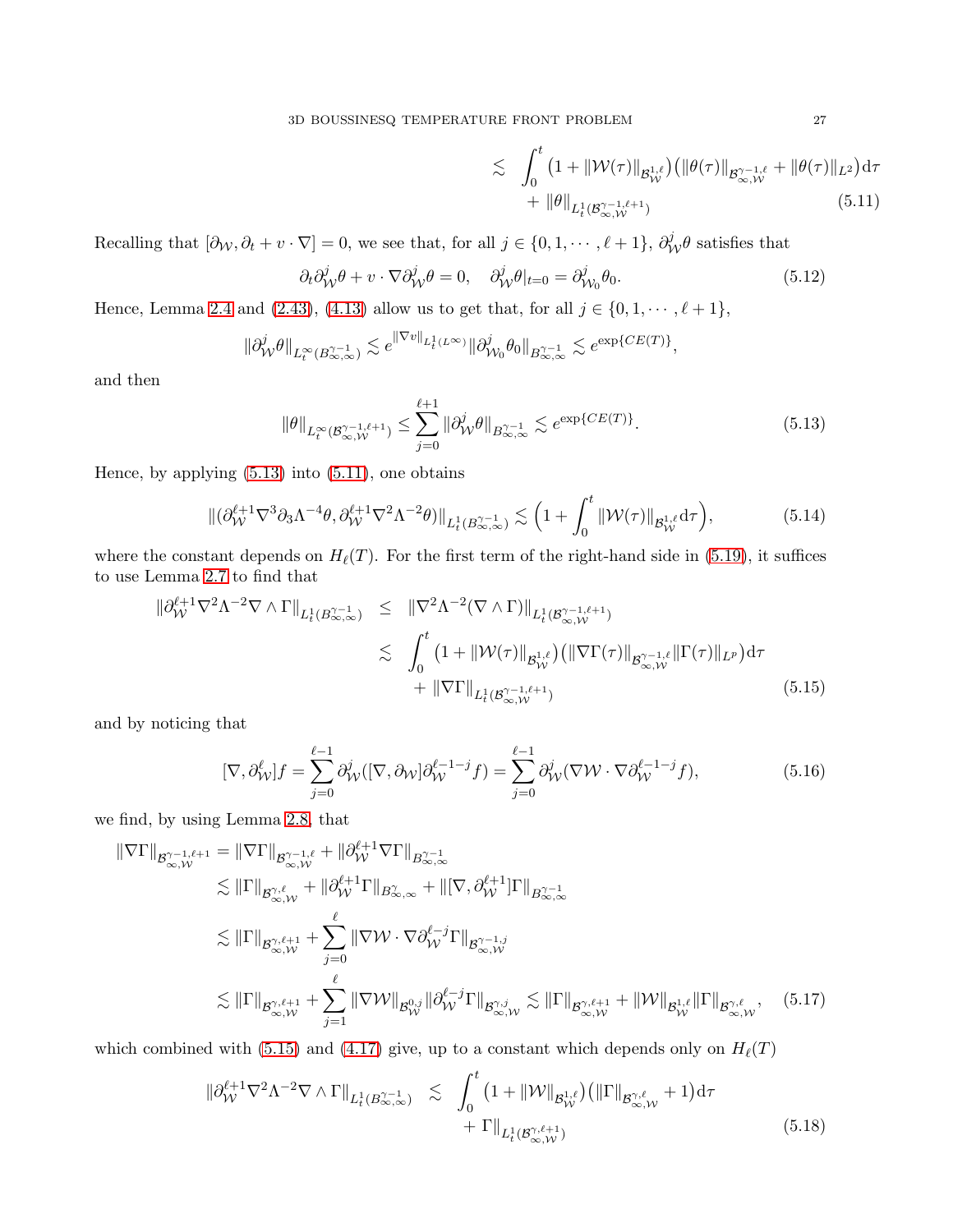Collecting all the above estimates  $(5.6)-(5.18)$  $(5.6)-(5.18)$  allows us to write that, up to a constant which depends on  $H_{\ell}(T)$ , we have

<span id="page-27-0"></span>
$$
\|\partial_{\mathcal{W}}^{\ell} \nabla^{2} \mathcal{W}\|_{L_{t}^{\infty}(B_{\infty,\infty}^{\gamma-1})} + \|\partial_{\mathcal{W}}^{\ell+1} \nabla^{2} v\|_{L_{t}^{1}(B_{\infty,\infty}^{\gamma-1})} \lesssim \| \Gamma \|_{L_{t}^{1}(B_{\infty,\mathcal{W}}^{\gamma,\ell+1})} + \int_{0}^{t} \left( \|\Gamma(\tau)\|_{B_{\infty,\mathcal{W}}^{\gamma,\ell}} + \|\nabla v(\tau)\|_{B_{\infty,\mathcal{W}}^{\gamma,\ell}} + 1 \right) \|\mathcal{W}(\tau)\|_{B_{\infty,\mathcal{W}}^{\gamma+1,\ell}} d\tau + 1.
$$
\n(5.19)

Now, we focus on the term  $\partial_W^{\ell+1}\Gamma$ . By using equation [\(4.5\)](#page-15-3) with respect to  $\Gamma$  and the identity  $[\partial_W, \partial_t + v \cdot \nabla] = 0$ , we obtain that

$$
\partial_t(\partial_{\mathcal{W}}^{\ell+1}\Gamma) + v \cdot \nabla(\partial_{\mathcal{W}}^{\ell+1}\Gamma) - \Delta(\partial_{\mathcal{W}}^{\ell+1}\Gamma) = -[\Delta, \partial_{\mathcal{W}}^{\ell+1}]\Gamma + \partial_{\mathcal{W}}^{\ell+1}(\Omega \cdot \nabla v) + \partial_{\mathcal{W}}^{\ell+1}([\mathcal{R}_{-1}, v \cdot \nabla]\theta)
$$

$$
:= \sum_{i=1}^{3} J_{\ell+1,i}.
$$
(5.20)

Thanks to the smoothing estimate [\(2.41\)](#page-11-0), we have that for all  $\gamma' \in (0, \min{\gamma, 1-\frac{3}{n}})$  $\frac{3}{p}\}),$ 

$$
\|\partial_{\mathcal{W}}^{\ell+1}\Gamma\|_{L_t^{\infty}(B_{\infty,1}^{\gamma'-1})} + \|\partial_{\mathcal{W}}^{\ell+1}\Gamma\|_{L_t^2(B_{\infty,1}^{\gamma'})} + \|\partial_{\mathcal{W}}^{\ell+1}\Gamma\|_{L_t^1(B_{\infty,1}^{\gamma'+1})}
$$
  

$$
\lesssim (1+t) \bigg( \|\partial_{\mathcal{W}_0}^{\ell+1}\Gamma_0\|_{B_{\infty,1}^{\gamma'-1}} + \sum_{i=1}^3 \|F_{\ell+1,i}\|_{L_t^1(B_{\infty,1}^{\gamma'-1})} + \int_0^t \|\nabla v(\tau)\|_{L^{\infty}} \|\partial_{\mathcal{W}}^{\ell+1}\Gamma(\tau)\|_{B_{\infty,1}^{\gamma'-1}} d\tau \bigg). \tag{5.21}
$$

As for the initial data, we use the relation  $\Gamma_0 = \Omega_0 - \mathcal{R}_{-1}\theta_0$ , together with [\(5.16\)](#page-26-3) and Lemmas [2.7,](#page-9-1) [2.8,](#page-9-2) we obtain that for any  $\gamma' \in (0, \min{\gamma, 1-\frac{3}{n}})$  $\frac{3}{p}\},$ 

<span id="page-27-1"></span>
$$
\|\partial_{\mathcal{W}_{0}}^{\ell+1}\Gamma_{0}\|_{B_{\infty,1}^{\gamma'-1}} \leq \|\partial_{\mathcal{W}_{0}}^{\ell+1}\nabla v_{0}\|_{B_{\infty,1}^{\gamma'-1}} + \|\partial_{\mathcal{W}_{0}}^{\ell+1}\mathcal{R}_{-1}\theta_{0}\|_{B_{\infty,1}^{\gamma'-1}} \n\leq \|\nabla \partial_{\mathcal{W}_{0}}^{\ell+1}v_{0}\|_{B_{\infty,1}^{\gamma'-1}} + \sum_{j=0}^{\ell} \|\nabla \mathcal{W}_{0} \cdot \nabla \partial_{\mathcal{W}_{0}}^{\ell-j}v_{0}\|_{B_{\mathcal{W}_{0}}^{\gamma'-1,j}} + \|\mathcal{W}_{0} \cdot \nabla \mathcal{R}_{-1}\theta_{0}\|_{B_{\mathcal{W}_{0}}^{\gamma'-1,\ell}} \n\leq \|\partial_{\mathcal{W}_{0}}^{\ell+1}v_{0}\|_{W^{1,p}} + \sum_{j=0}^{\ell} \|\nabla \mathcal{W}_{0}\|_{B_{\mathcal{W}_{0}}^{0,j}} \|\nabla \partial_{\mathcal{W}_{0}}^{\ell-j}v_{0}\|_{B_{\mathcal{W}_{0}}^{\gamma'-1,j}} + \|\mathcal{W}_{0}\|_{B_{\mathcal{W}_{0}}^{\alpha,\ell}} \|\nabla \mathcal{R}_{-1}\theta_{0}\|_{B_{\mathcal{W}_{0}}^{\gamma'-1,\ell}} \n\leq \sum_{j=0}^{\ell+1} \|\partial_{\mathcal{W}_{0}}^{j}v_{0}\|_{W^{1,p}} + \|\mathcal{W}_{0}\|_{B_{\mathcal{W}_{0}}^{0,\ell}} \left(1 + \|\mathcal{W}_{0}\|_{B_{\mathcal{W}_{0}}^{1,\ell-1}}\right) \left(\|\theta_{0}\|_{B_{\mathcal{W}_{0}}^{\gamma'-1,\ell}} + \|\theta_{0}\|_{L^{2}}\right) \n\leq \|\mathcal{V}_{0}\|_{W^{\ell+2,p}} + \sum_{j=0}^{\ell} \|\partial_{\mathcal{W}_{0}}^{j} \theta_{0}\|_{C^{-1,\gamma}} + \|\theta_{0}\|_{L^{2}} < \infty, \tag{5.22}
$$

where the constant in each step depends on  $\|\mathcal{W}_0\|_{\mathcal{B}^{\gamma+1,\ell}_{\infty,\mathcal{W}_0}}$  (which is control by  $\|\mathcal{W}_0\|_{C^{k-1,\gamma}}$ ) and where in the last line we have used the estimate  $\sum_{n=1}^{\ell+1}$  $j=0$  $\|\partial_\nu^j\|$  $\mathcal{W}_{\mathcal{W}_0} v_0 \|_{W^{1,p}} \lesssim C ( \| \mathcal{W}_0 \|_{W^{\ell,\infty}} ) \| v_0 \|_{W^{\ell+2,p}}. \ \ \text{Then, by}$ noticing that

$$
J_{\ell+1,1} = -[\Delta, \partial_{\mathcal{W}}] \partial_{\mathcal{W}}^{\ell} \Gamma - \partial_{\mathcal{W}} [\Delta, \partial_{\mathcal{W}}^{\ell}] \Gamma
$$
  
= -[\Delta, \partial\_{\mathcal{W}}] \partial\_{\mathcal{W}}^{\ell} \Gamma - \partial\_{\mathcal{W}} ([\Delta, \partial\_{\mathcal{W}}] \partial\_{\mathcal{W}}^{\ell-1} \Gamma) - \partial\_{\mathcal{W}}^2 ([\Delta, \partial\_{\mathcal{W}}^{\ell-1}]) \Gamma)  
= -\sum\_{j=0}^{\ell} \partial\_{\mathcal{W}}^j ([\Delta, \partial\_{\mathcal{W}}] \partial\_{\mathcal{W}}^{\ell-j} \Gamma)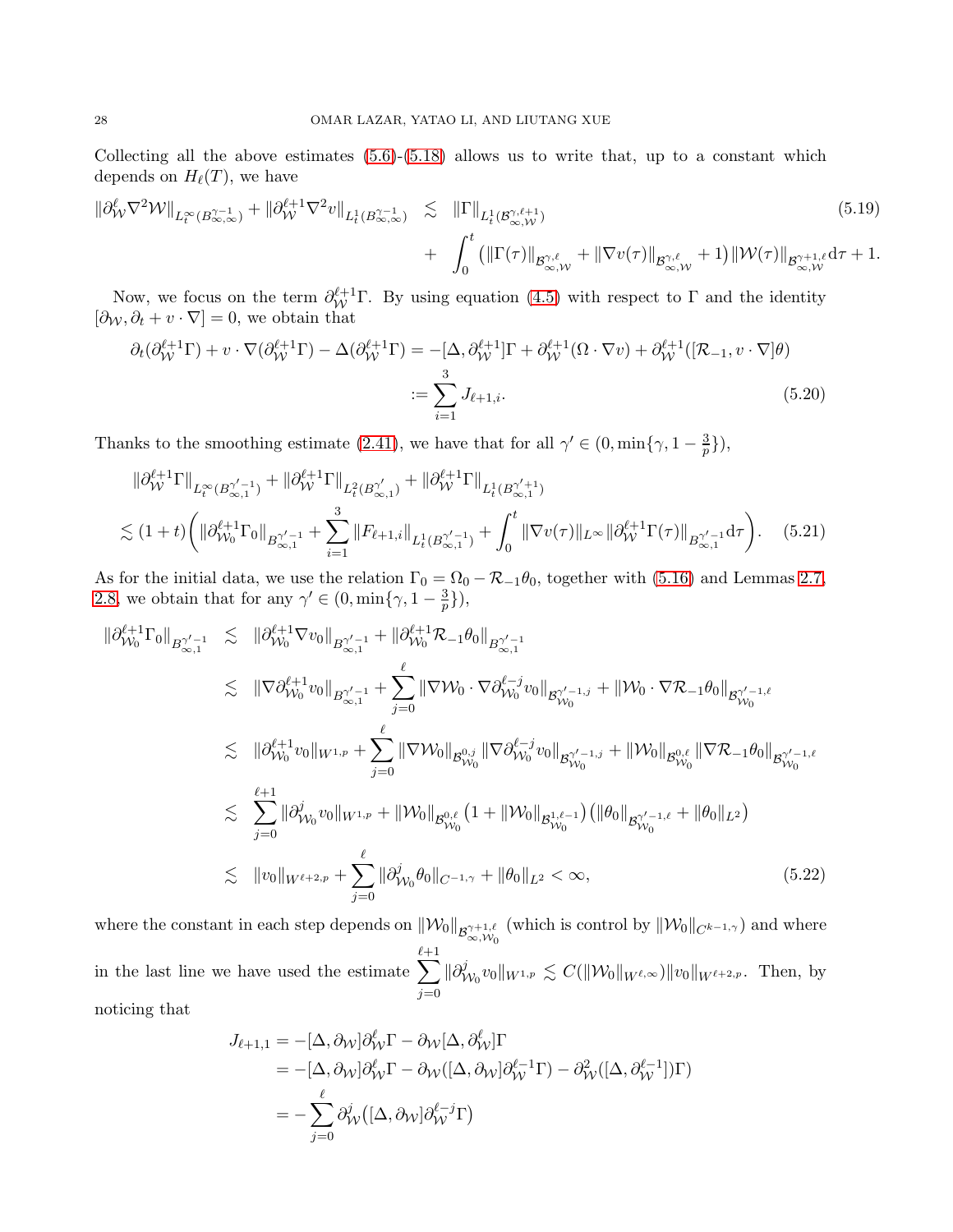3D BOUSSINESQ TEMPERATURE FRONT PROBLEM 29

$$
= -\sum_{j=0}^{\ell} \partial_{\mathcal{W}}^{j} \left( \Delta \mathcal{W} \cdot \nabla \partial_{\mathcal{W}}^{\ell-j} \Gamma \right) - \sum_{j=0}^{\ell} \partial_{\mathcal{W}}^{j} \left( 2 \nabla \mathcal{W} \cdot \nabla^{2} \partial_{\mathcal{W}}^{\ell-j} \Gamma \right), \tag{5.23}
$$

and by Lemmas [2.7](#page-9-1) and [2.8](#page-9-2) again, we get that

<span id="page-28-0"></span>
$$
\|J_{\ell+1,1}\|_{B_{\infty,1}^{\gamma'-1}} \leq \sum_{j=0}^{\ell} \|\Delta \mathcal{W} \cdot \nabla \partial_{\mathcal{W}}^{\ell-j} \Gamma\|_{\mathcal{B}_{\mathcal{W}}^{\gamma'-1,j}} + \sum_{j=0}^{\ell} \|\nabla \mathcal{W} \cdot \nabla^{2} \partial_{\mathcal{W}}^{\ell-j} \Gamma\|_{\mathcal{B}_{\mathcal{W}}^{\gamma'-1,j}} \n\lesssim \sum_{j=0}^{\ell} \left( \|\Delta \mathcal{W}\|_{\mathcal{B}_{\mathcal{W}}^{\gamma'-1,j}} \|\nabla \partial_{\mathcal{W}}^{\ell-j} \Gamma\|_{\mathcal{B}_{\mathcal{W}}^{0,j}} + \sum_{i=0}^{j} \|\nabla \mathcal{W}\|_{\mathcal{B}_{\mathcal{W}}^{0,i}} \|\nabla^{2} \partial_{\mathcal{W}}^{\ell-j} \Gamma\|_{\mathcal{B}_{\mathcal{W}}^{\gamma'-1,j-i}} \right) \n\lesssim \sum_{j=0}^{\ell} \|\mathcal{W}\|_{\mathcal{B}_{\mathcal{W}}^{\gamma'+1,j}} \|\Gamma\|_{\mathcal{B}_{\mathcal{W}}^{1,\ell}} + \sum_{j=0}^{\ell} \sum_{i=0}^{j} \|\mathcal{W}\|_{\mathcal{B}_{\mathcal{W}}^{1,i}} \|\partial_{\mathcal{W}}^{\ell-j} \Gamma\|_{\widetilde{\mathcal{B}}_{\mathcal{W}}^{\gamma'+1,j-i}} \n\lesssim \|\mathcal{W}\|_{\mathcal{B}_{\mathcal{W}}^{\gamma'+1,\ell}} \|\Gamma\|_{\mathcal{B}_{\mathcal{W}}^{\gamma'+1,\ell}},
$$
\n(5.24)

where in the last line we have used the following estimate

$$
\begin{array}{lcl} \displaystyle \sum_{j=0}^{\ell}\sum_{i=0}^{j}\|\mathcal{W}\|_{\mathcal{B}^{1,i}_\mathcal{W}}\|\partial_{\mathcal{W}}^{\ell-j}\Gamma\|_{\widetilde{\mathcal{B}}^{r/+1,j-i}_\mathcal{W}} & \lesssim & \displaystyle \sum_{j=0}^{\ell}\sum_{i=0}^{j}\|\mathcal{W}\|_{\mathcal{B}^{1,i}_\mathcal{W}}\left(\|\partial_{\mathcal{W}}^{\ell-j}\Gamma\|_{\mathcal{B}^{\gamma'+1,j-i}_\mathcal{W}}+\|\partial_{\mathcal{W}}^{\ell-j}\Gamma\|_{\mathcal{B}^{1,j-i}_\mathcal{W}}\|\mathcal{W}\|_{\mathcal{B}^{\gamma'+1,j-i}_\mathcal{W}}\right)\\ & \lesssim & \displaystyle \sum_{i=0}^{\ell}\|\mathcal{W}\|_{\mathcal{B}^{1,i}_\mathcal{W}}\left(\|\Gamma\|_{\mathcal{B}^{\gamma'+1,\ell-i}_\mathcal{W}}+\|\Gamma\|_{\mathcal{B}^{1,\ell-i}_\mathcal{W}}\|\mathcal{W}\|_{\mathcal{B}^{\gamma'+1,\ell-i}_\mathcal{W}}\right)\\ & \lesssim & \displaystyle \|\mathcal{W}\|_{\mathcal{B}^{1,\ell}_\mathcal{W}}\|\Gamma\|_{\mathcal{B}^{\gamma'+1,0}_\mathcal{W}}\left(1+\|\mathcal{W}\|_{\mathcal{B}^{\gamma'+1,0}_\mathcal{W}}\right)\\ & & \displaystyle +\|\mathcal{W}\|_{\mathcal{B}^{1,\ell-1}_\mathcal{W}}\left(\|\Gamma\|_{\mathcal{B}^{\gamma'+1,\ell}_\mathcal{W}}+\|\Gamma\|_{\mathcal{B}^{1,\ell}_\mathcal{W}}\|\mathcal{W}\|_{\mathcal{B}^{\gamma'+1,\ell}_\mathcal{W}}\right)\\ & \lesssim & \displaystyle \|\Gamma\|_{\mathcal{B}^{\gamma'+1,\ell}_\mathcal{W}}\|\mathcal{W}\|_{\mathcal{B}^{\gamma'+1,\ell}_\mathcal{W}},\end{array}
$$

where the constant depends on  $\|\mathcal{W}\|_{L^{\infty}_T(\mathcal{B}^{1+\gamma,\ell-1}_{\infty},\mathcal{W})}$  which is control (up to a constant) by  $H_{\ell}(T)$ . It follows from [\(5.24\)](#page-28-0) that

<span id="page-28-1"></span>
$$
||J_{\ell+1,1}||_{L_t^1(B_{\infty,1}^{\gamma'-1})} \lesssim \int_0^t ||\mathcal{W}(\tau)||_{\mathcal{B}_{\mathcal{W}}^{\gamma'+1,\ell}} ||\Gamma(\tau)||_{\mathcal{B}_{\mathcal{W}}^{\gamma'+1,\ell}} d\tau. \tag{5.25}
$$

Regarding the term  $J_{\ell+1,2}$ , using the fact that  $B_{\infty}^{\gamma'}$  $\alpha_{\infty,1}^{\gamma}$  is a Banach algebra, together with Hölder's inequality, we see that

<span id="page-28-2"></span>
$$
\begin{array}{lcl} \|J_{\ell+1,2}\|_{L_{t}^{1}(B^{\gamma'-1}_{\infty,1})} & \lesssim & \displaystyle \| \mathcal{W} \|_{L_{t}^{\infty}(L^{\infty})} \int_{0}^{t} \| \partial_{\mathcal{W}}^{\ell}(\Omega \cdot \nabla v) \|_{B^{\gamma'}_{\infty,1}} \mathrm{d} \tau \\ \\ & \lesssim & \displaystyle \| \mathcal{W} \|_{L_{t}^{\infty}(L^{\infty})} \sum_{j=0}^{\ell} \sum_{i=0}^{j} \int_{0}^{t} \| \partial_{\mathcal{W}}^{i} \Omega \cdot \partial_{\mathcal{W}}^{j-i} \nabla v \|_{B^{\gamma'}_{\infty,1}} \mathrm{d} \tau \\ \\ & \lesssim & \displaystyle \sum_{j=0}^{\ell} \sum_{i=0}^{j} \int_{0}^{t} \| \partial_{\mathcal{W}}^{i} \Omega(\tau) \|_{B^{\gamma'}_{\infty,1}} \| \partial_{\mathcal{W}}^{j-i} \nabla v(\tau) \|_{B^{\gamma'}_{\infty,1}} \mathrm{d} \tau \\ \\ & \lesssim & \displaystyle \Big( \sum_{j=0}^{\ell} \| \partial_{\mathcal{W}}^{j} \Omega \|_{L_{t}^{2}(B^{\gamma}_{\infty,1})} \Big) \Big( \sum_{j=0}^{\ell} \| \partial_{\mathcal{W}}^{j} \nabla v \|_{L_{t}^{2}(B^{\gamma'}_{\infty,1})} \Big) \\ & \lesssim & \displaystyle \| \nabla v \|_{L_{t}^{2}(B^{\gamma'}_{\mathcal{W}})}^{2} \end{array}
$$

<span id="page-28-3"></span>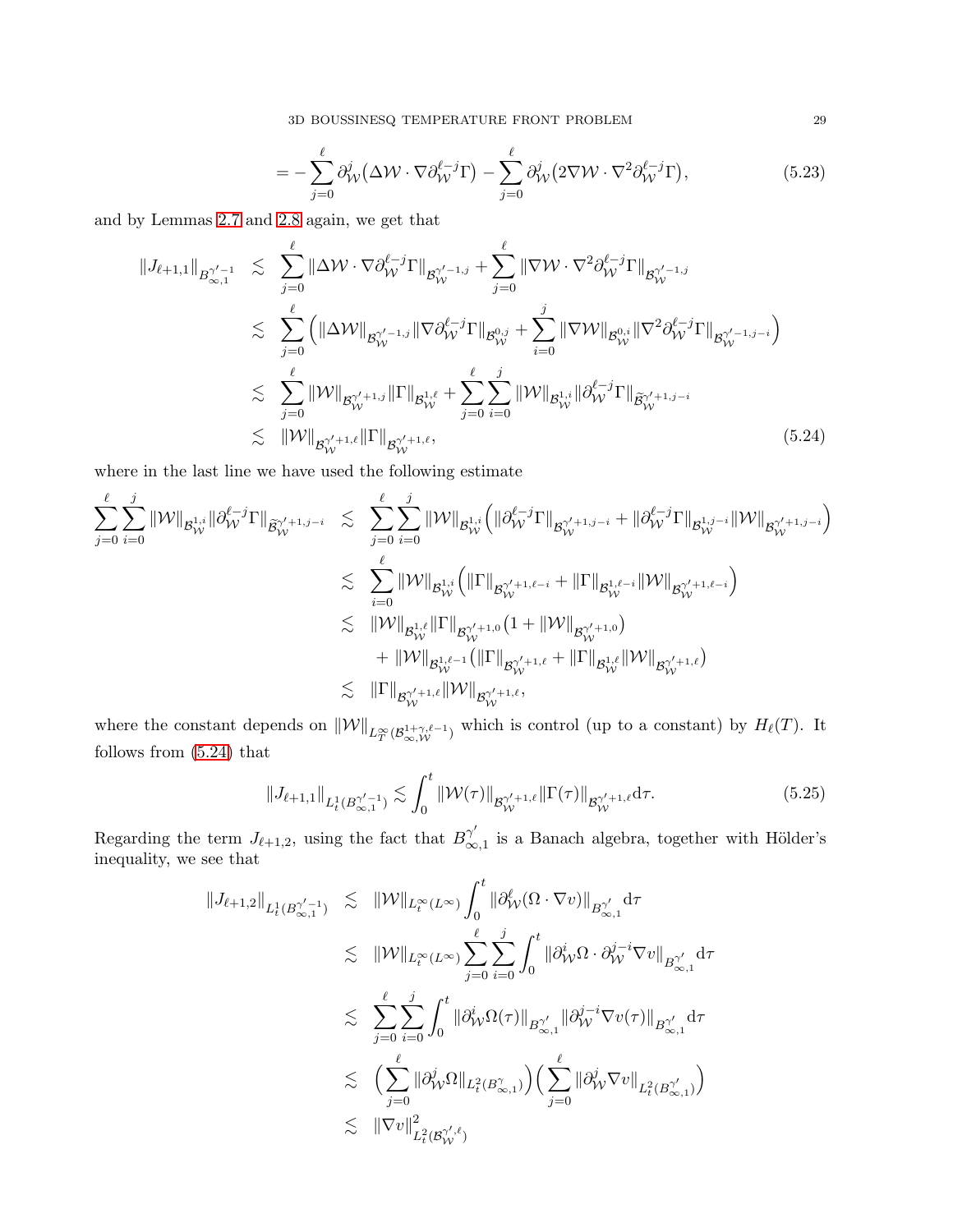$$
\leq C(H_{\ell}(T)). \tag{5.26}
$$

Note that  $\nabla([\mathcal{R}_{-1}, v \cdot \nabla]\theta) = [\nabla \mathcal{R}_{-1}, v \cdot \nabla]\theta - \nabla v \cdot \nabla \mathcal{R}_{-1}\theta$ , where  $\mathcal{R}_{-1}$  is given by [\(4.2\)](#page-15-6) (which a sum of pseudo-differential operators of order -1) and that

$$
[\nabla \mathcal{R}_{-1}, v \cdot \nabla] \theta := \big( [\nabla \mathcal{R}_{-1,2}, v \cdot \nabla] \theta, -[\nabla \mathcal{R}_{-1,1}, v \cdot \nabla] \theta, 0 \big)^t.
$$

Therefore, one obtains

$$
\|J_{\ell+1,3}\|_{L_t^1(B_{\infty,1}^{\gamma'-1})} \leq \|W\|_{L_t^{\infty}(L^{\infty})} \|\nabla \partial_W^{\ell}([\mathcal{R}_{-1}, v \cdot \nabla]\theta)\|_{L_t^1(B_{\infty,1}^{\gamma'-1})} \n\lesssim \|\partial_W^{\ell}([\nabla \mathcal{R}_{-1}, v \cdot \nabla]\theta)\|_{L_t^1(B_{\infty,1}^{\gamma'-1})} + \|\partial_W^{\ell}(\nabla v \cdot \nabla \mathcal{R}_{-1}\theta)\|_{L_t^1(B_{\infty,1}^{\gamma'-1})} \n+ \|[ \nabla, \partial_W^{\ell}]([\nabla \mathcal{R}_{-1}, v \cdot \nabla]\theta)\|_{L_t^1(B_{\infty,1}^{\gamma'-1})} \n:= G_1 + G_2 + G_3.
$$
\n(5.27)

Using Lemma [2.7,](#page-9-1) [\(4.13\)](#page-16-3), [\(5.13\)](#page-26-0) and the inductive assumption [\(5.3\)](#page-24-0), one finds that

<span id="page-29-0"></span>
$$
\|G_{1}\|_{L_{t}^{1}(B_{\infty,1}^{\gamma'-1})} \leq \|[\nabla \mathcal{R}_{-1}, v \cdot \nabla]\theta\|_{L_{t}^{1}(B_{\mathcal{W}}^{\gamma'-1,\ell})}\n\n\lesssim ( \|\nabla v\|_{L_{t}^{1}(B_{\mathcal{W}}^{0,\ell})} + \|v\|_{L_{t}^{1}(L^{\infty})}) \|\theta\|_{L_{t}^{\infty}(B_{\mathcal{W}}^{\gamma'-1,\ell})}\n\n\lesssim ( \|\nabla v\|_{L_{t}^{1}(B_{\infty,\mathcal{W}}^{\gamma,\ell})} + \|v\|_{L_{t}^{1}(L^{\infty})}) \|\theta\|_{L_{t}^{\infty}(B_{\infty,\mathcal{W}}^{\gamma-1,\ell})}\n\n\leq C(H_{\ell}(T)), \n\n(5.28)
$$

and

<span id="page-29-1"></span>
$$
\|G_{2}\|_{L_{t}^{1}(B_{\infty,1}^{\gamma'-1})} \leq \| \nabla v \cdot \nabla \mathcal{R}_{-1} \theta \|_{L_{t}^{1}(B_{\mathcal{W}}^{\gamma'-1,\ell})} \n\lesssim \| \nabla v \|_{L_{t}^{1}(B_{\mathcal{W}}^{0,\ell})} \| \nabla \mathcal{R}_{-1} \theta \|_{L_{t}^{\infty}(B_{\mathcal{W}}^{\gamma'-1,\ell})} \n\lesssim \| \nabla v \|_{L_{t}^{1}(B_{\infty,\mathcal{W}}^{\gamma,\ell})} (1 + \| \mathcal{W} \|_{L_{t}^{\infty}(B_{\mathcal{W}}^{1,\ell-1})}) \left( \| \theta \|_{L_{t}^{\infty}(B_{\mathcal{W}}^{\gamma'-1,\ell})} + \| \theta \|_{L_{t}^{\infty}(L^{2})} \right) \n\leq C(H_{\ell}(T)),
$$
\n(5.29)

Since we have [\(5.16\)](#page-26-3) and by Lemma [2.7,](#page-9-1) we deduce that

$$
\|G_3\|_{L_t^1(B_{\infty,1}^{\gamma'-1})} \leq \sum_{j=0}^{\ell-1} \|\nabla \mathcal{W} \cdot \nabla \partial_{\mathcal{W}}^{\ell-1-j} [\mathcal{R}_{-1}, v \cdot \nabla] \theta\|_{L_t^1(B_{\mathcal{W}}^{\gamma'-1,j})} \n\leq \sum_{j=0}^{\ell-1} \|\nabla \mathcal{W}\|_{L_t^{\infty}(B_{\mathcal{W}}^{0,j})} \|\nabla \partial_{\mathcal{W}}^{\ell-1-j} [\mathcal{R}_{-1}, v \cdot \nabla] \theta\|_{L_t^1(B_{\mathcal{W}}^{\gamma'-1,j})} \n\leq \|\nabla \mathcal{W}\|_{L_t^{\infty}(B_{\mathcal{W}}^{1,\ell-1})} \sum_{j=0}^{\ell-1} \|\nabla \partial_{\mathcal{W}}^{\ell-1-j} [\mathcal{R}_{-1}, v \cdot \nabla] \theta\|_{L_t^1(B_{\mathcal{W}}^{\gamma'-1,j})} \n\leq \|\nabla \mathcal{W}\|_{L_t^{\infty}(B_{\mathcal{W}}^{1,\ell-1})} \Big( \|\nabla \big([\mathcal{R}_{-1}, v \cdot \nabla] \theta\big)\|_{L_t^1(B_{\mathcal{W}}^{\gamma'-1,\ell-1})} + \sum_{j=0}^{\ell-2} \|[\nabla, \partial_{\mathcal{W}}^{\ell-1-j}][[\mathcal{R}_{-1}, v \cdot \nabla] \theta]\|_{L_t^1(B_{\mathcal{W}}^{\gamma'-1,j})} \Big). \tag{5.30}
$$

Then *via*  $(5.16)$  and the estimates  $(5.28)-(5.29)$  $(5.28)-(5.29)$ , we get that, up to a constant which depends only on  $H_{\ell}(T)$ , one has

$$
\|G_3\|_{L^1_t(B^{\gamma'-1}_{\infty,1})} \hspace{2mm} \lesssim \hspace{2mm} \left\|[\nabla \mathcal{R}_{-1}, v \cdot \nabla]\theta\right\|_{L^1_t(\mathcal{B}^{\gamma'-1,\ell-1}_{\mathcal{W}})} + \left\|\nabla v \cdot \nabla \mathcal{R}_{-1}\theta\right\|_{L^1_t(\mathcal{B}^{\gamma'-1,\ell-1}_{\mathcal{W}})} \\
$$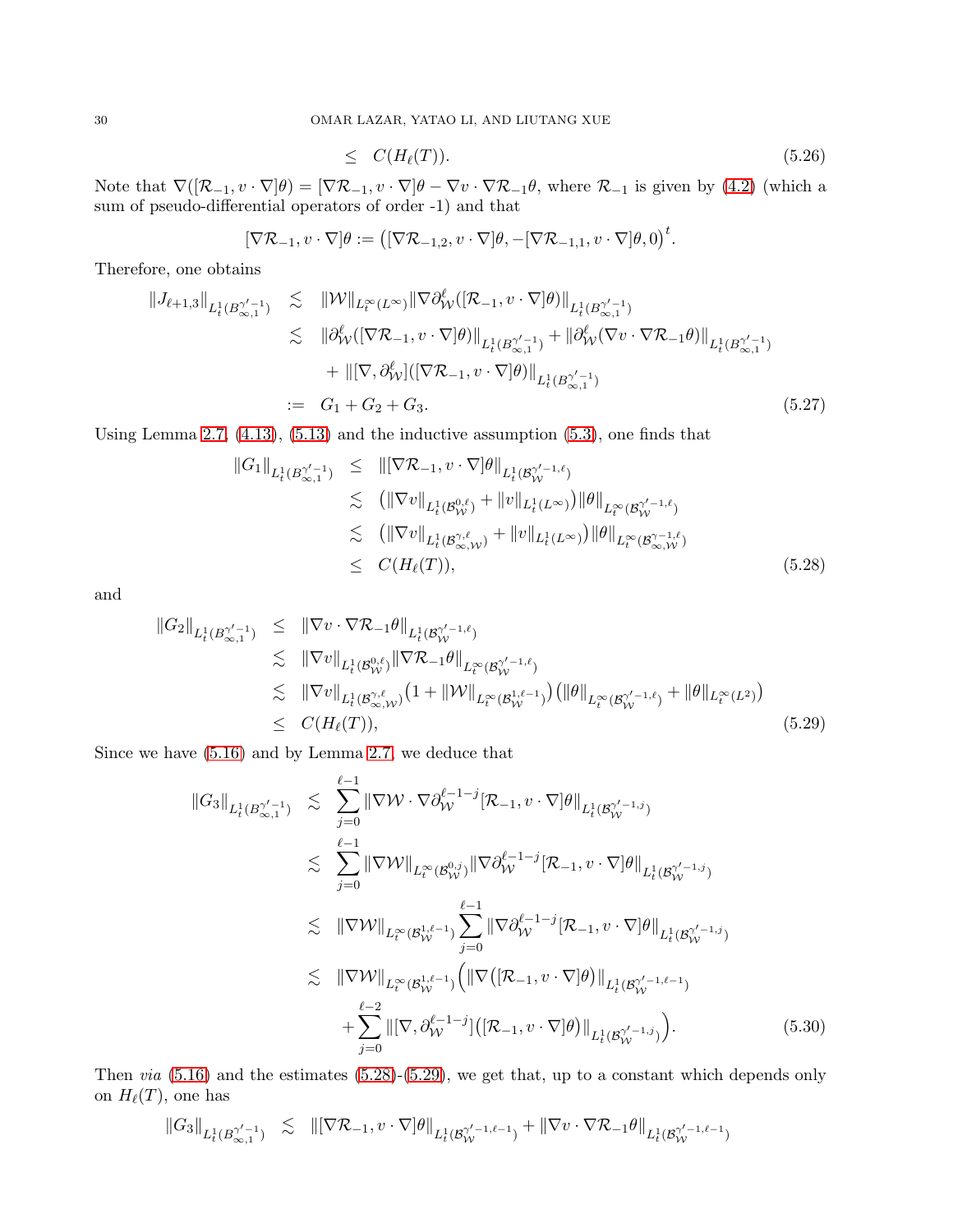3D BOUSSINESQ TEMPERATURE FRONT PROBLEM 31

$$
+\sum_{j=0}^{\ell-2}\sum_{i=0}^{\ell-2-j} \|\partial_W^i(\nabla W\cdot\nabla\partial_W^{\ell-2-j-i}([\mathcal{R}_{-1},v\cdot\nabla]\theta))\|_{L_t^1(\mathcal{B}_W^{\gamma'-1,j})} \n\lesssim 1+\sum_{0\leq j+i\leq \ell-2} \|\nabla W\cdot\nabla\partial_W^{\ell-2-j-i}([\mathcal{R}_{-1},v\cdot\nabla]\theta)\|_{L_t^1(\mathcal{B}_W^{\gamma'-1,j+i})} \n\lesssim 1+\|\nabla W\|_{L_t^\infty(\mathcal{B}_W^{0,\ell-2})}\Big(\|\nabla([\mathcal{R}_{-1},v\cdot\nabla]\theta)\|_{L_t^1(\mathcal{B}_W^{\gamma'-1,\ell-2})} \n+\sum_{0\leq j+i\leq \ell-2} \|\nabla,\partial_W^{\ell-2-j-i}]([\mathcal{R}_{-1},v\cdot\nabla]\theta)\|_{L_t^1(\mathcal{B}_W^{\gamma'-1,j+i})}\Big).
$$

By repeating the above process we find that

<span id="page-30-1"></span>
$$
||G_3||_{L_t^1(B_{\infty,1}^{\gamma'-1})} \le C(H_\ell(T)).
$$
\n(5.31)

Hence collecting the above estimates  $(5.32)$ ,  $(5.22)$ ,  $(5.25)$ - $(5.26)$ ,  $(5.28)$ - $(5.29)$  and  $(5.31)$ , we conclude that

<span id="page-30-0"></span>
$$
\begin{split} \left\| \Gamma(t) \right\|_{\mathcal{B}_{\mathcal{W}}^{\gamma'-1,\ell+1}} &+ \left\| \Gamma \right\|_{L_{t}^{2}(\mathcal{B}_{\mathcal{W}}^{\gamma',\ell+1})} + \left\| \Gamma \right\|_{L_{t}^{1}(\mathcal{B}_{\mathcal{W}}^{\gamma'+1,\ell+1})} = \left\| \partial_{\mathcal{W}}^{\ell+1} \Gamma \right\|_{\mathcal{B}_{\infty,1}^{\gamma'-1}} + \left\| \Gamma \right\|_{\mathcal{B}_{\mathcal{W}}^{\gamma'-1,\ell}} + \left\| \partial_{\mathcal{W}}^{\ell+1} \Gamma \right\|_{L_{t}^{2}(\mathcal{B}_{\infty,1}^{\gamma'})} \\ &+ \left\| \Gamma \right\|_{L_{t}^{2}(\mathcal{B}_{\mathcal{W}}^{\gamma',\ell})} + \left\| \partial_{\mathcal{W}}^{\ell+1} \Gamma \right\|_{L_{t}^{1}(\mathcal{B}_{\infty,1}^{\gamma'+1})} + \left\| \Gamma \right\|_{L_{t}^{1}(\mathcal{B}_{\mathcal{W}}^{\gamma'+1,\ell})} \\ &\lesssim 1 + \left. \int_{0}^{t} \left( \|\nabla v(\tau)\|_{L^{\infty}} + \|\Gamma(\tau)\|_{\mathcal{B}_{\mathcal{W}}^{\gamma'+1,\ell}} \right) \left( \|\mathcal{W}(\tau)\|_{\mathcal{B}_{\infty,\mathcal{W}}^{\gamma'+1,\ell}} + \|\Gamma(\tau)\|_{\mathcal{B}_{\mathcal{W}}^{\gamma'-1,\ell+1}} \right) \mathrm{d}\tau, \end{split} \tag{5.32}
$$

where the hidden constant depends on  $H_{\ell}(T)$ . Then, since  $\mathcal{B}_{\mathcal{W}}^{\gamma'+1,\ell+1} \subset \mathcal{B}_{\infty,\mathcal{W}}^{\gamma,\ell+1}$ , by putting [\(5.32\)](#page-30-0) into [\(5.19\)](#page-27-0), we obtain that for all  $\gamma' \in (0, \min{\gamma, 1 - 3/p}),$ 

<span id="page-30-2"></span>
$$
\|\Gamma(t)\|_{\mathcal{B}_{\mathcal{W}}^{\gamma'-1,\ell+1}} + \|\Gamma\|_{L_t^2(\mathcal{B}_{\mathcal{W}}^{\gamma',\ell+1})} + \|\Gamma\|_{L_t^1(\mathcal{B}_{\mathcal{W}}^{\gamma'+1,\ell+1})} + \|\partial_{\mathcal{W}}^{\ell+1}\nabla^2 v\|_{L_t^1(\mathcal{B}_{\infty,\infty}^{\gamma'+1})} + \|\partial_{\mathcal{W}}^{\ell}\nabla^2 \mathcal{W}(t)\|_{\mathcal{B}_{\infty,\infty}^{\gamma'-1}} \n\lesssim 1 + \int_0^t \left( \|\nabla v(\tau)\|_{\mathcal{B}_{\infty,\mathcal{W}}^{\gamma,\ell}} + \|\Gamma(\tau)\|_{\mathcal{B}_{\mathcal{W}}^{\gamma'+1,\ell}} + 1 \right) \left( \|\mathcal{W}(\tau)\|_{\mathcal{B}_{\infty,\mathcal{W}}^{\gamma+1,\ell}} + \|\Gamma(\tau)\|_{\mathcal{B}_{\mathcal{W}}^{\gamma'-1,\ell+1}} \right) d\tau, \tag{5.33}
$$

where the constant depends only on  $H_{\ell}(T)$ . Following the same step as the proof of [\(5.23\)](#page-28-3), [\(5.16\)](#page-26-3) and using Lemmas [2.7,](#page-9-1) [2.8,](#page-9-2) we find that

$$
\begin{split} \left\| [\nabla^2, \partial_W^{\ell}] \mathcal{W} \right\|_{L_t^{\infty}(B_{\infty,\infty}^{\gamma'-1})} &\lesssim \sum_{j=0}^{\ell-1} \|\nabla^2 \mathcal{W} \cdot \nabla \partial_W^{\ell-1-j} \mathcal{W} \right\|_{L_t^{\infty}(B_{\infty,\mathcal{W}}^{\gamma-1,j})} + \sum_{j=0}^{\ell-1} \|\nabla \mathcal{W} \cdot \nabla^2 \partial_W^{\ell-1-j} \mathcal{W} \right\|_{L_t^{\infty}(B_{\infty,\mathcal{W}}^{\gamma-1,j})} \\ &\lesssim \sum_{j=0}^{\ell-1} \|\nabla^2 \mathcal{W} \|_{L_t^{\infty}(B_{\infty,\mathcal{W}}^{\gamma-1,j})} \|\nabla \partial_W^{\ell-1-j} \mathcal{W} \|_{L_t^{\infty}(B_{\mathcal{W}}^{0,j})} \\ &+ \sum_{j=0}^{\ell-1} \|\nabla \mathcal{W} \|_{L_t^{\infty}(B_{\mathcal{W}}^{0,j})} \|\nabla^2 \partial_W^{\ell-1-j} \mathcal{W} \|_{L_t^{\infty}(B_{\infty,\mathcal{W}}^{\gamma-1,j})} \\ &\lesssim \|\mathcal{W} \|_{L_t^{\infty}(B_{\infty,\mathcal{W}}^{\gamma+1,\ell-1})} \|\mathcal{W} \|_{L_t^{\infty}(B_{\mathcal{W}}^{1,\ell-1})} \\ &\leq C(H_{\ell}(T)), \end{split} \tag{5.34}
$$

and

$$
\|[\nabla,\partial^{\ell+1}_{\mathcal{W}}]\nabla v\|_{L^1_t(B^{ \gamma'-1}_{\infty,\infty})}\lesssim \sum_{j=0}^\ell \|\nabla \mathcal{W}\cdot \nabla \partial^{\ell-j}_{\mathcal{W}}\nabla v\|_{L^1_t(B^{ \gamma-1,j}_{\infty,\mathcal{W}})}\lesssim \int_0^t \|\mathcal{W}(\tau)\|_{\mathcal{B}^{1,\ell}_{\mathcal{W}}}\|\nabla v(\tau)\|_{\mathcal{B}^{\gamma,\ell}_{\infty,\mathcal{W}}} \mathrm{d} \tau,
$$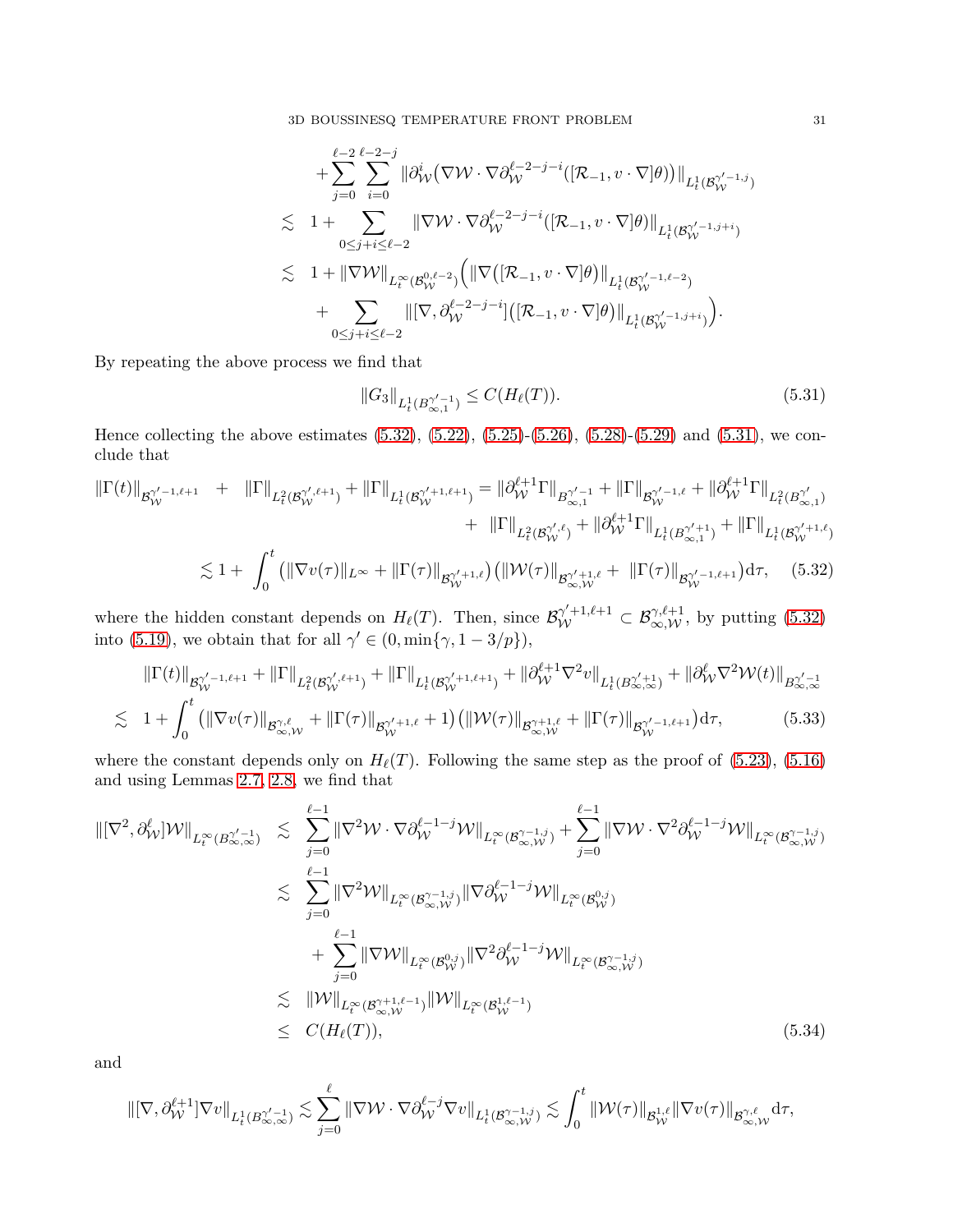Thus, by using Lemma [2.6](#page-9-4) together with the frequency decomposition (high/low), we see that

<span id="page-31-0"></span>
$$
\begin{split} \|\mathcal{W}\|_{L^{\infty}_{t}(\mathcal{B}^{\gamma+1,\ell}_{\infty,\mathcal{W}})} &= \|\partial_{\mathcal{W}}^{\ell} \mathcal{W}\|_{L^{\infty}_{t}(\mathcal{B}^{\gamma+1}_{\infty,\infty})} + \|\mathcal{W}\|_{L^{\infty}_{t}(\mathcal{B}^{\gamma+1,\ell-1}_{\infty,\mathcal{W}})} \\ &\lesssim \|\nabla^{2} \partial_{\mathcal{W}}^{\ell} \mathcal{W}\|_{L^{\infty}_{t}(\mathcal{B}^{\gamma-1}_{\infty,\infty})} + \|\Delta_{-1} \partial_{\mathcal{W}}^{\ell} \mathcal{W}\|_{L^{\infty}_{t}(\mathcal{B}^{\gamma-1}_{\infty,\infty})} + H_{\ell}(T) \\ &\lesssim \|\partial_{\mathcal{W}}^{\ell} \nabla^{2} \mathcal{W}\|_{L^{\infty}_{t}(\mathcal{B}^{\gamma-1}_{\infty,\infty})} + \|\nabla^{2} \partial_{\mathcal{W}}^{\ell} \mathcal{W}\|_{L^{\infty}_{t}(\mathcal{B}^{\gamma-1}_{\infty,\infty})} + \|\mathcal{W}\|_{L^{\infty}_{t}(\mathcal{L}^{\infty})}\|\partial_{\mathcal{W}}^{\ell-1} \mathcal{W}\|_{L^{\infty}_{t}(\mathcal{B}^{\gamma}_{\infty,\infty})} \\ &\quad + H_{\ell}(T) \\ &\lesssim \|\partial_{\mathcal{W}}^{\ell} \nabla^{2} \mathcal{W}\|_{L^{\infty}_{t}(\mathcal{B}^{\gamma-1}_{\infty,\infty})} + 1 \end{split} \tag{5.35}
$$

where the constant depends on  $H_{\ell}(T)$  in the last inequality. Moreover, we have that

<span id="page-31-1"></span>
$$
\|\nabla v\|_{L_t^1(\mathcal{B}_{\infty,\mathcal{W}}^{\gamma,\ell+1})} = \|\partial_{\mathcal{W}}^{\ell+1} \nabla v\|_{L_t^1(\mathcal{B}_{\infty,\infty}^{\gamma})} + \|\nabla v\|_{L_t^1(\mathcal{B}_{\infty,\mathcal{W}}^{\gamma,\ell})} \n\lesssim \|\partial_{\mathcal{W}}^{\ell+1} \nabla^2 v\|_{L_t^1(\mathcal{B}_{\infty,\infty}^{\gamma-1})} + \|\nabla v\|_{L_t^1(\mathcal{B}_{\infty,\infty}^{\gamma,\ell})} + \|\Delta_{-1}\partial_{\mathcal{W}}^{\ell+1} \nabla v\|_{L_t^1(\mathcal{B}_{\infty,\infty}^{\gamma-1})} + H_{\ell}(T) \n\lesssim \|\partial_{\mathcal{W}}^{\ell+1} \nabla^2 v\|_{L_t^1(\mathcal{B}_{\infty,\infty}^{\gamma-1})} + \int_0^t \|\mathcal{W}(\tau)\|_{\mathcal{B}_{\infty}^{1,\ell}} \|\nabla v(\tau)\|_{\mathcal{B}_{\infty,\mathcal{W}}^{\gamma,\ell}} d\tau + 1.
$$
\n(5.36)

where again the constant depends on  $H_{\ell}(T)$ . Therefore, by [\(5.33\)](#page-30-2) and [\(5.35\)](#page-31-0), [\(5.36\)](#page-31-1), one finds that

$$
\|\Gamma(t)\|_{\mathcal{B}^{\gamma'-1,\ell+1}_{\mathcal{W}}} + \|\mathcal{W}(t)\|_{\mathcal{B}^{\gamma+1,\ell}_{\infty,\mathcal{W}}} + \|\Gamma\|_{L^{2}_{t}(\mathcal{B}^{\gamma',\ell+1}_{\mathcal{W}})} + \|\Gamma\|_{L^{1}_{t}(\mathcal{B}^{\gamma'+1,\ell+1}_{\mathcal{W}})} + \|\nabla v\|_{L^{1}_{t}(\mathcal{B}^{\gamma,\ell+1}_{\infty,\mathcal{W}})} \leq C + C \int_{0}^{t} \left( \|\nabla v(\tau)\|_{\mathcal{B}^{\gamma,\ell}_{\infty,\mathcal{W}}} + \|\Gamma(\tau)\|_{\mathcal{B}^{\gamma'+1,\ell}_{\mathcal{W}}} + 1 \right) \left( \|\mathcal{W}(\tau)\|_{\mathcal{B}^{\gamma+1,\ell}_{\infty,\mathcal{W}}} + \|\Gamma(\tau)\|_{\mathcal{B}^{\gamma'-1,\ell+1}_{\mathcal{W}}} \right) d\tau,
$$

where  $C > 0$  depends on  $H_{\ell}(T)$ . Then, Grönwall's inequality and the induction assumption [\(5.3\)](#page-24-0) allow us to get that

<span id="page-31-2"></span>
$$
\|\Gamma\|_{L_T^{\infty}(\mathcal{B}_{\mathcal{W}}^{\gamma'-1,\ell+1})} + \|\mathcal{W}\|_{L_T^{\infty}(\mathcal{B}_{\infty,\mathcal{W}}^{\gamma+1,\ell})} + \|\Gamma\|_{L_T^2(\mathcal{B}_{\infty,\mathcal{W}}^{\gamma',\ell+1})} + \|\Gamma\|_{L_T^1(\mathcal{B}_{\infty,\mathcal{W}}^{\gamma'+1,\ell+1})} + \|\nabla v\|_{L_T^1(\mathcal{B}_{\infty,\mathcal{W}}^{\gamma,\ell+1})}
$$
\n
$$
\leq C \exp\left\{C(T + \|\nabla v\|_{L_T^1(\mathcal{B}_{\infty,\mathcal{W}}^{\gamma,\ell})} + \|\Gamma\|_{L_T^1(\mathcal{B}_{\mathcal{W}}^{\gamma'+1,\ell})}\right)\right\}
$$
\n
$$
\leq C \exp\{CH_{\ell}(T)\}
$$
\n
$$
\leq H_{\ell+1}(T).
$$
\n(5.37)

Now, it remains to control the term  $\|\nabla v\|_{L^2_T(\mathcal{B}_\mathcal{W}^{\gamma',\ell+1})}$ . By using low/high frequency decomposition, we get

<span id="page-31-3"></span>
$$
\|\partial_{\mathcal{W}}^{\ell+1} \nabla v\|_{L^2_T(B_{\infty,1}^{\gamma'}} \lesssim \|\Delta_{-1} \partial_{\mathcal{W}}^{\ell+1} \nabla v\|_{L^2_T(L^\infty)} + \|\nabla \partial_{\mathcal{W}}^{\ell+1} \nabla v\|_{L^2_T(B_{\infty,1}^{\gamma'-1})}
$$
\n
$$
\lesssim \|\partial_{\mathcal{W}}^{\ell} \nabla v\|_{L^2_T(B_{\infty,1}^{\gamma'}} + \|\nabla, \partial_{\mathcal{W}}^{\ell+1} \nabla v\|_{L^2_T(B_{\infty,1}^{\gamma'-1})} + \|\partial_{\mathcal{W}}^{\ell+1} \nabla^2 v\|_{L^2_T(B_{\infty,1}^{\gamma'-1})}.
$$
\n(5.38)

Thanks to [\(5.16\)](#page-26-3) and Lemma [2.7,](#page-9-1) we deduce that

$$
\|[\nabla, \partial_{\mathcal{W}}^{\ell+1}]\nabla v\|_{L_T^2(B_{\infty,1}^{\gamma'-1})} \leq \sum_{j=0}^{\ell} \|\nabla \mathcal{W} \cdot \nabla \partial_{\mathcal{W}}^{\ell-j} \nabla v\|_{L_T^2(B_{\mathcal{W}}^{\gamma'-1,j})}
$$
  

$$
\lesssim \sum_{j=0}^{\ell} \|\mathcal{W}\|_{L_T^{\infty}(B_{\mathcal{W}}^{1,j})} \|\nabla \partial_{\mathcal{W}}^{\ell-j} \nabla v\|_{L_T^2(B_{\mathcal{W}}^{\gamma'-1,j})}
$$
  

$$
\lesssim \|\mathcal{W}\|_{L_T^{\infty}(B_{\mathcal{W}}^{1,\ell})} \|\nabla v\|_{L_T^2(B_{\mathcal{W}}^{\gamma',\ell})}.
$$
 (5.39)

By following the same line as the proof of [\(5.19\)](#page-27-0), it follows from [\(5.37\)](#page-31-2) that

<span id="page-31-4"></span>
$$
\|\partial^{\ell+1}_\mathcal{W} \nabla^2 v\|_{L^2_T(B^{\gamma'-1}_{\infty,1})} \ \leq \ \|\nabla^2 v\|_{L^2_T(B^{\gamma'-1,\ell+1}_{\mathcal{W}})}
$$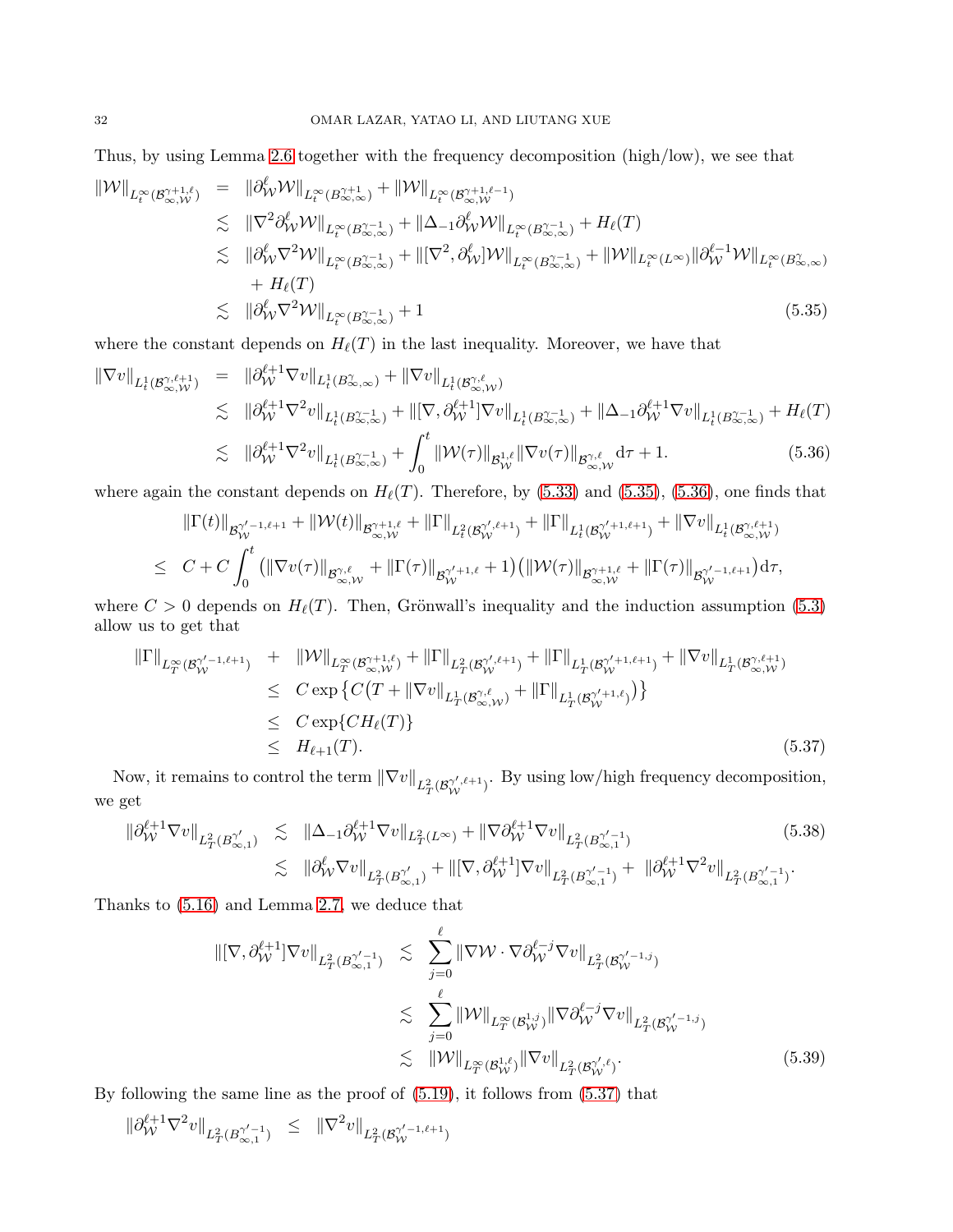3D BOUSSINESQ TEMPERATURE FRONT PROBLEM 33

$$
\lesssim \| \nabla^2 \Lambda^{-2} \nabla \wedge \Gamma \|_{L^2_T(\mathcal{B}_\mathcal{W}^{\gamma'-1,\ell+1})} + \| (\nabla^3 \partial_3 \Lambda^{-4} \theta, \nabla^2 \Lambda^{-2} \theta) \|_{L^2_T(\mathcal{B}_\mathcal{W}^{\gamma'-1,\ell+1})}
$$
  
\n
$$
\lesssim (1 + \| \mathcal{W} \|_{L^\infty_T(\mathcal{B}_\mathcal{W}^{1,\ell})} ) ( \| \nabla \Gamma \|_{L^2_T(\mathcal{B}_\mathcal{W}^{\gamma'-1,\ell+1})} + \| \theta \|_{L^2_T(\mathcal{B}_\mathcal{W}^{\gamma'-1,\ell+1})} + 1 )
$$
  
\n
$$
\lesssim (1 + \| \mathcal{W} \|_{L^\infty_T(\mathcal{B}_\infty^{\gamma+1,\ell})} ) ( \| \Gamma \|_{L^2_T(\mathcal{B}_\mathcal{W}^{\gamma',\ell+1})} + \| \theta \|_{L^2_T(\mathcal{B}_\infty^{\gamma-1,\ell+1})} + 1 ). \tag{5.40}
$$

Collecting all the estimates from  $(5.38)$  to  $(5.40)$ , and using  $(5.3)$ ,  $(5.13)$  and  $(5.37)$ , we find that

<span id="page-32-0"></span>
$$
\|\nabla v\|_{L^2_T(\mathcal{B}_{\mathcal{W}}^{\gamma',\ell+1})} = \|\partial_{\mathcal{W}}^{\ell+1} \nabla v\|_{L^2_T(\mathcal{B}_{\infty,1}^{\gamma'})} + \|\nabla v\|_{L^2_T(\mathcal{B}_{\mathcal{W}}^{\gamma',\ell})} \n\lesssim (\|\mathcal{W}\|_{L^\infty_T(\mathcal{B}_{\infty,\mathcal{W}}^{\gamma+\gamma,\ell})} + 1) (\|\nabla v\|_{L^2_T(\mathcal{B}_{\mathcal{W}}^{\gamma',\ell})} + \|\Gamma\|_{L^2_T(\mathcal{B}_{\mathcal{W}}^{\gamma',\ell+1})} + 1) \n\lesssim \exp\{CH_\ell(T)\} \n\leq H_{\ell+1}(T).
$$
\n(5.41)

Therefore, [\(5.41\)](#page-32-0) and [\(5.37\)](#page-31-2) give the inequality [\(5.4\)](#page-25-0), as desired. The induction method finally implies the wanted estimates [\(5.2\)](#page-24-1) and [\(5.1\)](#page-24-4), hence the proof is complete.  $\square$ 

## 6. Appendix

In this section we give the proof of Lemmas [2.10](#page-10-2) and [3.1.](#page-13-0)

Proof of Lemma [2.10.](#page-10-2) Bony's decomposition gives that

$$
\|\partial_{\mathcal{W}}m(D)f\|_{B_{p,r}^{-\epsilon}} \le \|(T_{\mathcal{W}}\cdot \nabla)m(D)f\|_{B_{p,r}^{-\epsilon}} + \|T_{\nabla m(D)f} \cdot \mathcal{W}\|_{B_{p,r}^{-\epsilon}} + \|R(\mathcal{W}\cdot \nabla m(D)f)\|_{B_{p,r}^{-\epsilon}}.\tag{6.1}
$$

Thanks to the spectrum support property of the dyadic blocks together with the fact that  $\nabla\Delta_{-1}m(D)$ is a bounded operator on  $L^p$  with  $1 \leq p \leq \infty$ , we have that for all  $q \geq -1$ ,

$$
\begin{array}{lcl} 2^{-q\epsilon}\|\Delta_q(T_{\nabla m(D)f}\cdot \mathcal W)\|_{L^p}&\leq& 2^{-q\epsilon}\sum_{j\in \mathbb N, |j-q|\leq 4}\|\Delta_q(\Delta_j \mathcal W\cdot S_{j-1} \nabla m(D)f)\|_{L^p}\\&\lesssim& 2^{-q\epsilon}\sum_{j\in \mathbb N, |j-q|\leq 4} 2^{-j\gamma}\|\mathcal W\|_{C^\gamma}\Big(\|\Delta_{-1}\nabla m(D)f\|_{L^p}+\sum_{0\leq j'\leq j}\|\Delta_{j'}\nabla m(D)f\|_{L^p}\Big)\\&\lesssim& c_q\|\mathcal W\|_{C^\gamma}\|f\|_{B^{1-\epsilon-\gamma}_{p,r}}, \end{array}
$$

Moreover, using the divergence-free property of  $W$ , one has that

$$
2^{-q\epsilon} \|\Delta_q(R(W\cdot, \nabla m(D)f))\|_{L^p} \leq 2^{-q\epsilon} \sum_{j\geq \max\{q-3,2\}} \|\Delta_q \operatorname{div}(\Delta_j W \widetilde{\Delta}_j m(D)f)\|_{L^p} + 2^{-q\epsilon} \sum_{-1\leq j\leq 1} 1_{\{-1\leq q\leq 5\}} \|\Delta_q(\Delta_j W \cdot \widetilde{\Delta}_j \nabla m(D)f)\|_{L^p} \n\lesssim \sum_{j\geq \max\{q-3,2\}} 2^{q(1-\epsilon)} \|\Delta_j W\|_{L^{\infty}} \|\widetilde{\Delta}_j m(D)f\|_{L^p} + \sum_{-1\leq j\leq 1} 1_{\{-1\leq q\leq 5\}} \|\Delta_j W\|_{L^{\infty}} \|\widetilde{\Delta}_j \nabla m(D)f\|_{L^p} \n\lesssim \sum_{j\geq \max\{q-4,1\}} 2^{q(1-\epsilon)} 2^{-j\gamma} \|\mathcal{W}\|_{C\gamma} \|\Delta_j f\|_{L^p} + \sum_{-1\leq j\leq 2} 1_{\{-1\leq q\leq 5\}} \|\mathcal{W}\|_{L^{\infty}} \|\Delta_j f\|_{L^p} \n\lesssim c_q \|\mathcal{W}\|_{C^{\gamma}} \|f\|_{B^{1-\epsilon-\gamma}_{p,r}},
$$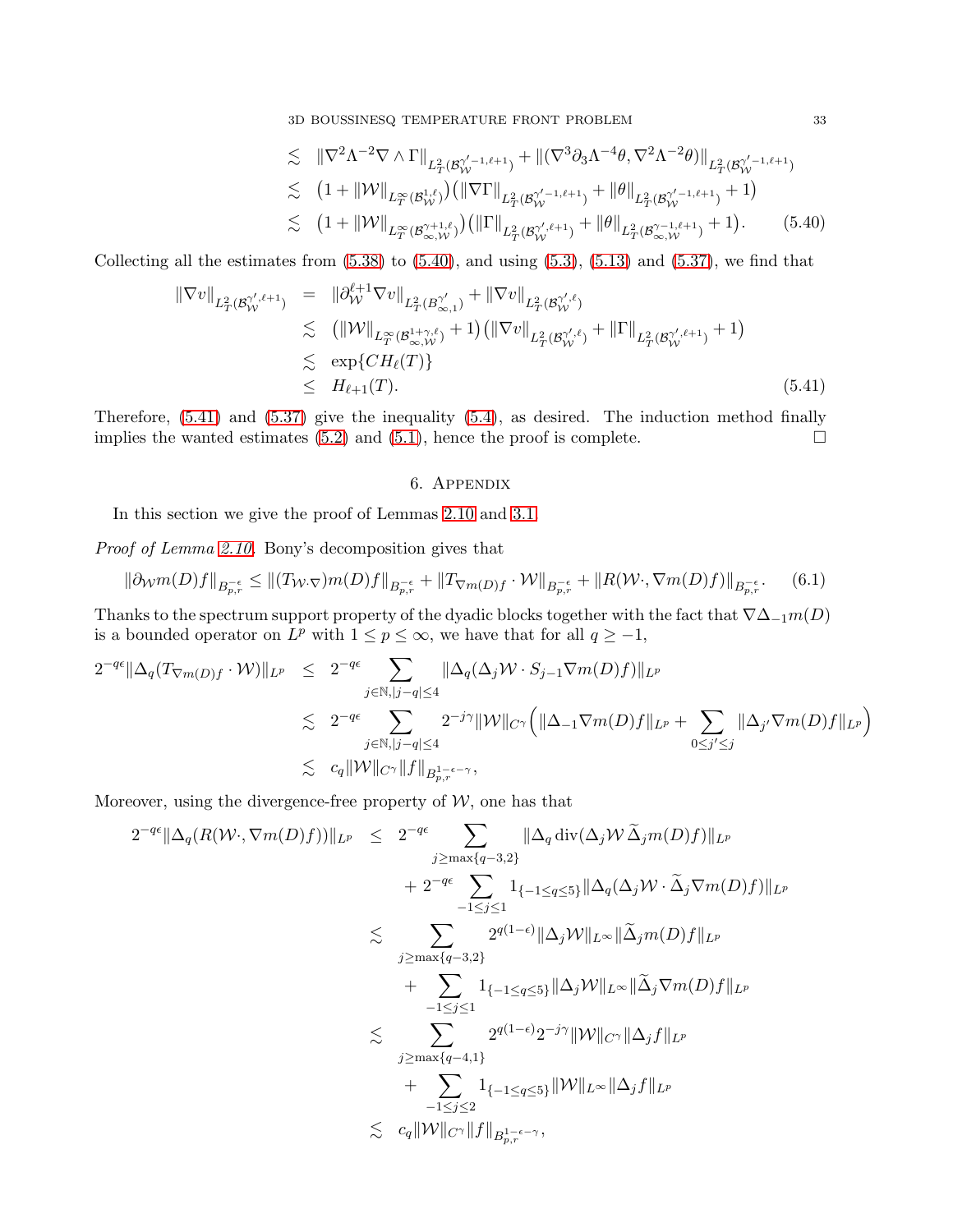where  ${c_q}_{q \ge -1}$  is such that  $||c_q||_{\ell^r} = 1$ . Hence, we immediately get that

<span id="page-33-1"></span>
$$
||T_{\nabla m(D)f} \cdot \mathcal{W}||_{B_{p,r}^{-\epsilon}} + ||R(\mathcal{W} \cdot, \nabla m(D)f)||_{B_{p,r}^{-\epsilon}} \leq C||\mathcal{W}||_{C^{\gamma}}||f||_{B_{p,r}^{1-\epsilon-\gamma}}.
$$
\n(6.2)

Note that there exists a bump function  $\widetilde{\phi} \in C_c^{\infty}(\mathbb{R}^d)$  supported on an annulus and  $\widetilde{h} = \mathcal{F}^{-1}(m\widetilde{\phi}) \in$  $\mathcal{S}(\mathbb{R}^d)$  so that

$$
(T_{\mathcal W\cdot\nabla})m(D)f=\sum_{j\in\mathbb N}S_{j-1}\mathcal W\cdot\nabla\Delta_jm(D)f=-\sum_{j\in\mathbb N} [m(D)\widetilde\phi(2^{-j}D),S_{j-1}\mathcal W\cdot]\nabla\Delta_jf+m(D)(T_{\mathcal W\cdot\nabla})f,
$$

where  $m(D)\tilde{\phi}(2^{-j}D) = 2^{jd}\tilde{h}(2^j\cdot)$ \*, and

 $[m(D)\widetilde{\psi}(2^{-j}D),S_{j-1}\mathcal{W}\cdot]\nabla\Delta_{j}f(x)=\int_{\mathbb{R}^{d}}\widetilde{h}(y)\big(S_{j-1}\mathcal{W}(x+2^{-j}y)-S_{j-1}\mathcal{W}(x)\big)\cdot\nabla\Delta_{j}f(x+2^{-j}y)\mathrm{d}y.$ Then, we have that for all  $q \geq -1$ ,

$$
2^{-q\epsilon} \|\Delta_q(T_{\mathcal{W}}\cdot \nabla)m(D)f\|_{L^p} \leq 2^{-q\epsilon} \sum_{j\in\mathbb{N},|j-q|\leq 4} \|\Delta_q([m(D)\widetilde{\phi}(2^{-j}D),S_{j-1}\mathcal{W}\cdot\nabla]\Delta_j f)\|_{L^p} + 2^{-q\epsilon} \|\Delta_q m(D)(T_{\mathcal{W}}\cdot \nabla)f\|_{L^p} \n\lesssim 2^{-q\epsilon} \sum_{j\in\mathbb{N},|j-q|\leq 4} 2^{-j} \|\nabla S_{j-1}\mathcal{W}\|_{L^\infty} \|\nabla \Delta_j f\|_{L^p} + c_q \|m(D)(T_{\mathcal{W}}\cdot \nabla)f\|_{B^{-\epsilon}_{p,r}} \n\lesssim 2^{-q\epsilon} \sum_{j\in\mathbb{N},|j-q|\leq 4} \Big(\sum_{-1\leq j'\leq j-1} 2^{j'(1-\gamma)} \|\mathcal{W}\|_{C^{\gamma}}\Big) \|\Delta_j f\|_{L^p} + c_q \sum_{0\leq j\leq 3} \|\Delta_{-1}m(D)\operatorname{div}(S_{j-1}\mathcal{W}\Delta_j f)\|_{L^p} + c_q \|(T_{\mathcal{W}}\cdot \nabla)f\|_{B^{-\epsilon}_{p,r}} \n\lesssim c_q (\|\mathcal{W}\|_{C^{\gamma}} \|f\|_{B^{1-\epsilon-\gamma}_{p,r}} + \|(T_{\mathcal{W}}\cdot \nabla)f\|_{B^{-\epsilon}_{p,r}}).
$$

Following the same approach as the proof of  $(6.2)$ , the above inequality gives

$$
\begin{split} \|(T_{\mathcal{W}}\cdot \nabla)m(D)f\|_{B_{p,r}^{-\epsilon}} &\lesssim \|\mathcal{W}\|_{C^{\gamma}}\|f\|_{B_{p,r}^{1-\epsilon-\gamma}} + \|\partial_{\mathcal{W}}f\|_{B_{p,r}^{-\epsilon}} + \|({\rm Id}-T_{\mathcal{W}}\cdot \nabla)f\|_{B_{p,r}^{-\epsilon}} \\ &\lesssim \|\mathcal{W}\|_{C^{\gamma}}\|f\|_{B_{p,r}^{1-\epsilon-\gamma}} + \|\partial_{\mathcal{W}}f\|_{B_{p,r}^{-\epsilon}}, \end{split} \tag{6.3}
$$

which together with  $(6.2)$  gives the desired estimate  $(2.33)$ .

Proof of Lemma [3.1.](#page-13-0) We follow the same approach as Chemin and Gallagher [\[13\]](#page-36-25)

in their study of the 2D Navier-Stokes equation with an external force. More precisely, we first establish the following control from [\(3.8\)](#page-13-4), that is, for all  $\rho \in [2,\infty]$ ,

<span id="page-33-3"></span>
$$
||v||_{\widetilde{L}^{\rho}_{T}(\dot{H}^{\frac{1}{2}+\frac{2}{\rho}})}^{2} = \sum_{j} 2^{j(1+\frac{4}{\rho})} ||\dot{\Delta}_{j}v||_{L^{p}_{T}(L^{2})}^{2} \lesssim E(T)^{2}.
$$
\n(6.4)

By noticing that the equation verified by  $v$  may be viewed as a nonhomogeneous heat equation, that is

<span id="page-33-4"></span><span id="page-33-2"></span><span id="page-33-0"></span>
$$
\partial_t v - \Delta v = -\mathbb{P} \operatorname{div}(v \otimes v) + \mathbb{P}(\theta e_3), \quad v(0, x) = v_0(x), \tag{6.5}
$$

and using the smoothing effect estimate of the heat flow [\(2.46\)](#page-11-7) (with  $s = \frac{1}{2}$ ,  $\rho_1 = 2$ ,  $p = r = 2$ ), we get

$$
\sum_{j} 2^{j(1+\frac{4}{\rho})} \|\dot{\Delta}_{j}v\|_{L_{T}^{\rho}(L^{2})}^{2} \lesssim \|v_{0}\|_{\dot{H}^{\frac{1}{2}}}^{2} + \int_{0}^{T} \|\mathbb{P}(v \cdot \nabla v, \theta e_{3})(t)\|_{\dot{H}^{-\frac{1}{2}}}^{2} dt.
$$
 (6.6)

Then, an easy computation gives that

$$
\|\mathbb{P}(v\cdot\nabla v,\theta)(t)\|_{\dot{H}^{-\frac{1}{2}}}\lesssim \|v\cdot\nabla v\|_{L^{\frac{3}{2}}}+\|\theta\|_{L^{\frac{3}{2}}}\lesssim \|\nabla v\|_{L^2}^2+\|\theta\|_{L^{\frac{3}{2}}}\lesssim \|v\|_{\dot{H}^{\frac{1}{2}}}\|v\|_{\dot{H}^{\frac{3}{2}}}+\|\theta_0\|_{L^{\frac{3}{2}}},\quad (6.7)
$$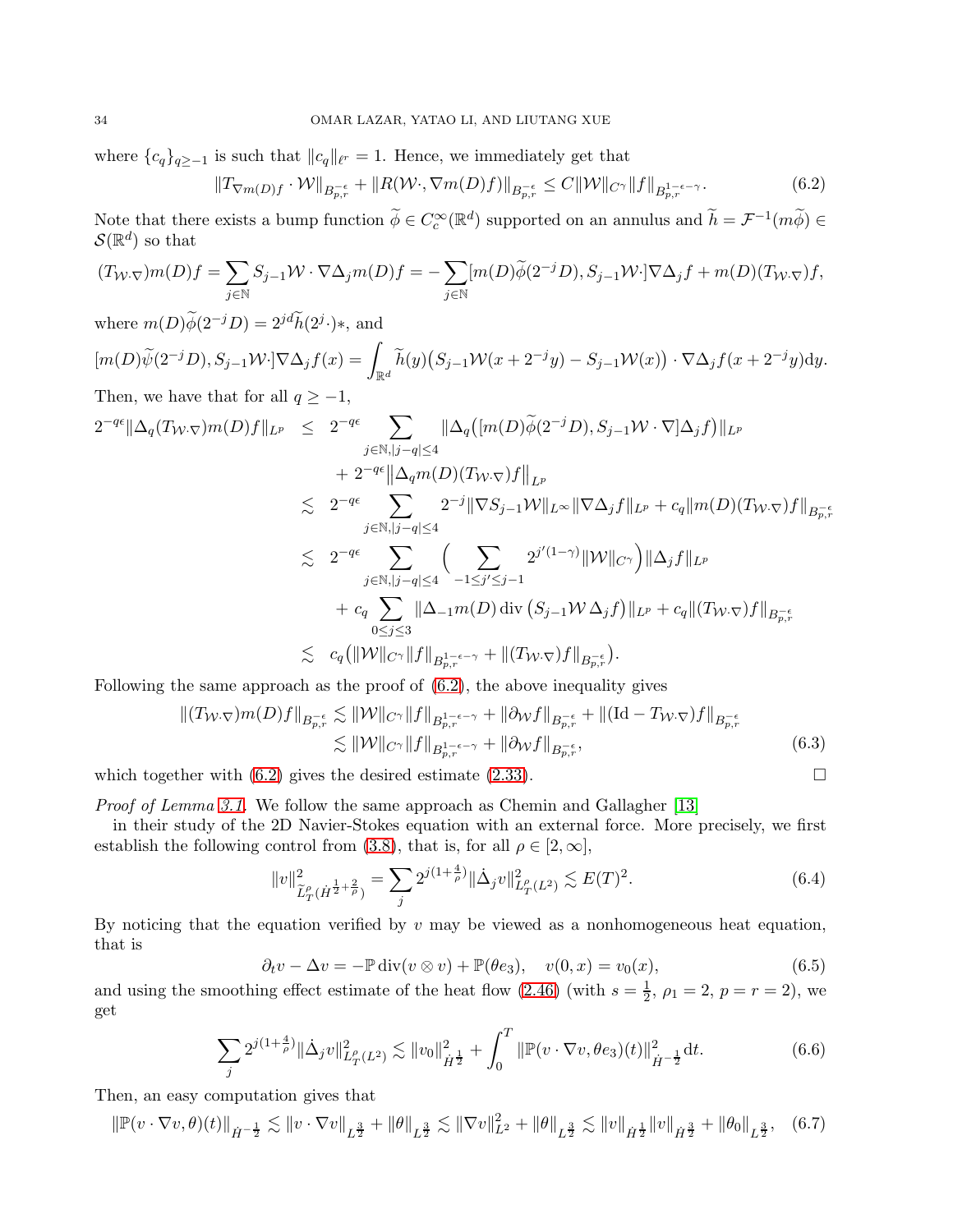from which it follows that

$$
\int_0^T \|\mathbb{P}(v \cdot \nabla v, \theta)(t)\|_{\dot{H}^{-\frac{1}{2}}}^2 dt \lesssim \|v\|_{L_T^\infty(\dot{H}^{\frac{1}{2}})}^2 \|v\|_{L_T^2(\dot{H}^{\frac{3}{2}})}^2 + \|\theta_0\|_{L^{\frac{3}{2}}}^2 T.
$$

Hence using this control in  $(6.6)$  and  $(3.8)$  leads to the desired estimate  $(6.4)$ .

Now, we split the solution v of equation [\(6.5\)](#page-33-4) into  $v = h + w$  where h and w verify

$$
h_t - \Delta h = \mathbb{P}(\theta e_3), \quad h(0, x) = v_0(x), \tag{6.8}
$$

and

<span id="page-34-0"></span>
$$
w_t - \Delta w = -\mathbb{P}\operatorname{div}(v \otimes v), \quad w(0, x) = 0. \tag{6.9}
$$

Duhamel's formula gives

<span id="page-34-2"></span>
$$
h(t) = e^{t\Delta}v_0 + \int_0^t e^{(t-\tau)\Delta} \mathbb{P}(\theta(\tau)e_3) d\tau,
$$

therefore, we have

$$
\|h\|_{L^2_T(L^\infty)}\leq \|e^{t\Delta}v_0\|_{L^2(\mathbb R^+;L^\infty)}+\int_0^T\|e^{t\Delta} \mathbb P\theta(\tau)\|_{L^2(\mathbb R^+_t;L^\infty)}\mathrm d\tau.
$$

Since  $||f||_{\dot{B}^{-1}_{\infty,2}} \approx ||e^{t\Delta}f||_{L^2(\mathbb{R}^+;L^{\infty})}$  (see e.g. [\[3\]](#page-35-7) or [\[35\]](#page-36-24)) and  $\dot{H}^{\frac{1}{2}}(\mathbb{R}^3) \hookrightarrow \dot{B}^{-1}_{\infty,2}(\mathbb{R}^3)$ , we get

$$
||h||_{L_T^2(L^\infty)} \lesssim ||v_0||_{\dot{H}^{\frac{1}{2}}} + \int_0^T ||\mathbb{P}\theta(\tau)||_{\dot{B}_{\infty,2}^{-1}} d\tau \lesssim ||v_0||_{\dot{H}^{\frac{1}{2}}} + ||\theta_0||_{L^1 \cap L^s} T \lesssim E(T),
$$
(6.10)

where in the last inequality we have used that, for all  $s \in (3,\infty]$ , one has

$$
\|\mathbb{P}\theta(t)\|_{\dot{B}^{-1}_{\infty,2}} \lesssim \|\theta(t)\|_{\dot{B}^{\frac{3}{s}-1}_{s,2}} \lesssim \|\theta(t)\|_{L^1 \cap L^s} \lesssim \|\theta_0\|_{L^1 \cap L^s}.
$$

Then, we will try to get a control of the  $L_T^2(L^{\infty})$  of w. Using [\(6.9\)](#page-34-0) and then Bernstein's inequality and Plancherel's formula, one gets

<span id="page-34-1"></span>
$$
\|\dot{\Delta}_j w(t)\|_{L^\infty} \lesssim 2^{\frac{5}{2}j} \int_0^t e^{-c2^{2j}(t-\tau)} \|\dot{\Delta}_j(v \otimes v)(\tau)\|_{L^2} d\tau. \tag{6.11}
$$

Using Bony's para-product decomposition for any tempered distributions  $a$  and  $b$ 

$$
\dot{\Delta}_j(ab) = \sum_{j' \ge j-4} \Delta_j(\dot{S}_{j'}a\dot{\Delta}_{j'}b) + \sum_{j' \ge j-4} \Delta_j(\dot{\Delta}_{j'}a\dot{S}_{j'+1}b),
$$

we see that by Hölder's inequality, one has

$$
\|\dot \Delta_j (v\otimes v)\|_{L_T^{\frac{2\rho}{\rho+2}}(L^2)}\lesssim \sum_{j'\geq j-4} \|\dot S_{j'+1}v\|_{L_T^{\rho}(L^\infty)}\|\dot \Delta_{j'}v\|_{L_T^2(L^2)}.
$$

Bernstein's inequality, Young's inequality and estimate [\(6.4\)](#page-33-3) allow us to get that, for all  $\rho \in (2,\infty]$ ,

$$
\|\dot{S}_{j'+1}v\|_{L^{\rho}_{T}(L^{\infty})} \leq 2^{j'(1-\frac{2}{\rho})} \sum_{k \leq j'} 2^{k(\frac{1}{2}+\frac{2}{\rho})} \|\dot{\Delta}_{k}v\|_{L^{\rho}_{T}(L^{2})} 2^{(k-j')(1-\frac{2}{\rho})}
$$
  

$$
\leq c_{j'} 2^{j'(1-\frac{2}{\rho})} \frac{\rho}{\rho-2} E(T),
$$

where  $\{c_j\}_{j\in\mathbb{Z}}$  satisfies  $||c_j||_{\ell^2(\mathbb{Z})} = 1$ . Applying Young's inequality in time variable to [\(6.11\)](#page-34-1), one finds that

$$
\|\dot{\Delta}_j w\|_{L^2_T(L^\infty)} \leq 2^{\frac{5}{2}j} \|e^{-c2^{2j}t}\|_{L^{\frac{\rho}{\rho-1}}([0,T])} \|\dot{\Delta}_j(v \otimes v)(t)\|_{L^{\frac{2\rho}{\rho+2}}(0,T;L^2)}
$$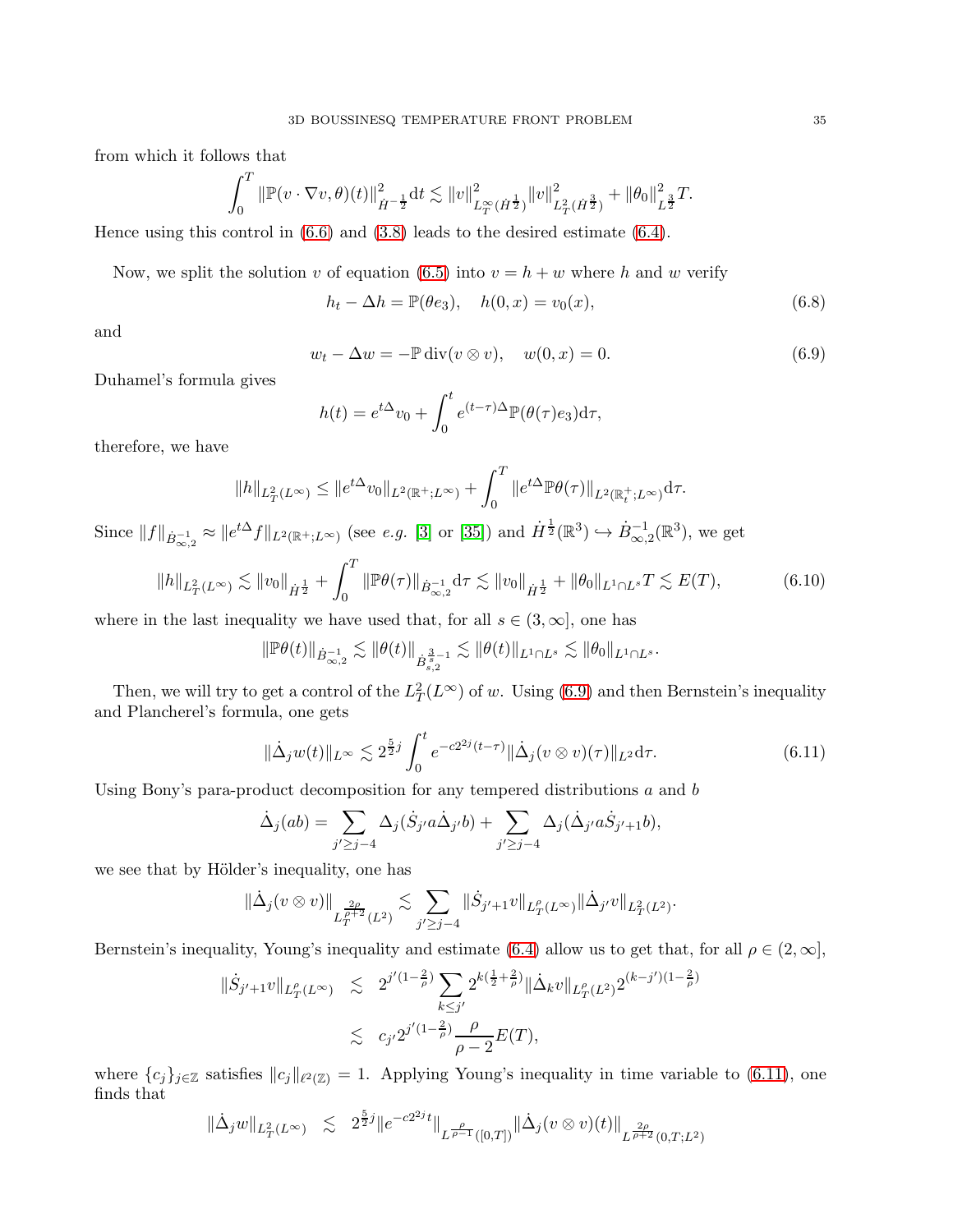$$
\lesssim \quad \frac{\rho}{\rho-2} E(T) \sum_{j' \geq j-4} c_{j'} \| \dot{\Delta}_{j'} v \|_{L^2_T(L^2)} 2^{\frac{3}{2}j'} 2^{(j-j') (\frac{1}{2}+\frac{2}{\rho})}.
$$

Hence by taking the  $\ell^1(\mathbb{Z})$ -norm on  $j \in \mathbb{Z}$ , together with  $(3.8)$ , we find that, for all  $\rho \in (3,\infty)$ ,

$$
\|w\|_{L^2_T(L^\infty)}\leq \sum_{j\in\mathbb{Z}}\|\dot \Delta_j w(t)\|_{L^2_T(L^\infty)}\leq C \frac{\rho}{\rho-2}\|v\|_{L^2_T(\dot H^{\frac{3}{2}})}E(T)\lesssim E(T)^{\frac{3}{2}}.
$$

This, combined with [\(6.10\)](#page-34-2), gives the desired control [\(3.9\)](#page-13-5).

In order to show [\(3.10\)](#page-13-6), by making use of Lemma [2.14,](#page-11-8) Minkowski's inequality and the fact that theLeray projector  $\mathbb P$  is bounded in  $L^p(1 < p < \infty)$  ([\[6\]](#page-35-8), [\[35\]](#page-36-24)), we get from the equation [\(6.5\)](#page-33-4) that for every  $q \geq 2$ ,

$$
\|v\|_{L_T^{\infty}(\dot{B}_{q,\infty}^{-1+\frac{3}{q}})} + \|v\|_{\tilde{L}_T^1(\dot{B}_{q,\infty}^{1+\frac{3}{q}})} \lesssim \|v_0\|_{\dot{B}_{q,\infty}^{-1+\frac{3}{q}}} + \|\mathbb{P}(v \cdot \nabla v - \theta e_3)\|_{\tilde{L}_T^1(\dot{B}_{q,\infty}^{-1+\frac{3}{q}})} \lesssim \|v_0\|_{\dot{H}^{\frac{1}{2}}} + \|v \cdot \nabla v\|_{L_T^1(\dot{B}_{q,\infty}^{-1+\frac{3}{q}})} + \|\theta\|_{L_T^1(\dot{B}_{q,\infty}^{-1+\frac{3}{q}})}.
$$
\n(6.12)

Since  $\theta$  has a rough regularity, we consider  $q > 3$  and then

$$
\|\theta\|_{L^1_T(\dot{B}_{q,\infty}^{-1+\frac{3}{q}})} \lesssim \|\theta\|_{L^1_T(\dot{B}_{3,\infty}^0)} \lesssim \|\theta\|_{L^1_T(L^1 \cap L^3)} \lesssim \|\theta_0\|_{L^1 \cap L^3} T. \tag{6.13}
$$

Thanks to [\(2.30\)](#page-10-3) with  $(p, r) = (q, \infty)$  and  $q > 3$ , we get, by Hölder's and Bernstein's inequalities, that

<span id="page-35-10"></span>
$$
\|v \cdot \nabla v\|_{L^1_T(\dot{B}_{q,\infty}^{-1+\frac{3}{q}})} \lesssim \|v\|_{L^2_T(L^\infty)} \|\nabla v\|_{L^2_T(\dot{B}_{q,\infty}^{-1+\frac{3}{q}})} \lesssim \|v\|_{L^2_T(L^\infty)} \|v\|_{L^2_T(\dot{H}^{\frac{3}{2}})}.
$$
(6.14)

Finally, by using [\(6.13\)](#page-35-9) and [\(6.14\)](#page-35-10) into [\(6.12\)](#page-35-11), together with [\(3.8\)](#page-13-4) and [\(3.9\)](#page-13-5) one obtains the desired control [\(3.10\)](#page-13-6).

<span id="page-35-11"></span><span id="page-35-9"></span>
$$
\Box
$$

#### **ACKNOWLEDGMENTS**

L. Xue was partially supported by National Key Research and Development Program of China (No. 2020YFA0712900) and National Natural Science Foundation of China (No. 11771043).

#### **REFERENCES**

- <span id="page-35-1"></span>[1] Hammadi Abidi and Taoufik Hmidi, On the global well-posedness for Boussinesq system. J. Diff. Equ., 233 (2007), no. 1, 199–220.
- <span id="page-35-2"></span>[2] Dhanapati Adhikari, Chongsheng Cao and Jiahong Wu, Global regularity results for the 2D Boussinesq equations with vertical dissipation. J. Diff. Equ., **251**(2011), no. 6, 1637–1655.
- <span id="page-35-7"></span>[3] Hajer Bahouri, Jean-Yves Chemin and Raphaël Danchin, Fourier Analysis and Nonlinear Partial Differential Equations. Grundlehren der mathematischen Wissenschaften 343, Springer-Verlag, (2011).
- <span id="page-35-5"></span>[4] Andrea L. Bertozzi and Peter Constantin, Global regularity for vortex patches. Commun. Math. Phys., 152 (1993), 19–28.
- <span id="page-35-8"></span>[5] Joseph V. Boussinesq, *Théorie Analytique de la Chaleur.* vol. 2. Gauthier-Villars, Paris, (1903).
- [6] Marco Cannone, Ondelettes, paraproduits et Navier-Stokes, Diderot Editeur, Paris, 1995, With a preface by Yves Meyer.
- <span id="page-35-3"></span>[7] Chongsheng Cao and Jiahong Wu, Global regularity for the two-dimensional anisotropic Boussinesq equations with vertical dissipation. Arch. Ration. Mech. Anal.,  $208(2013)$ , no. 3, 985–1004.
- <span id="page-35-4"></span>[8] Angel Castro, Diego Córdoba and Daniel Lear, On the asymptotic stability of stratified solutions for the 2D Boussinesq equations with a velocity damping term. Math. Models Methods Appl. Sci., 29(2019), no. 7, 1227– 1277.
- <span id="page-35-0"></span>[9] Dongho Chae, Global regularity for the 2D Boussinesq equations with partial viscosity terms. Adv. Math., 203 (2006), no. 2, 497–513.
- <span id="page-35-6"></span>[10] Dongho Chae, Qianyun Miao and Liutang Xue, Global regularity of non-diffusive temperature fronts for the 2D viscous Boussinesq system, to appear in SIAM Math. Anal. (2022).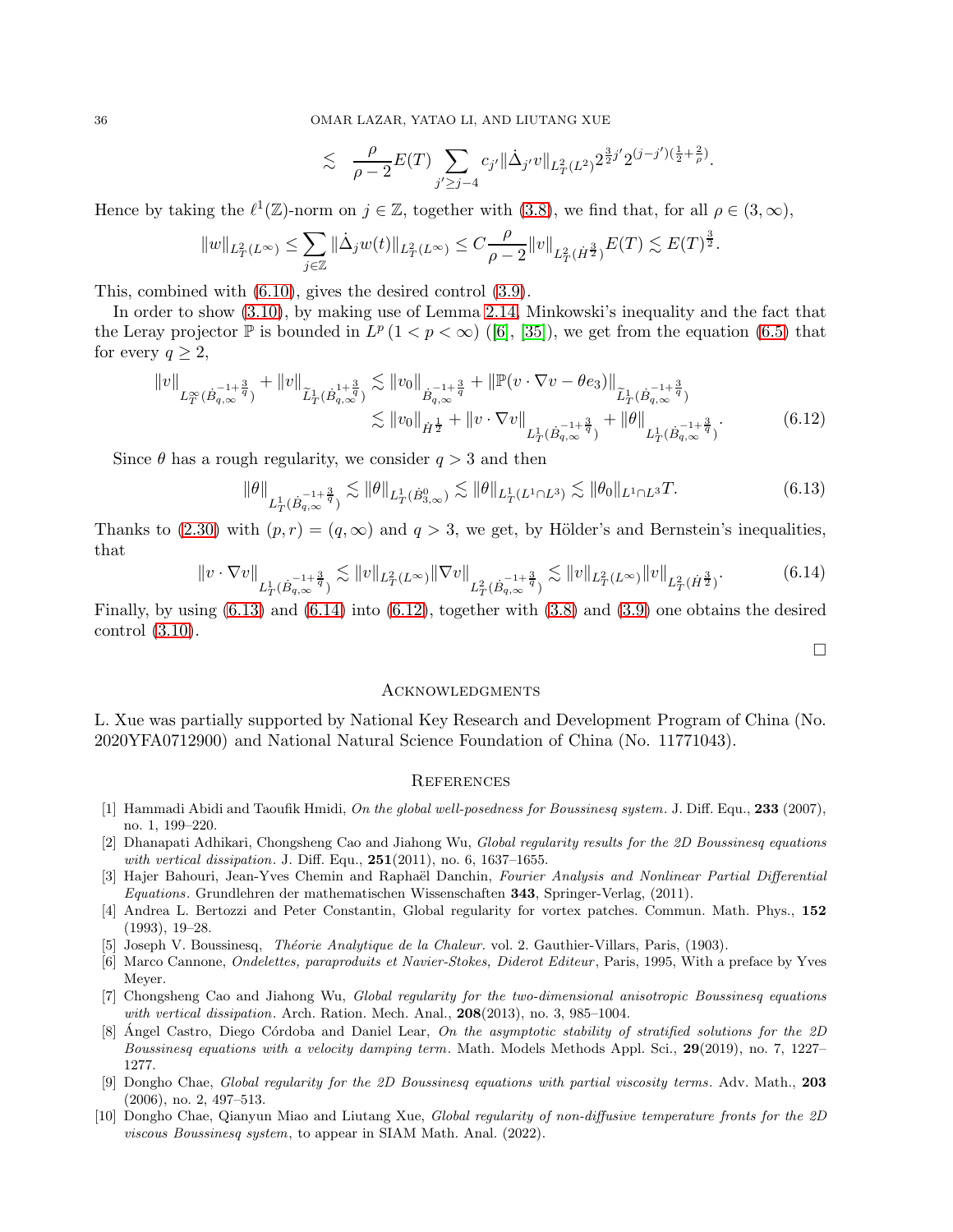- <span id="page-36-22"></span><span id="page-36-17"></span>[11] Jean-Yves Chemin, Calcul symbolique et propagation des singularités pour les équations aux dérivées partielles non semilinéaires. Duke Math. J.,  $56$  (1988), 431–469.
- <span id="page-36-25"></span>[12] Jean-Yves Chemin, Sur le mouvement des particules d'un fluide parfait incompressible bidimensionnel. Invent. Math., **103** (1991), 599–629.
- [13] Jean-Yves Chemin and Isabelle Gallagher, On the global wellposedness of the 3-D Navier-Stokes equations with large initial data. Ann. Scient. Éc. Norm. Sup.,  $39$  (2006), no. 4, 679–698.
- <span id="page-36-14"></span>[14] Kyudong Choi, Alexander Kiselev and Yao Yao, Finite time blow up for a 1D model of 2D Boussinesq system. Comm. Math. Phys., 334 (2015), no. 3, 1667–1679.
- <span id="page-36-15"></span>[15] Kyudong Choi, Thomas Y. Hou, Alexander Kiselev, Guo Luo, Vladimir Sverak and Yao Yao, On the finite time blowup of a one-dimensional model for the three-dimensional axisymmetric Euler equations. Comm. Pure Appl. Math., **70** (2017), 2218-2243.
- <span id="page-36-13"></span><span id="page-36-1"></span>[16] Peter Constantin, Charles R. Doering, Infinite Prandtl number convection. J. Stat. Phys., 94(1999), 159–172.
- <span id="page-36-19"></span>[17] Diego Córdoba and Charles Fefferman. Behavior of several 2D fluid equations in singular scenarios. Proc. Nat. Acad. Sci. USA, 98:4311-4312, 2001.
- <span id="page-36-4"></span>[18] Raphaël Danchin, Persistance de structures géométriques et limite non visqueuse pour les fluides incompressibles en dimension quelconque. Bull. Soc. Math. France, 127 (1999), no. 2, 179–227.
- [19] Raphaël Danchin and Marius Païcu, Existence and uniqueness results for the Boussinesq system with data in Lorentz spaces. Phys. D. Nonlinear Phenomena,  $237$  (2008), 1444–1460.
- <span id="page-36-9"></span>[20] Raphaël Danchin and Marius Païcu, Les théorèmes de Leray et de Fujita-Kato pour le système de Boussinesq partiellement visqueux. Bull. Soc. Math. France., $136$  (2008), no. 2, 261–309.
- <span id="page-36-20"></span>[21] Raphaël Danchin and Xin Zhang, Global persistence of geometrical structures for the Boussinesq equation with no diffusion. Comm. Partial Differ. Equ., 42 (2017), no. 1, 68–99.
- $[22]$  Raphaël Danchin and Xin Zhang, On the persistence of Hölder regular patches of density for the inhomogeneous Navier-Stokes equations. J. Éc. Polytech. Math.,  $4(2017)$ , 781–811.
- <span id="page-36-12"></span><span id="page-36-10"></span>[23] Weinan E and Chi-Wang Shu, Small-scale structures in Boussinesq convection. Phys. Fluids, 6 (1994), no. 1, 49–58.
- <span id="page-36-18"></span>[24] Hiroshi Fujita and Tosio Kato, On the Navier-Stokes initial value problem. Arch. Ration. Mech. Anal., 16 (1964), 269–315.
- [25] Pascal Gamblin and Xavier Saint-Raymond, On three-dimensional vortex patches. Bull. Soc. Math. France, 123 (1995), 375–424.
- <span id="page-36-21"></span>[26] Francisco Gancedo and Eduardo García-Juárez, Global regularity for 2D Boussinesq temperature patches with no *diffusion.* Ann. PDE,  $3(2017)$ , no. 2, Art. 14, 34pp.
- <span id="page-36-0"></span>[27] Francisco Gancedo and Eduardo García-Juárez, Regularity results for viscous 3D Boussinesq temperature fronts. Comm. Math. Phys., **376** (2020), no. 3, 1705–1736.
- <span id="page-36-3"></span>[28] Taoufik Hmidi and Sahbi Keraani, On the global well-posedness of the two-dimensional Boussinesg system with a zero diffusivity. Adv. Differential Equations, 12 (2007), no. 4, 461–480.
- <span id="page-36-6"></span>[29] Taoufik Hmidi, Sahbi Keraani and Frédéric Rousset, Global well-posedness for a Boussinesq-Navier-Stokes system with critical dissipation. J. Differential Equations, 249 (2010), 2147–2174.
- <span id="page-36-2"></span>[30] Thomas Hou and Congming Li, Global well-posedness of the viscous Boussinesq equations. Discrete Contin. Dyn. Syst., 12 (2005), no. 1, 1–12.
- <span id="page-36-5"></span>[31] Weiwei Hu, Igor Kukavica and Mohammed Ziane, *Persistence of regularity for the viscous Boussinesq equations* with zero diffusivity. Asympt. Anal.,  $91$  (2015), 111–124.
- <span id="page-36-11"></span>[32] Tosio Kato, Strong  $L^p$ -solutions of the Navier-Stokes equation in  $\mathbb{R}^m$ , with applications to weak solutions. Math. Z., 187 (1984), 471–480.
- <span id="page-36-16"></span>[33] Alexander Kiselev and Changhui Tan, Finite time blow up in the hyperbolic Boussinesq system. Adv. Math., 325 (2018), 34–55.
- <span id="page-36-7"></span>[34] Adam Larios, Evelyn Lunasin and Edriss Titi, Global well-posedness for the 2D Boussinesq system with anistropic viscosity and without heat diffusion. J. Diff. Equ.,  $255$  (2013), no. 9, 2636–2654.
- <span id="page-36-24"></span><span id="page-36-8"></span>[35] Pierre-Gilles Lemarié-Rieusset, The Navier-Stokes problem in the 21st century. CRC Press, Boca Raton, FL, 2016.
- [36] Jinkai Li and Edriss Titi, Global well-posedness of the 2D Boussinesq equations with vertical dissipation. Arch. Ration. Mech. Anal., 220 (2016), no. 3, 983–1001.
- <span id="page-36-23"></span>[37] Xian Liao and Yanlin Liu, Global regularity of three-dimensional density patches for inhomogeneous incompressible viscous flow. Science China - Mathematics,  $62$  (2019), 1749–1764.
- [38] Xian Liao and Ping Zhang, On the global regularity of the two-dimensional density patch for inhomogeneous incompressible viscous flow. Arch. Rational Mech. Anal., 220 (2016), 937–981.
- [39] Xian Liao and Ping Zhang, Global regularity of 2D density patches for viscous inhomogeneous incompressible flow with general density: low regularity case. Comm. Pure Appl. Math.,  $72(2019)$ , no. 4, 835–884.